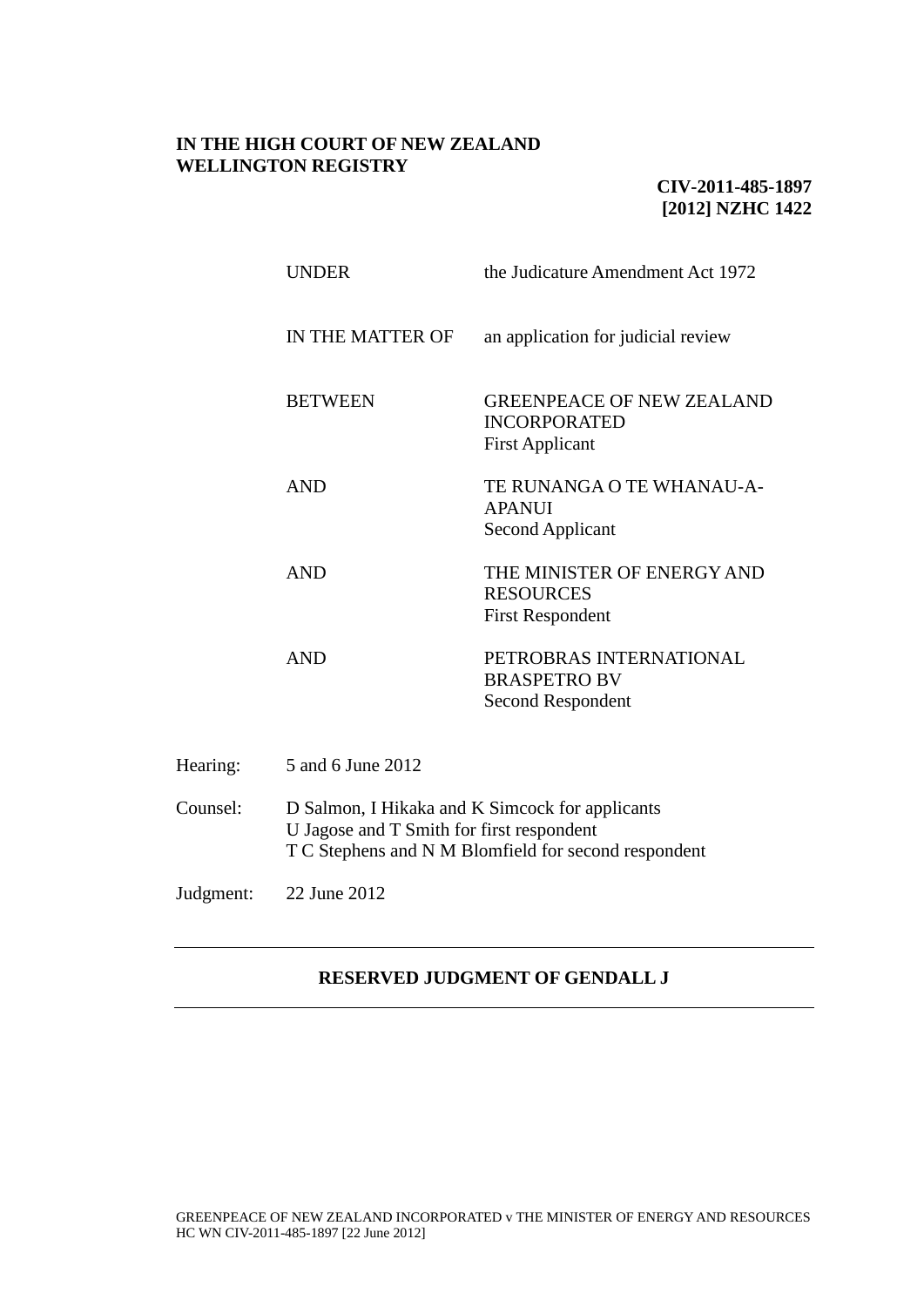| <b>Contents</b> |
|-----------------|
|-----------------|

[1] Minerals and other resources, including gas and petroleum, contained in Crown-owned land, may only be prospected, explored, or mined by a person or body that holds a permit granted by the Minister under s 25 of the Crown Minerals Act 1991 (the Act). Within the exclusive economic zone (EEZ) of New Zealand, but beyond its territorial waters, the Crown had sovereign rights to own and explore natural resources beneath the seabed. The Minister of Energy, on 1 June 2010, issued a permit to Petrobras International Braspetro BV (Petrobras) granting to it exploration rights over an area of an offshore basin area (the Raukumara Basin) within the EEZ but mostly beyond the territorial sea, that is between the 12 mile and 200 mile limits.

[2] The first and second applicants challenge the lawfulness of the decision of the Minister, and seek by way of judicial review to quash his decision to grant the permit to Petrobras.

[3] This application for judicial review is acknowledged by counsel for the applicants not to be concerned with the merits of the decision or whether or not such exploration should take place, or on what conditions, but solely whether there was legal error in the process by which the Minister reached that decision and, if so, whether the Court should exercise its discretion to grant relief.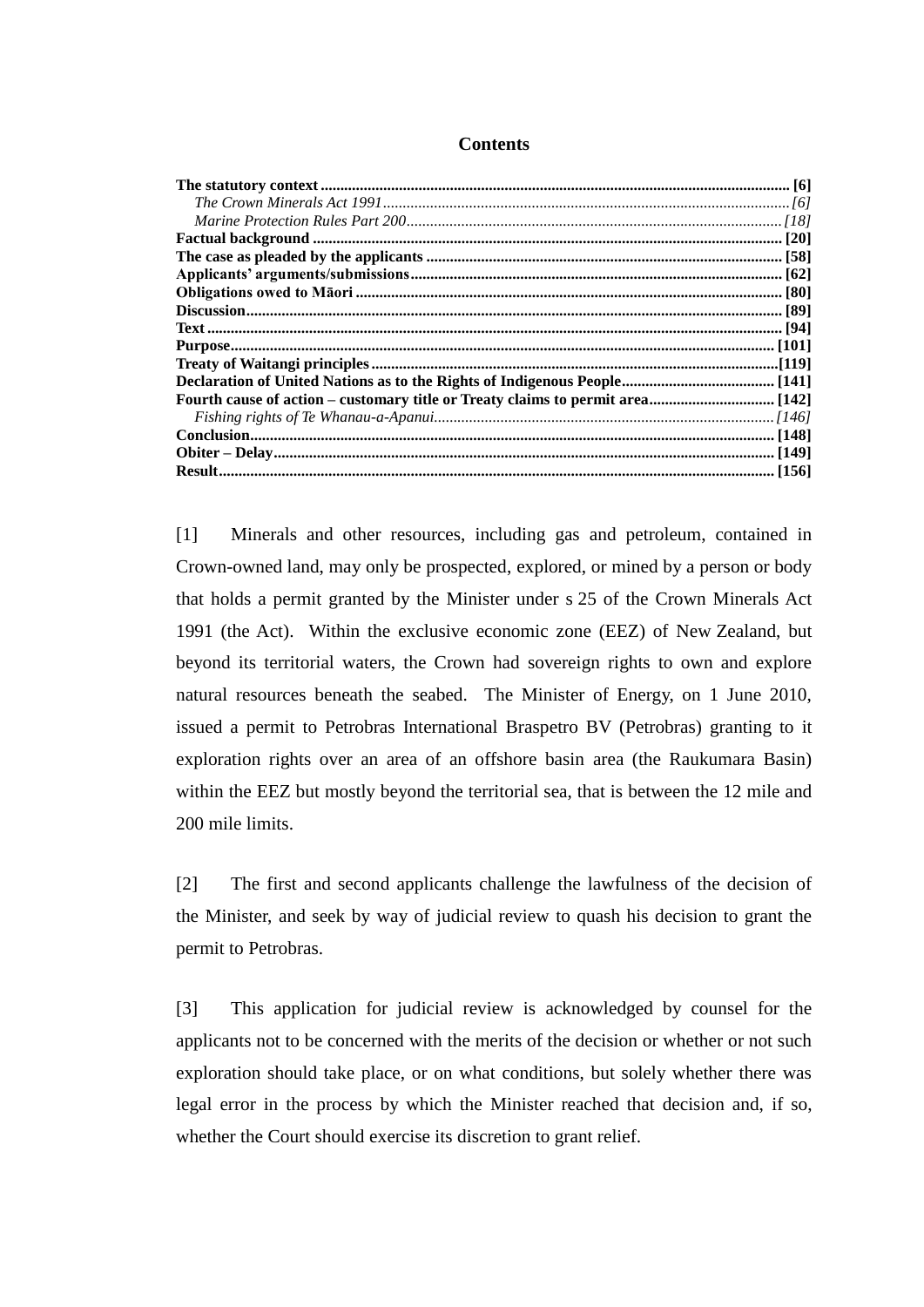[4] Before dealing with some essential background facts not significantly in dispute, it is necessary to record the relevant statutory context in which the decision was made.

[5] There were in fact two decisions. The first was to call for bids or applications to offer "blocks" of territory for petroleum exploration in the Raukumara Basin. This call invited bids in December 2008 and is not the decision the subject of this challenge. Later, on 19 January 2010, Petrobras applied for a permit and, being the only bid received, an exploration permit was granted for a period of five years on 1 June 2010.

#### **The statutory context**

*The Crown Minerals Act 1991*

<span id="page-2-0"></span>[6] The functions of the Minister of Energy are described in s 5 as:

#### **5 Functions of Minister of Energy**

The Minister shall have the following functions under this Act:

- (a) the preparation of minerals programmes:
- (b) the grant of minerals permits:
- (c) the monitoring of the effect and implementation of minerals programmes and minerals permits:
- (d) the collection and disclosure of information in connection with petroleum reserves and petroleum production in order to—
	- (i) promote informed investment decisions; and
	- (ii) improve security of supply in the gas and electricity markets.

[7] Section 8 provides that no person may prospect, explore or mine Crown owned minerals unless they hold a permit (and comply with sections relating to entry onto and access to land).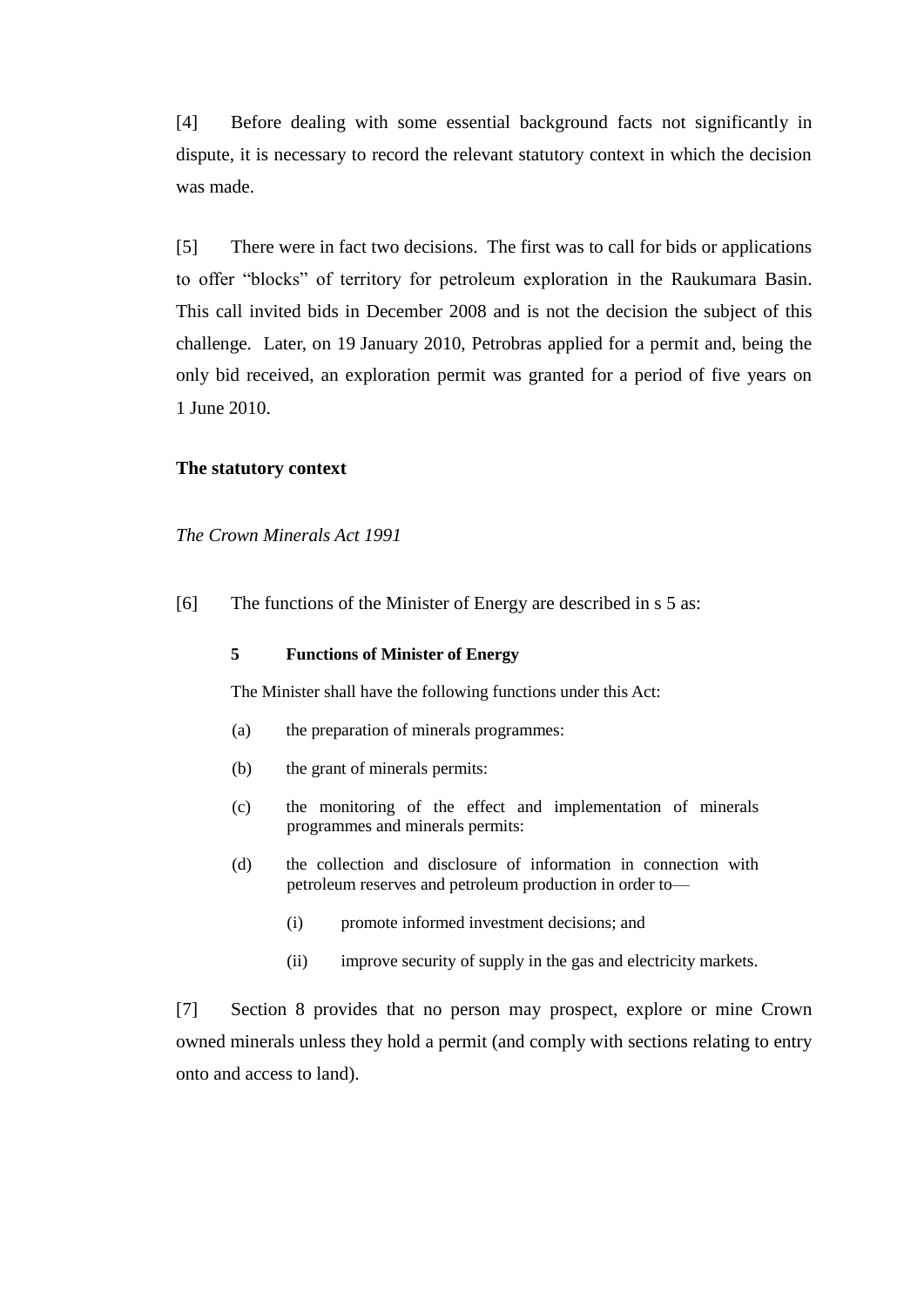[8] The relevant programme under s 5(a) in this case is the Minerals Programme for Petroleum (2005) (MPP), which was issued after public notice and consultation. The purpose of a minerals programme is referred to in s 12:

# **12 Purpose of minerals programme**

The purpose of a minerals programme is to establish policies, procedures, and provisions to be applied in respect of the management of any Crown owned mineral that is likely to be the subject of an application for a permit under this Part and, in particular, policies, procedures, and provisions which provide for—

- (a) the efficient allocation of rights in respect of Crown owned minerals; and
- (b) the obtaining by the Crown of a fair financial return from its minerals.

[9] Prospecting, exploration and mining permits may only be granted by the Minister under s 25, on such conditions as he/she thinks fit. Section 22 provides that the Minister shall carry out and exercise his/her functions and powers:

…

- (a) in a manner that is consistent with the policies, procedures, and provisions in any relevant minerals programme, provided that where—
	- (i) the relevant minerals programme differs from the current minerals programme in respect of the same mineral; and
	- (ii) the permit holder or applicant for a permit desires that a policy, procedure, or provision in the current minerals programme apply to the holder's permit or the applicant's application in place of a policy, procedure, or provision in respect of the same matter in the relevant minerals programme; and
	- (iii) the current minerals programme does not prohibit such application,—

then the desired policy, procedure, or provision in the current minerals programme shall apply in respect of that particular matter; and

- (b) where there is no relevant minerals programme, having regard to the importance of—
	- (i) the efficient allocation of rights in respect of Crown owned minerals; and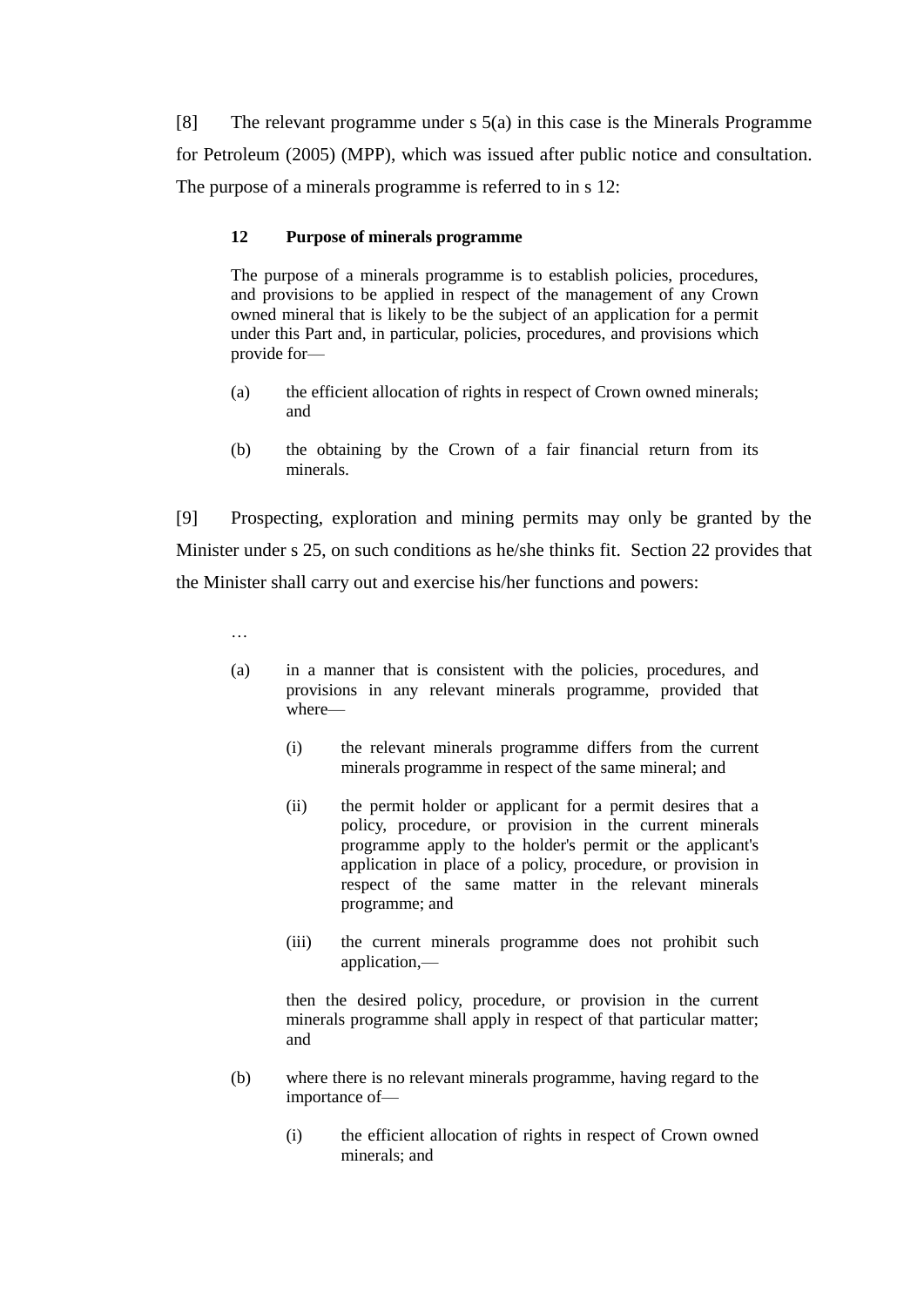(ii) the Crown obtaining a fair financial return from its minerals.

…

[10] The MPP to take effect from January 2005 contains comprehensive provisions, with the purpose being: $<sup>1</sup>$ </sup>

… to establish the policies, procedures and provisions to be applied in respect of the allocation and management of petroleum permits.

<span id="page-4-0"></span>[11] Paragraph 11 of the preamble states:

The Act and this Minerals Programme for Petroleum do not address environmental and health and safety matters relating to petroleum prospecting, exploration and mining. These matters are provided for in the Resource Management Act 1991 and the Health and Safety in Employment Act 1992 which set the legislative requirements respectively on environmental and health and safety issues. Prior to undertaking prospecting, exploration or mining activities, a permit holder needs to ensure that any necessary consents under the Resource Management Act 1991 or the Health and Safety in Employment Act 1992 and the Maritime Transport Act 1994 (or any relevant regulations made in accordance with these Acts) are obtained. The permit holder must undertake prospecting, exploration or mining in accordance with the provisions of these Acts and the conditions of any consents obtained.

[12] The policy framework, and objective, is described in clause 2.2 as:

… the desired outcome is to promote the responsible discovery and development of New Zealand's petroleum resources that contribute substantially to our economy.

And further:

## **Principal Reasons For and Against the Outcome of Promoting Responsible Discovery and Development of Petroleum Resources**

2.4. Promoting responsible discovery and development of petroleum resources is considered essential given the strategic importance to New Zealand of access to supplies of petroleum. Over the last two decades, some 50 to 65 percent of New Zealand's energy consumption requirements have been met by petroleum in the form of natural gas, oil, condensate or LPG. Indigenous natural gas (and LPG) meets some 15 percent of energy demand from the industrial, commercial and residential sectors, and has allowed choice in fuel use for many enterprises. It also fuels about 20 percent of electricity generation and is strategically critical for electricity generation during peak demand times and at times of low hydro generation

 $\overline{1}$ Executive Summary at [1].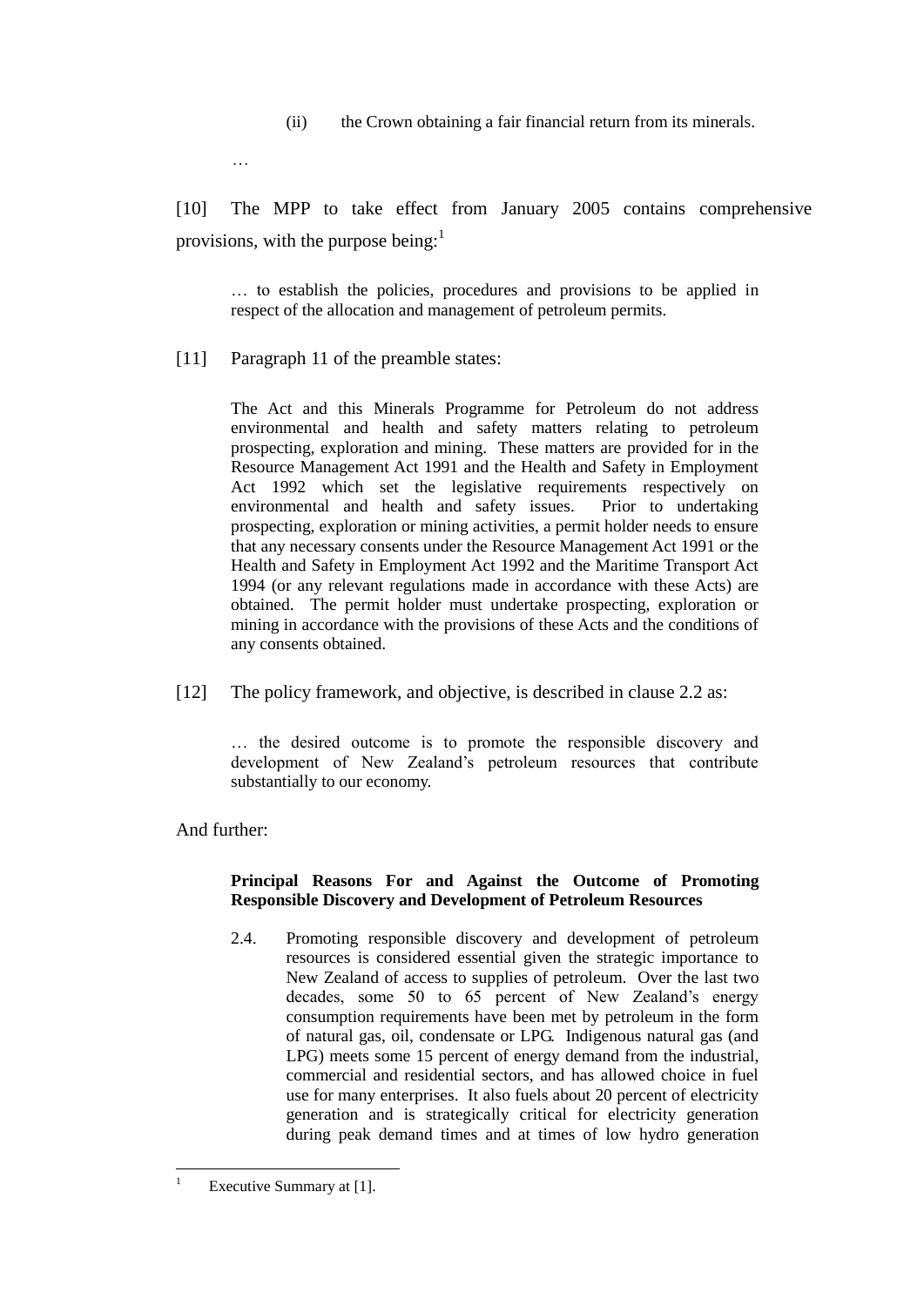capacity. Over the last 15 years natural gas has also been extensively used in petrochemical production.

- 2.5. For the last 20 years New Zealand's petroleum industry has been dominated by the Maui field, accounting for about 75 percent of gas supplied. The Maui Redetermination Report has confirmed that reserves for the Maui field are declining sooner than expected. Active investment in petroleum exploration is needed to identify new sources of supply that are reliable and cost-competitive. To this end, New Zealand's seven prospective sedimentary basins are underexplored and all have excellent potential for discovery of world-class petroleum fields. Promoting exploration and discovery of new oil and gas fields provides for the nation to use its natural geological resources to best advantage.
- 2.6. Indigenous petroleum production is competitively priced and unsubsidised, and contributes significantly to the economy now and can continue to do so. The oil and gas exploration and production industry contributes approximately 1 percent to New Zealand's GDP and is estimated to earn about NZ\$850 million/year. There are clear economic advantages in having a continuing and cost-effective supply of gas available for reticulation to industrial, commercial and domestic consumers and for electricity generation. New gas discoveries will maintain a diversity of available energy sources and assist businesses and domestic consumers in obtaining competitively priced energy. Oil and gas discoveries will contribute to national wealth, enabling the government to meet its other social, economic and environmental objectives.
- 2.7. The alternative to promoting responsible discovery and development of petroleum resources is to decline to allocate petroleum permits with the outcome of petroleum remaining in the ground. This approach is not considered in the interests of the economy.
- 2.8. It is not possible for New Zealand to meet its near term future energy demands without using hydrocarbons even with significant new investment in renewables. A proactive objective for indigenous petroleum is not inconsistent with the government's desire to reduce greenhouse gases. Natural gas provides a valuable option to assist as New Zealand advances towards a sustainable energy future.

#### **Responsible Discovery and Development**

2.9. The discovery and development of petroleum is not at any cost. The Crown Minerals Act land access provisions, Resource Management Act and the Health and Safety in Employment Act ensure that prospecting, exploration and mining are undertaken in a responsible manner with due regard to the interests of land owners, the community and wider environment.

#### **Statutory Policy Requirements**

2.10. Section 12 of the Act requires that the policies established in minerals programmes are to provide for the "efficient allocation of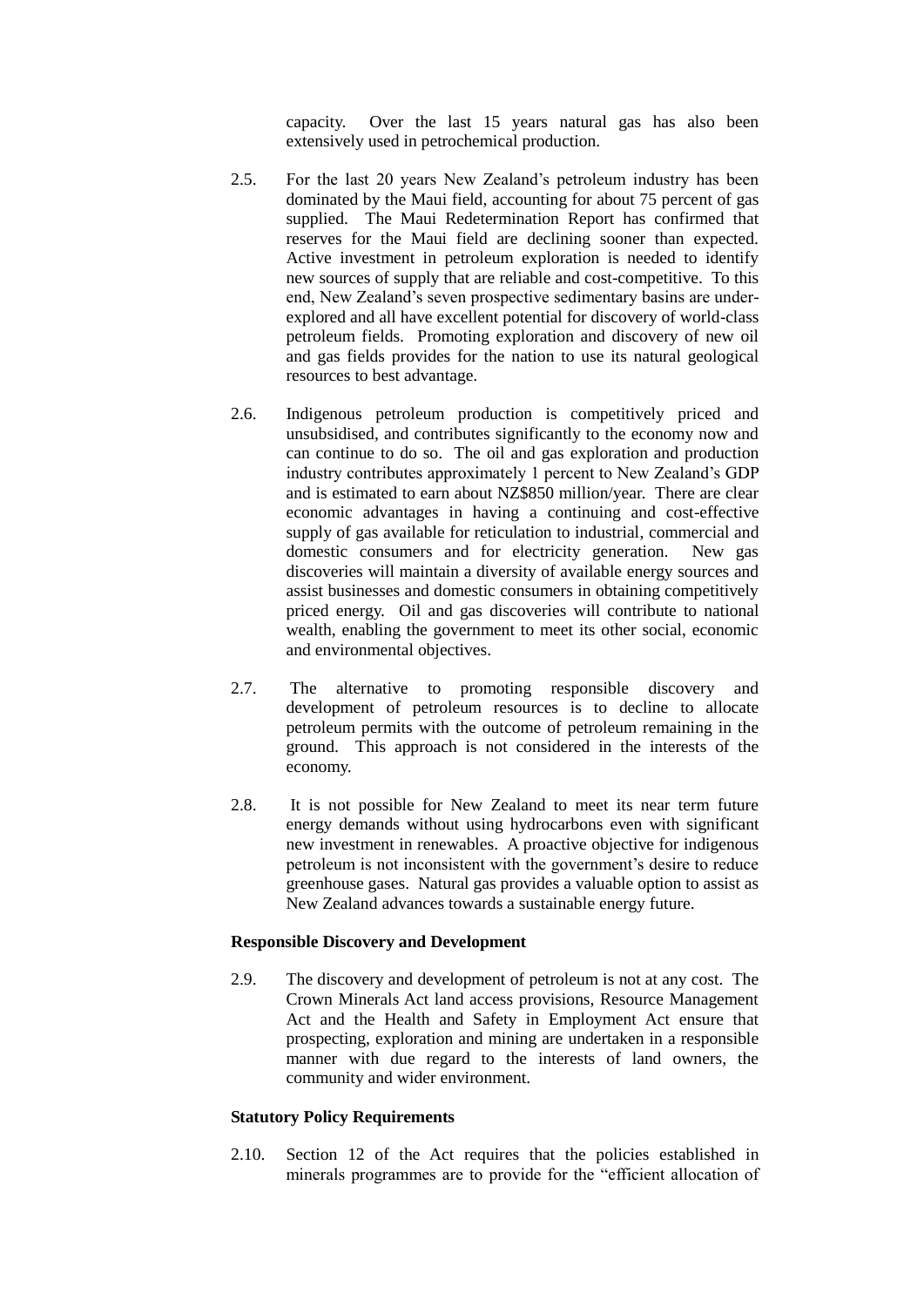rights in respect of Crown-owned minerals" and "the obtaining by the Crown of a fair financial return from its minerals". Section 4 of the Act provides that all persons exercising functions and powers under the Act shall have regard to the principles of the Treaty of Waitangi. These policy requirements of the Act are, accordingly, reflected in the fundamental policy objective.

[13] "Fair Financial Return" in relation to the Crown obtaining a financial return from its petroleum resource involves consideration of:<sup>2</sup>

- The Crown's role as owner of the resource;
- The non-renewable nature of petroleum as a resource;  $\bullet$
- $\bullet$ The attractiveness of the petroleum regime to investors;
- Ensuring access to sufficient supplies of petroleum in New Zealand to support economic and social development; and
- That any requirements to make payments for any petroleum obtained under a permit apply equitably to all permit holders.

[14] The policy objective for the management of petroleum is expanded by the following:

# $2.16$  ...

## *To promote the responsible discovery and development of New Zealand's petroleum resources that contribute substantially to our economy, consistent with:*

- The efficient allocation of permits;
- The Crown obtaining a fair financial return from the extraction of petroleum; and
- Having due regard to the principles of the Treaty of Waitangi.
- 2.17. In addition, the Minister will take into consideration any international obligations which are relevant in managing the petroleum resource and in exercising the functions and powers prescribed under the Act.

# *POLICIES FOR THE MANAGEMENT OF THE PETROLEUM RESOURCE*

2.18. The following policies which all contribute to achieving the objectives of efficient allocation of rights in respect of petroleum,

 $\overline{c}$ <sup>2</sup> At cl 2.13.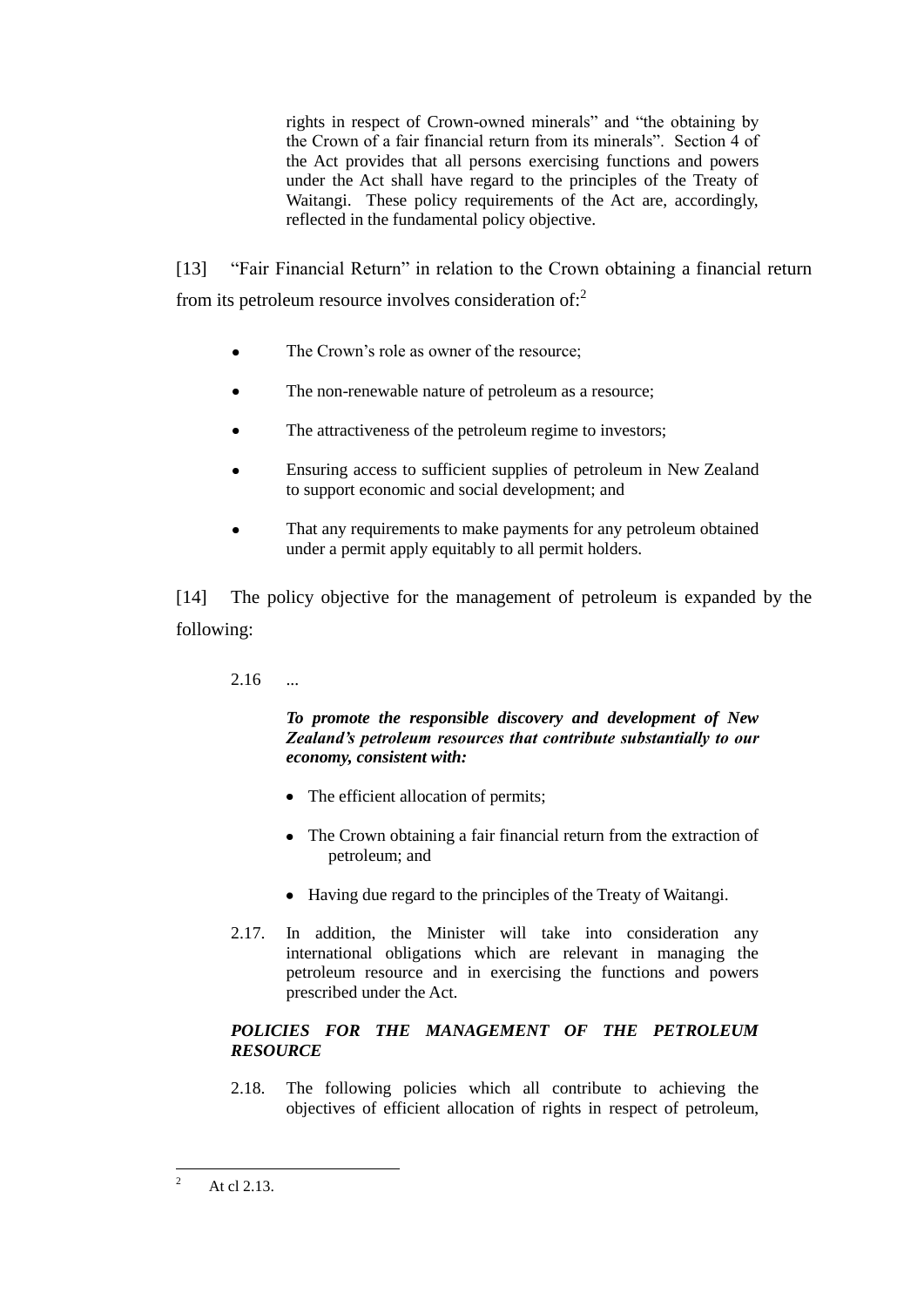and the obtaining by the Crown of a fair financial return from its petroleum, are also established:

- *Petroleum prospecting, exploration or mining permits should be obtained by the person who is most likely to effectively and efficiently prospect or explore and develop the petroleum resource;*
- *Permit areas should be prospected, explored or mined in accordance with an appropriate work programme which has the objective, either:* 
	- *(a) In respect of prospecting and exploration permits, of assessing the petroleum resource potential of the permit area; or*
	- *(b) In respect of mining permits, of achieving sound management of the petroleum resource through good mining practice, including the avoidance of wastage of petroleum;*
- *The conditions of the petroleum permit should be complied with;*
- *Exploration and mining operations should result in increased knowledge of New Zealand's petroleum resource and petroleum potential;*
- *The Crown, as owner of the petroleum resource, should obtain a guaranteed minimum royalty payment from the extraction of its petroleum;*
- *The Crown, as owner of the petroleum resource, should benefit in sharing in any substantial profits arising from a petroleum development;*
- *The royalty regime in place should be sufficiently internationally competitive to attract mobile and competitively driven investment;*
- *The investor should perceive that sovereign risk is minimised (sovereign risk is defined as the risk that the government may change significant aspects of its policy and investment regime);*
- *The allocation and royalty systems should be clearly outlined and easy to comply with and administer; and*
- *The allocation and royalty systems should not impose unreasonable transaction costs and should not significantly deter investment.*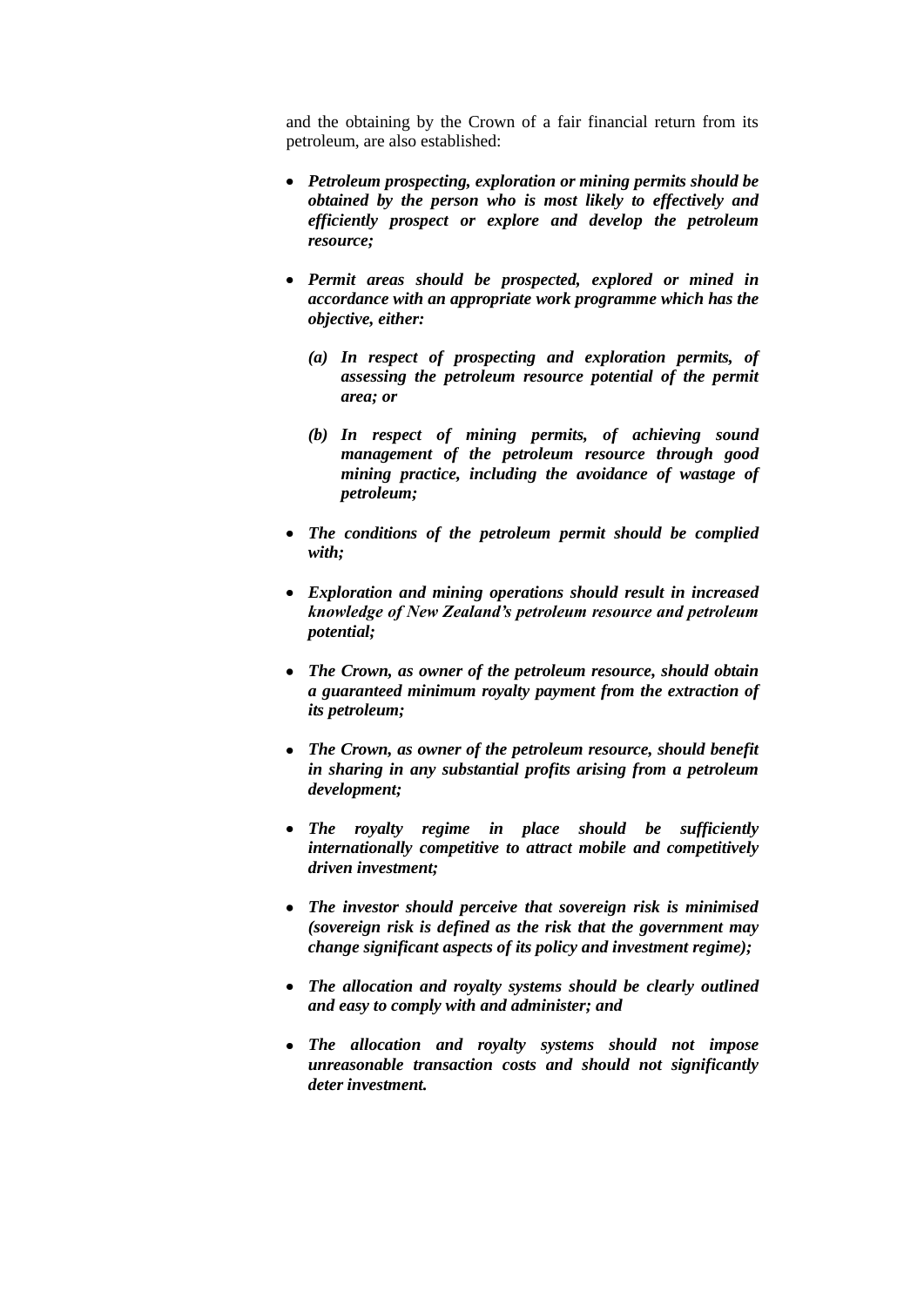[15] Under s 4 of the Act, the Minister and Secretary, in exercising their powers and functions under the Act, are required to have regard to the principles of the Treaty of Waitangi. The Executive Summary to the MPP refers to this:

# *REGARD TO THE PRINCIPLES OF THE TREATY OF WAITANGI*

- 7. In accordance with section 4 of the Crown Minerals Act 1991, the Minister and Secretary, in exercising their powers and functions under the Act, shall have regard to the principles of the Treaty of Waitangi. This requires that the Minister and Secretary must be sufficiently informed as to the relevant facts and law before making decisions. The Minister and Secretary, accordingly, are committed to a process of consultation with iwi and hapu on management of Crown-owned petroleum so that they are informed of the Maori perspective.
- 8. In summary, consultation must occur at three levels:
	- (a) The preparation of the Minerals Programme;
	- (b) The preparation of Petroleum Exploration Permit Block Offers; and
	- (c) In respect of applications for petroleum permits not made in accordance with a block offer and applications for the extension of area of permits.

<span id="page-8-0"></span>[16] This is expanded in cl 3.2, which records that in carrying out Treaty obligations, the following principles are applicable:

- The Crown will act reasonably and in utmost good faith to  $\bullet$ its Treaty partner;
- The Crown must make informed decisions;
- The Crown must have regard to whether a decision will impede the prospect of redress of grievances under the Treaty (this will be more relevant where there is an application for a permit in respect of land or resources that is the subject of a claim before the Government or the Waitangi Tribunal); and
- The Crown has responsibilities in relation to active protection and, as prospecting, exploration or mining may impact upon lands, waters or other properties protected by Article 2 of the Treaty, various mechanisms are available for excluding areas of particular importance to iwi from the operation of the Minerals Programme.
- 3.3. To make an informed decision, that is, one that takes into account all relevant considerations, the Minister and Secretary must be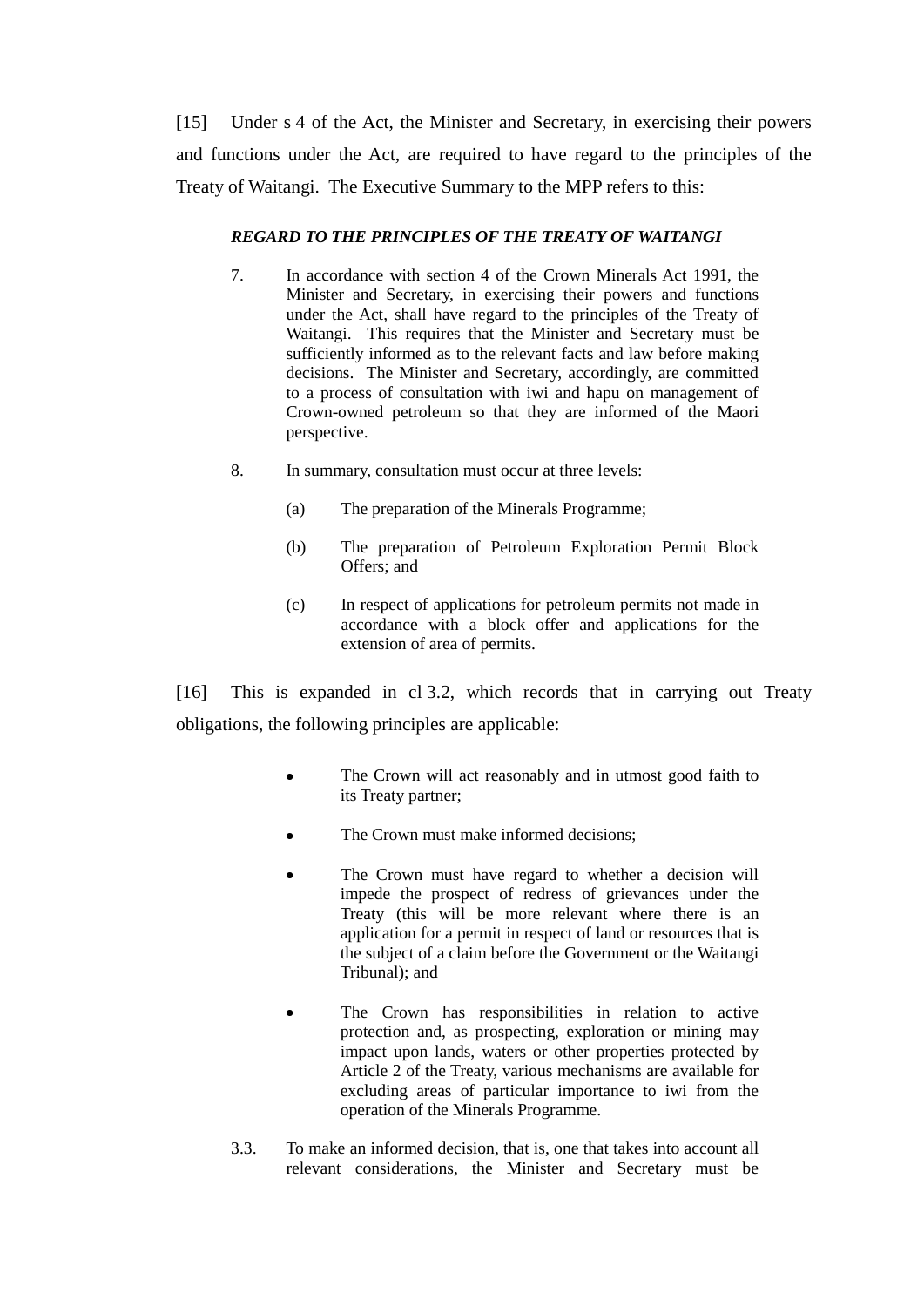sufficiently informed as to the relevant facts and law, to be able to show that they have had proper regard to the impact of the principles of the Treaty. The Minister and Secretary are, therefore, committed to a process of consultation with iwi and hapu on the management of the petroleum resource so that they are informed of the Maori perspective, including tikanga Maori. Decisions will be made taking into account the considerations raised in the course of that consultation.

- 3.4. In relation to the management of the petroleum resource under the Act, consultation is a process in which the Minister and Secretary are committed to meaningful discussion with iwi and hapu and are receptive to those Maori views and give those views full consideration. This process is seen as operating on three levels. These are:
	- (a) The preparation of the Minerals Programme for Petroleum. The consultation process with iwi and hapu on the preparation of this Minerals Programme is discussed in Appendix III;
	- (b) Planning in respect of Petroleum Exploration Permit Block Offers, which are the predominant form of petroleum permit allocation ...; and
	- (c) Decisions in relation to applications for petroleum permits (where the relevant issues have not already been addressed), and applications for amendments to petroleum permits to extend the land or minerals. The procedures for undertaking consultation on such applications are discussed in paragraph 3.14.
- 3.5. It is important to note that each decision will be made having regard to the considerations in relation to the principles of the Treaty that are raised as a result of the consultation, taking into account the circumstances of each case. The consultation principles that will be followed in each case, however, are:
	- (a) That there is early consultation with iwi and hapu at the onset of the decision making process aimed at informing the Secretary and the Minister of the Treaty implications of particular issues;
	- (b) That sufficient information is provided to the consulted party, so that they can make informed decisions and submissions;
	- (c) That sufficient time is given for both the participation of the consulted party and the consideration of the advice; and
	- (d) That the Secretary and the Minister genuinely consider the advice, and approach the consultation with open minds and a willingness to change.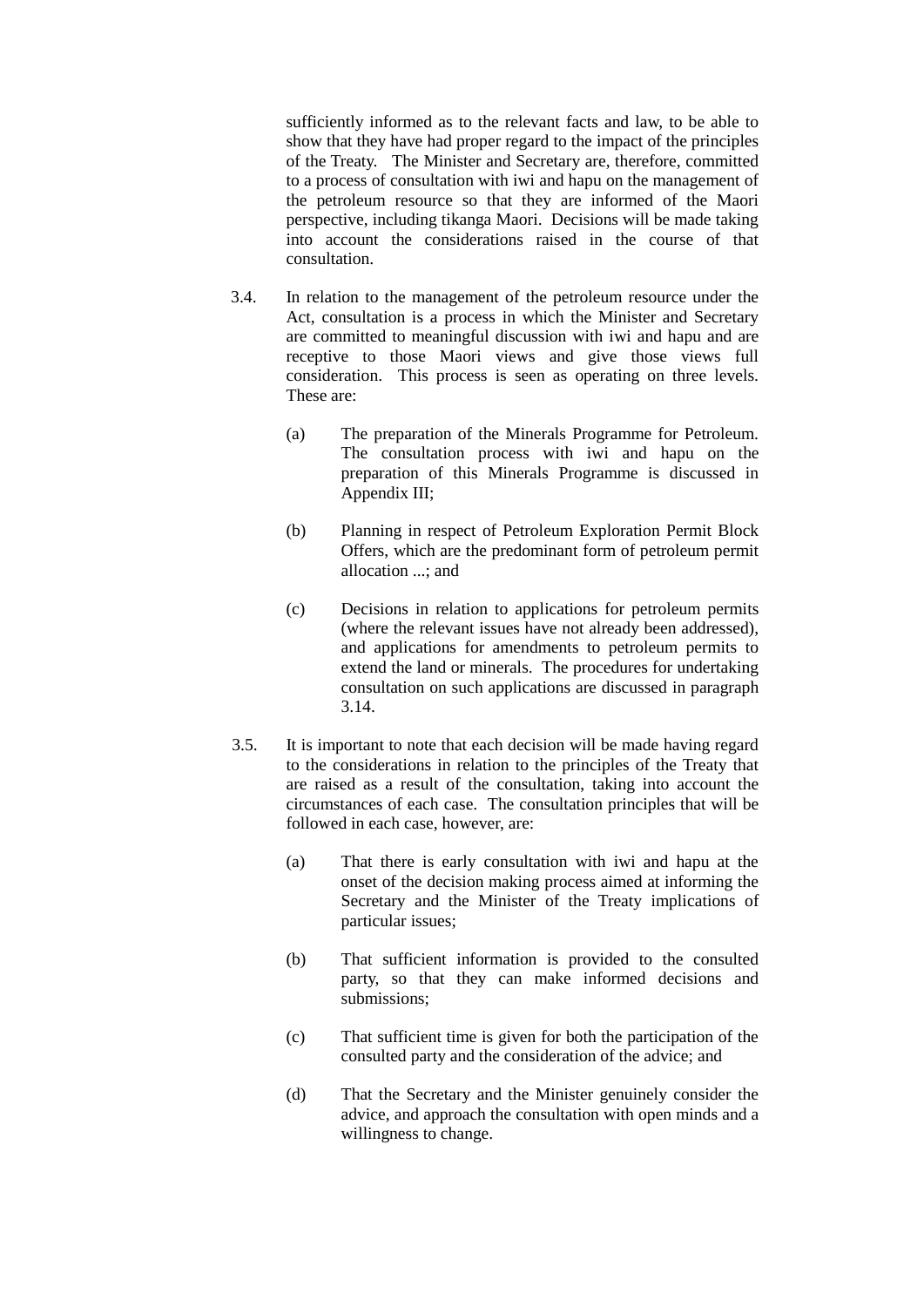### *BLOCK OFFER CONSULTATION*

- 3.6. Most applications for petroleum permits are for petroleum exploration permits. These are mainly allocated following a Petroleum Exploration Permit Block Offer (refer section 5.2 for further details). Prior to recommending a block offer to the Minister, the Secretary must consult with appropriate hapu and iwi. There will be a period of no less than 20 working days given to iwi and hapu to comment on the proposal to hold a block offer and any of the proposed elements of the block offer. Hapu and iwi may request additional time for making comments. If additional time is required, iwi and hapu may request in writing up to an additional 20 working days for making comment.
- 3.7. The form of the consultation process is flexible. In all cases, the Secretary will consult with local representatives of iwi and hapu, and outline the proposals for holding a block offer. This process will include writing to iwi and hapu advising the area of the proposed block offer, outlining a map of the blocks defined, and giving an outline of the types of activities that may take place should a petroleum exploration permit be allocated, the timing of the block offer and any proposed conditions of the offer.
- 3.8. If iwi and hapu and the Crown think it is appropriate, there may be face-to-face (kanohi ki te kanohi) consultation or a hui held. Officials will be available to discuss and provide information on a proposed block offer if iwi and hapu require further information. If iwi and hapu have organisations established to foster consultation processes (for example, a committee which meets to consider permits under the Act and consents under the Resource Management Act 1991 or a governance entity established as part of a Treaty settlement), the Secretary would be pleased to work with these organisations.
- 3.9. To ensure that there is appropriate consultation, the Secretary will maintain an iwi and hapu contact list for the purposes of consultation and must endeavour to ensure that this list is up to date. Iwi and hapu are encouraged to advise the Secretary of any changes in contact names and addresses in order to facilitate the consultation process.
- 3.10. As part of the consultation process, iwi and hapu may request an amendment to the proposed block offer or that defined areas of land not be included in any permit (block).
- 3.11. In recommending a Petroleum Exploration Permit Block Offer to the Minister, the Secretary will report on iwi and hapu consultation in relation to the block offer and give an assessment of any relevant Treaty claims and settlements that may have implications for the management of the Crown-owned petroleum estate.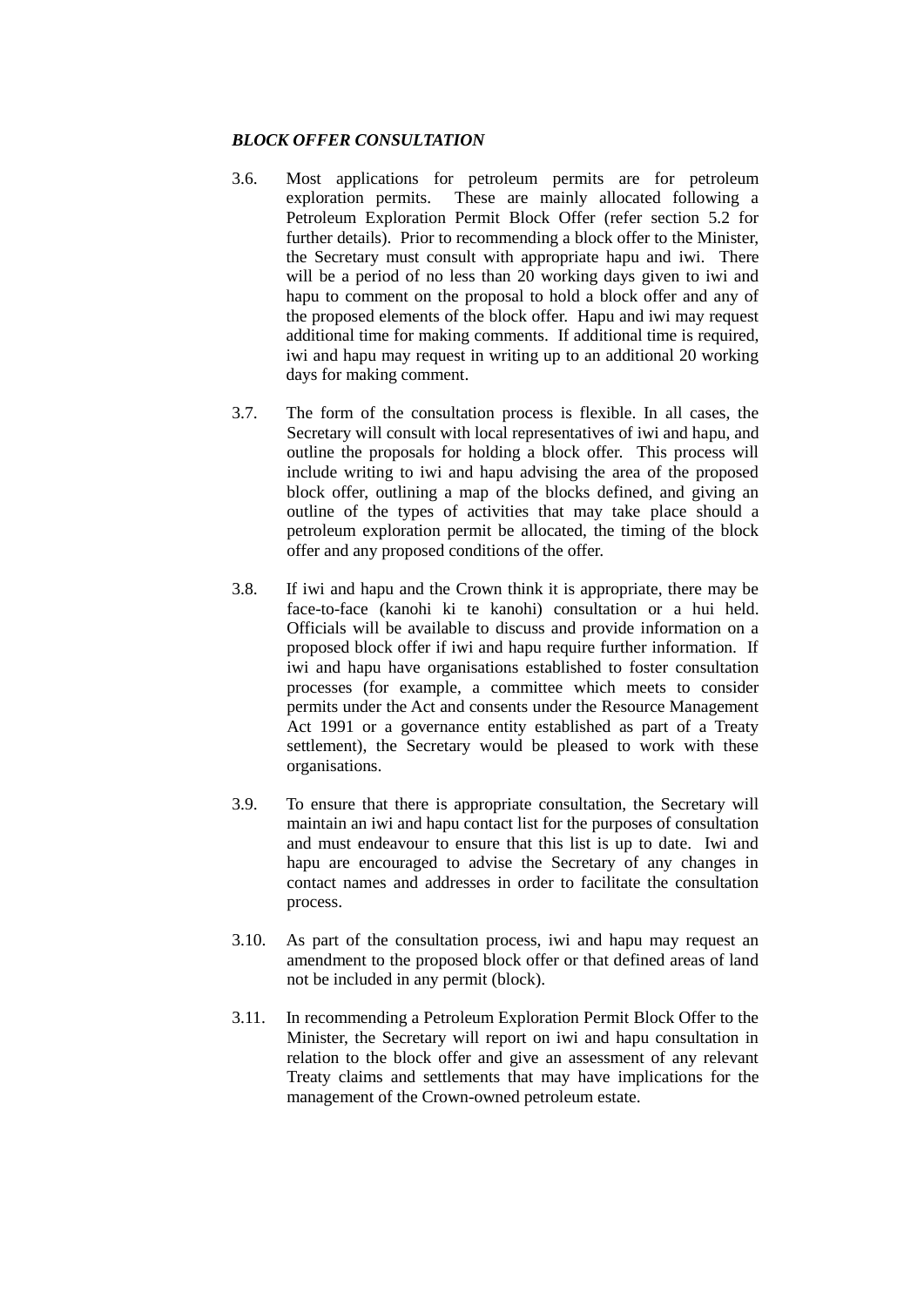[17] Further detailed provisions relate to procedures to occur and matters the Minister must take into consideration if iwi and hapu request an amendment to a proposed block offer.<sup>3</sup>

## *Marine Protection Rules Part 200*

<span id="page-11-0"></span>[18] Part 200 of the Marine Protection Rules came into force on 1 April 2010, the objective being to prevent pollution of the marine environment from discharges of harmful substances associated with the operation of offshore installations used in mineral exploration and exploitation. The rules require that a Discharge Management Plan must be submitted and approved by the Director of Maritime New Zealand before an offshore installation can operate in the EEZ, or beyond but above the continental shelf. The rules include a requirement for environmental monitoring. Part 200 gives effect to the provisions of the International Convention for the Prevention of Pollution for Ships 1973/78 (MARPOL) and the International Convention on Oil Pollution Preparedness, Response and Cooperation 1990 (OPRC) in respect of offshore installations.

<span id="page-11-1"></span>[19] The matters required for "risk identification, assessment and prevention" to be included in a Discharge Management Plan are extensive,<sup>4</sup> and include:

- information on the likely fate of spilled produced oil taking into account weathering characteristics and the like movement of any oil spilled from the installation;
- a detailed description of all the processes and activities which present a risk of pollution from an oil spill, with a list of specific procedures to reduce the risk of an oil spill;
- a detailed description of all identified potential environmental impacts, including any possible social, cultural and economic implications that may result from any operational discharges or spill of oil or other substances from the installation.
- the discharge management plan for a controlled offshore installation must include a detailed description of the environmental monitoring programme to be undertaken in accordance with rule 200.25.

 $\overline{\mathbf{3}}$  $\frac{3}{4}$  MPP at paras 3.12 and 3.13.

Marine Protection Rules Part 200 2010, sch 1.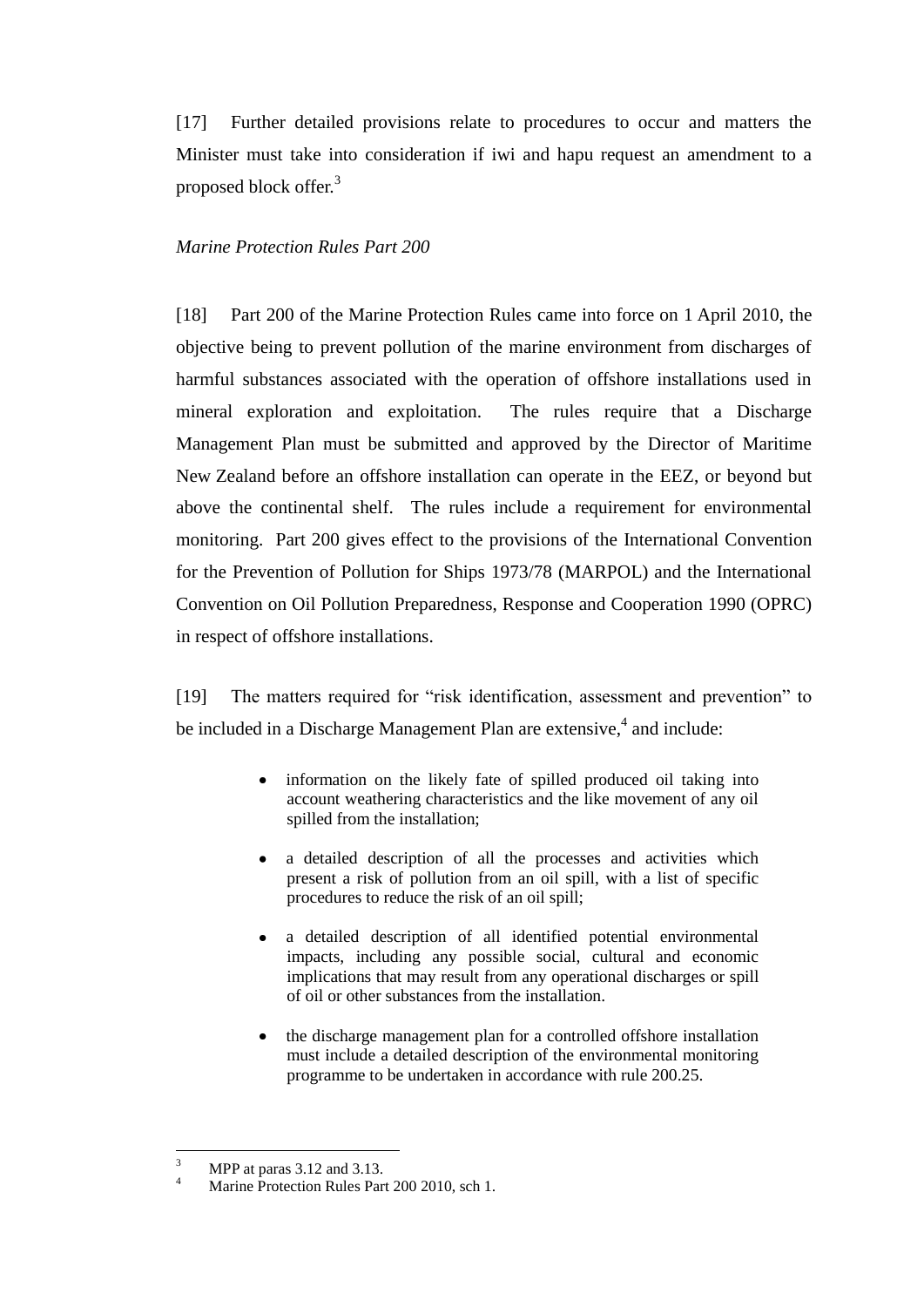# **Factual background**

<span id="page-12-0"></span>[20] Successive governments of New Zealand own, and have exclusive right to, the mineral and other resources within its territory and the land subject to its jurisdiction. That includes the EEZ, which extends to the limits after which the international regime of the "high seas" operates. The anticipated benefits or wealth to be derived in New Zealand from exploration and mining or access to those mineral resources may be enormous. It would be rare for the government of New Zealand itself to engage in extensive exploration, or any mining activity to extract such resources. Consequently, the Minister is provided with the ability to issue permits to private or public corporations to undertake that task.

[21] The history of petroleum exploration and production in New Zealand is contained in an affidavit of Mr R N Robson, Manager of Minerals Strategy, Planning and Promotion in New Zealand Petroleum and Minerals, a branch of the Ministry of Economic Development, and is not in dispute.

[22] Exploration for petroleum and oil resources began in earnest in New Zealand in 1955. Exploration, with geological and offshore seismic surveying, led to discovery of the Maui gas condensate field in 1969. Since 1991, exploration and mining permits in the EEZ have been frequently granted in both onshore and offshore Taranaki, and more recently, other parts of New Zealand and the EEZ. Exploration has now moved into deeper water and government policy has been to encourage exploration through competitive tenders named block offers.

[23] A recent illustration of the importance successive governments have placed upon encouraging exploration of petroleum and oil resources, and the securing of producing fields, is in a speech by the present Energy and Resources Minister, the Hon Phil Heatley, to the Australian Petroleum Production and Exploration Annual Conference in Adelaide on 14 May 2012, reported in The Capital Letter, $5$  where reference is made to New Zealand being ranked as one of the top five most attractive countries in the world for petroleum investment.

 $\frac{1}{5}$ *The Capital Letter* (2012) 35 TCL 21 at 8.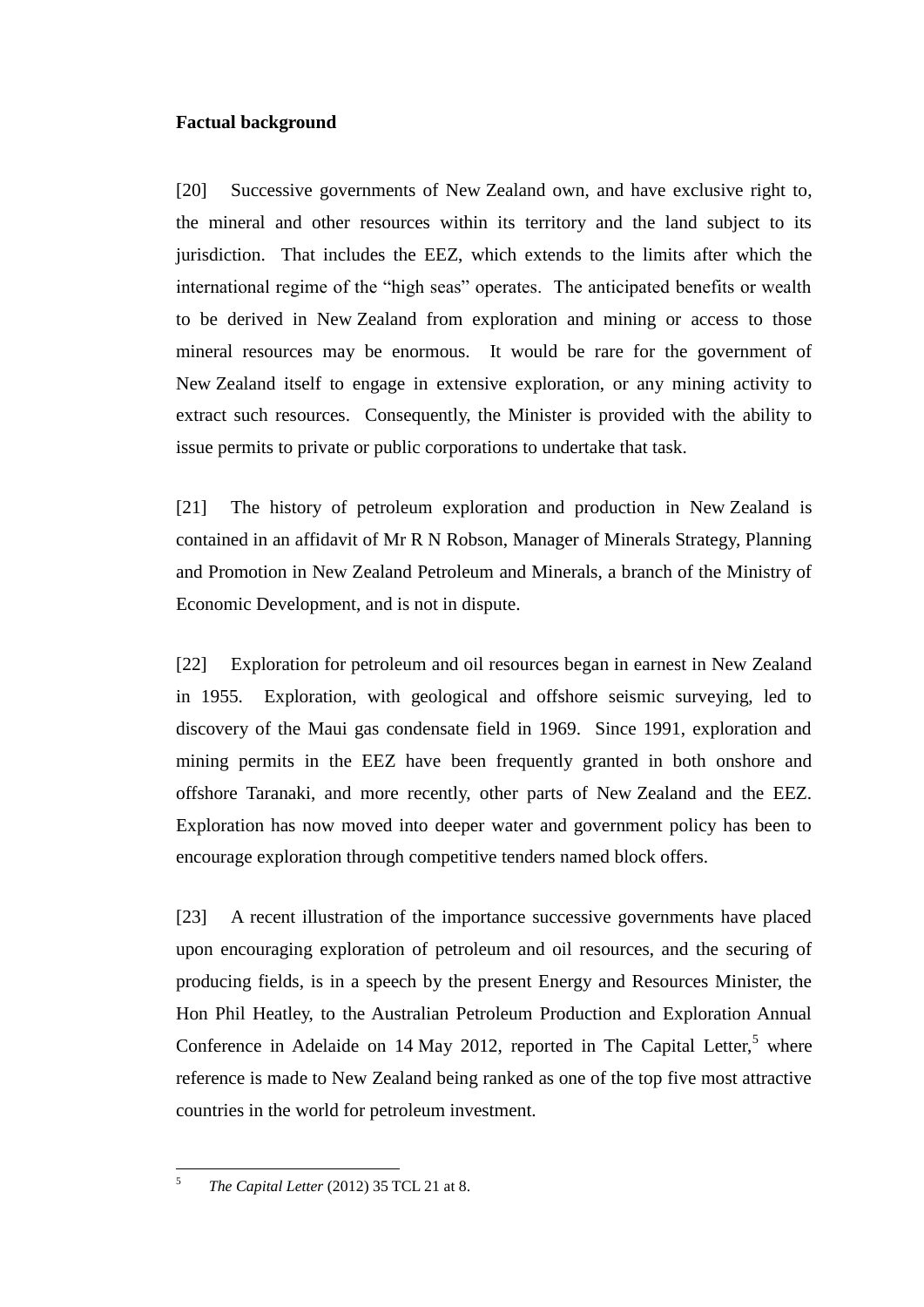[24] Before promulgation of the MPP in 1995, there had been extensive consultation by the Crown to inform and listen to Māori interests and certain land areas, in particular in Taranaki, in recognition of their importance to some iwi, were made unavailable for the allocation of permits. Further consultation with Māori occurred prior to the review of the MPP in 2005 and the draft of the MPP was released for public and iwi consultation. A total of 26 submissions were received, most from petroleum interests, but four from iwi. Te Whanau-a-Apanui did not make a submission at that time.

[25] It was well understood that further exploration was envisaged. In 2007, exploration permits to explore in the deep sea of the Great South Basin were granted to two major groups of investors.

[26] The offshore basin known as the Raukumara Basin, which extends for many kilometres to the north and east of the East Cape and Eastern Bay of Plenty region, was largely unexplored. However there had been seismic surveys of a limited nature from about 1972, and the Crown had obtained seismic data in 2007 which was encouraging. Exploitation of the Crown's probable petroleum resources was envisaged.

[27] So, in September 2008, the then government issued a public release, advising that:

Planned block offer releases for deep water acreage in the Raukumara (East Cape) and Northland Basins are also well advanced. These releases will be supported by significant Crown-funded data packs and are expected to be open for assessment before Christmas.

[28] The Crown had spent \$3.7 million obtaining seismic data from a large area in the Raukumara Basin and a similar amount in respect of seismic data in the East Coast area, which identified a large area generally northeast of the Bay of Plenty as having the potential to offer significant benefits from the exploration and extraction of mineral resources in the seabed in an area known as the Raukumara Basin. The resources are essentially petroleum and petroleum gas, being a potential resource of immense benefit to New Zealand, but as has usually, indeed always, been the case, the task of exploration and extraction of resources had to fall to commercial entities.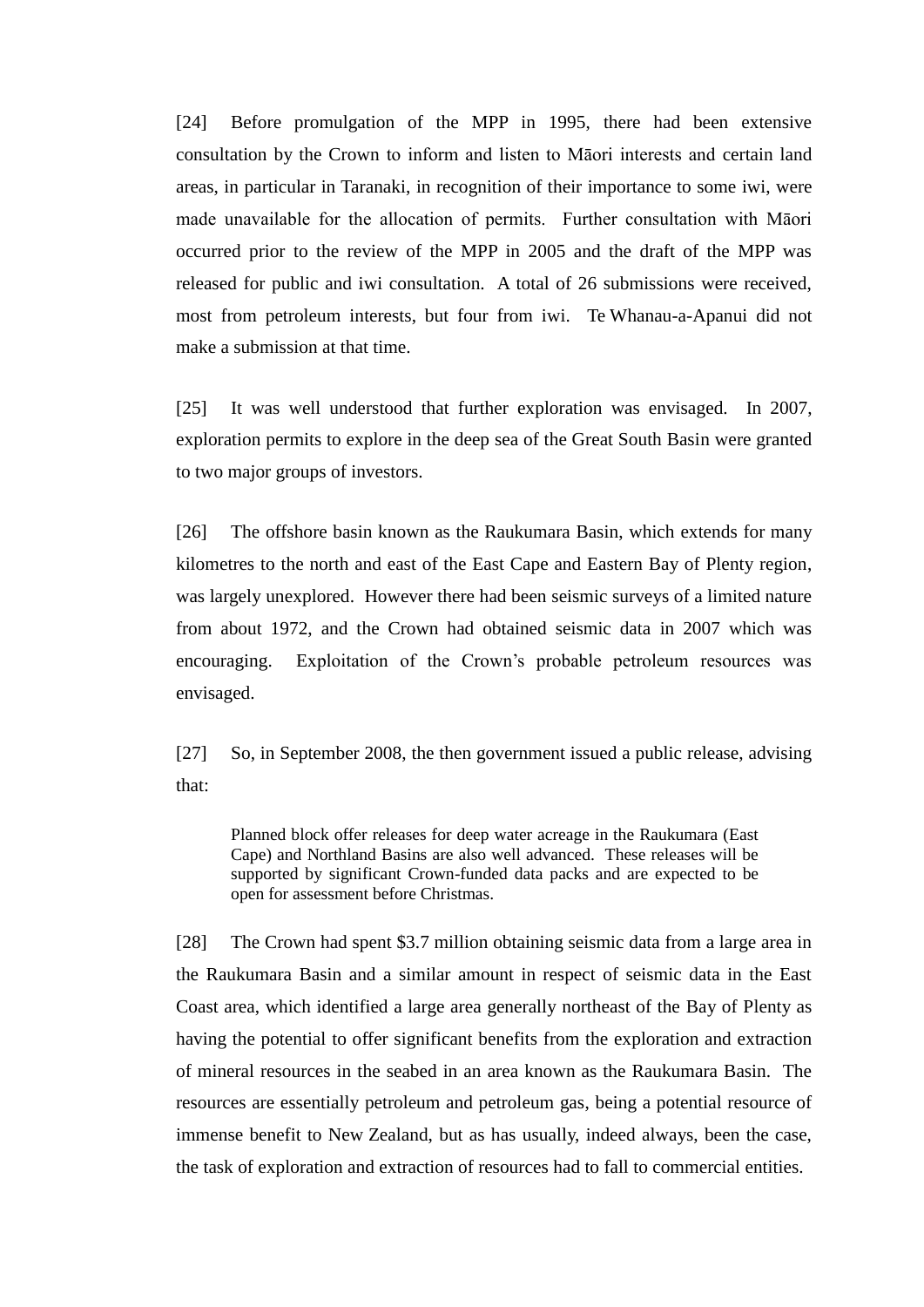[29] The "block" offer issued by the government was an "invitation" to seek competitive bids by groups interested in being permitted to explore and mine mineral resources within the Raukumara Basin.

[30] Prior to the commencement of the Raukumara block offer process, the Ministry of Justice had provided Te Whanau-a-Apanui and Ngati Porou, among others, advance notice of the block offer consultation and process. A Raukumara block offer consultation proposal and particulars, including a map, and other information and terms and conditions likely to be associated with any permit was sent to 69 iwi/hapu in the region. They were invited to provide comments and seek direct consultation if that was their wish.

[31] The Crown offered face to face consultation to give interested groups the opportunity to engage with the Crown. The Ministry anticipated a possibility of redrawing the boundaries of the block offers if Ngati Porou or Te Whanau-a-Apanui objected strongly to the blocks encroaching into the foreshore and seabed area in their rohe. There is evidence that both indicated that the proposal should not be within the territorial sea. Whilst Ngati Porou had indicated that they would engage in some consultation, Te Whanau-a-Apanui did not actively respond as it said it was focused on other issues, namely seabed and foreshore negotiations.

[32] The response of the negotiating representative of Te Whanau-a-Apanui was that:

… our concern that this matter is being progressed at all while we are in negotiations regarding the recognition of our interests in the foreshore and seabed. We had asked that no actions would be taken by the Crown or its departments to affect our interests until after the negotiations had been completed. The Crown made this undertaking in the Terms of Negotiation. Instead we find that this is not the case, and we have to deal with different government ministries progressing their agenda while we are trying to protect the interests of the iwi.

… I think that it [sic] consultation will likely inflame a rather fragile negotiation situation here on the coast. Therefore, in order to preserve the goodwill and good faith the iwi have in the negotiations we would like consultation with Te Whanau-a-Apanui managed through our negotiations team … The iwi have elected to have Rikirangi Gage and I deal with all foreshore and seabed matters for them while we are in negotiations with the Crown, and with this in mind we would like you to tailor your consultation with this iwi accordingly. We will invite the necessary hapu representatives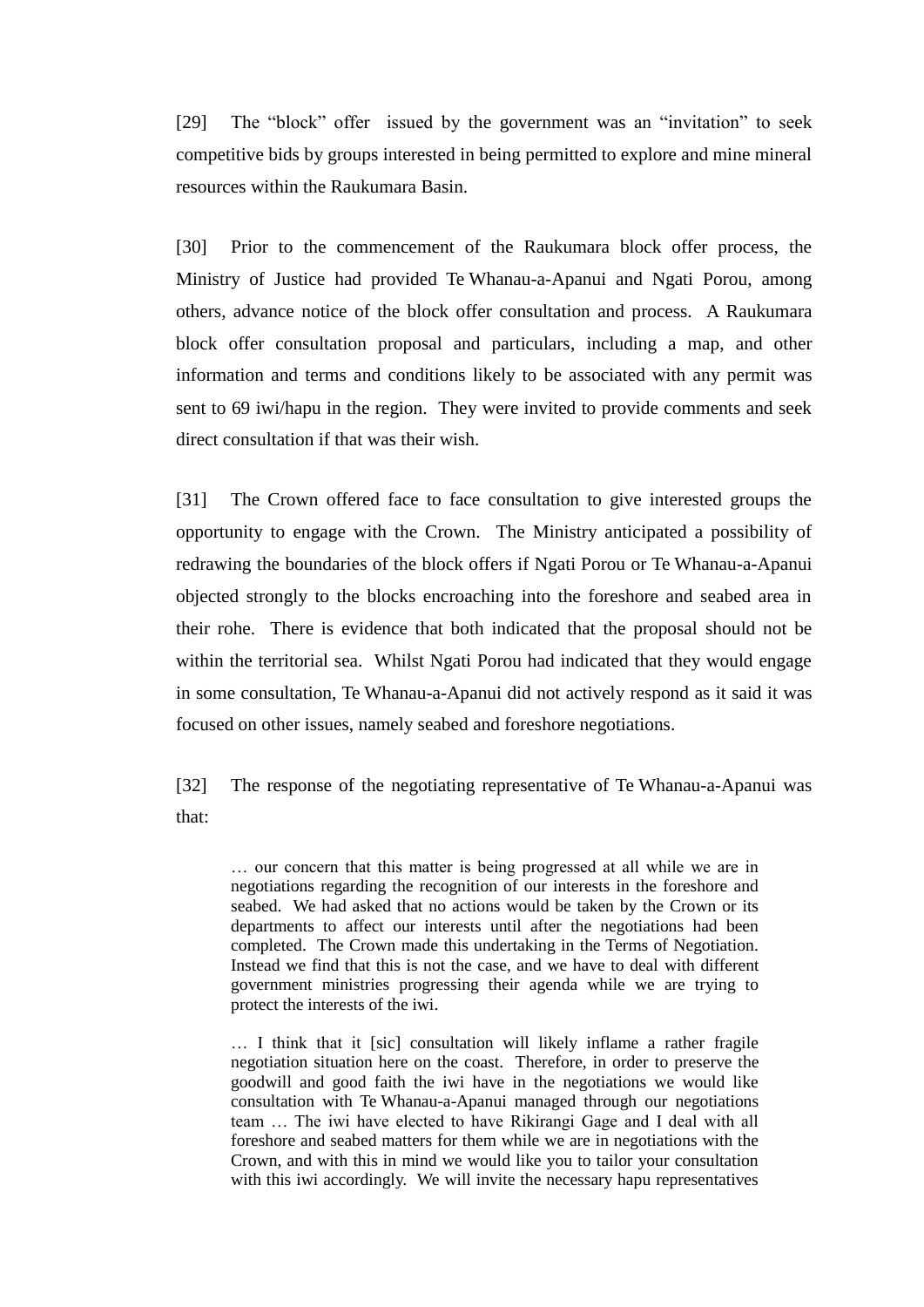if appropriate. We will also probably invite a representative from the Crown negotiating team to attend.

[33] Officers of the Ministry endeavoured to contact negotiating representatives of Te Whanau-a-Apanui, and on 19 August 2008 a representative sent an email which read in part:

My manager (Rob Robson) and I have been trying to contact you by phone over the last few days as a courtesy call (unfortunately without success) to advise you that we are about to post out letters and information to relevant iwi to commence consultation on the Raukumara petroleum blocks offer. The letters will be posted out today and a copy of this material has also been forwarded directly to you. We value our relationship, so once you have had an opportunity to digest the information, we are happy to meet and discuss any concerns you may have should you so wish. Thank you for your time taken to consider this matter.

[34] One month later, on 17 September 2008, the Ministry said that when the information had been sent to all iwi/hapu on 19 August 2008, they had been requested to respond by 18 September 2008 or, if it was preferred, a face to face consultation arranged. Nothing was heard from it.

[35] So the Ministry's response to Te Whanau-a-Apanui was that:

…while the 18 September 2008 is almost upon us, I am happy to receive your views on the proposal as soon as you are able to afford them. It was unclear from your email … whether you and Rikirangi Gage (the Te Whanau-a-Apanui negotiations team) wish to meet with us to discuss the proposal. Indeed at that time you would not have received the consultation package to consider whether meeting would be helpful. We have received a request from Te Runanga a Ngati Porou … for a meeting regarding the proposal in the week beginning 6 October, although that meeting time has yet to be finalised. If your negotiations team indeed wishes to meet with us in relation to the proposal I would be grateful if you could arrange such a meeting to be held in the week beginning 6 October, which would allow us to co-ordinate our travel to the region.

[36] Te Whanau-a-Apanui representatives did not reply. Attempts were made to contact the representatives by telephone, with messages being left, but no further response was forthcoming.

[37] The Minister was then provided with an "Iwi Consultation Report" on 28 November 2008. It advised him of outcomes of the iwi and hapu consultations on the proposed block offers over both the offshore Raukumara and Northland areas.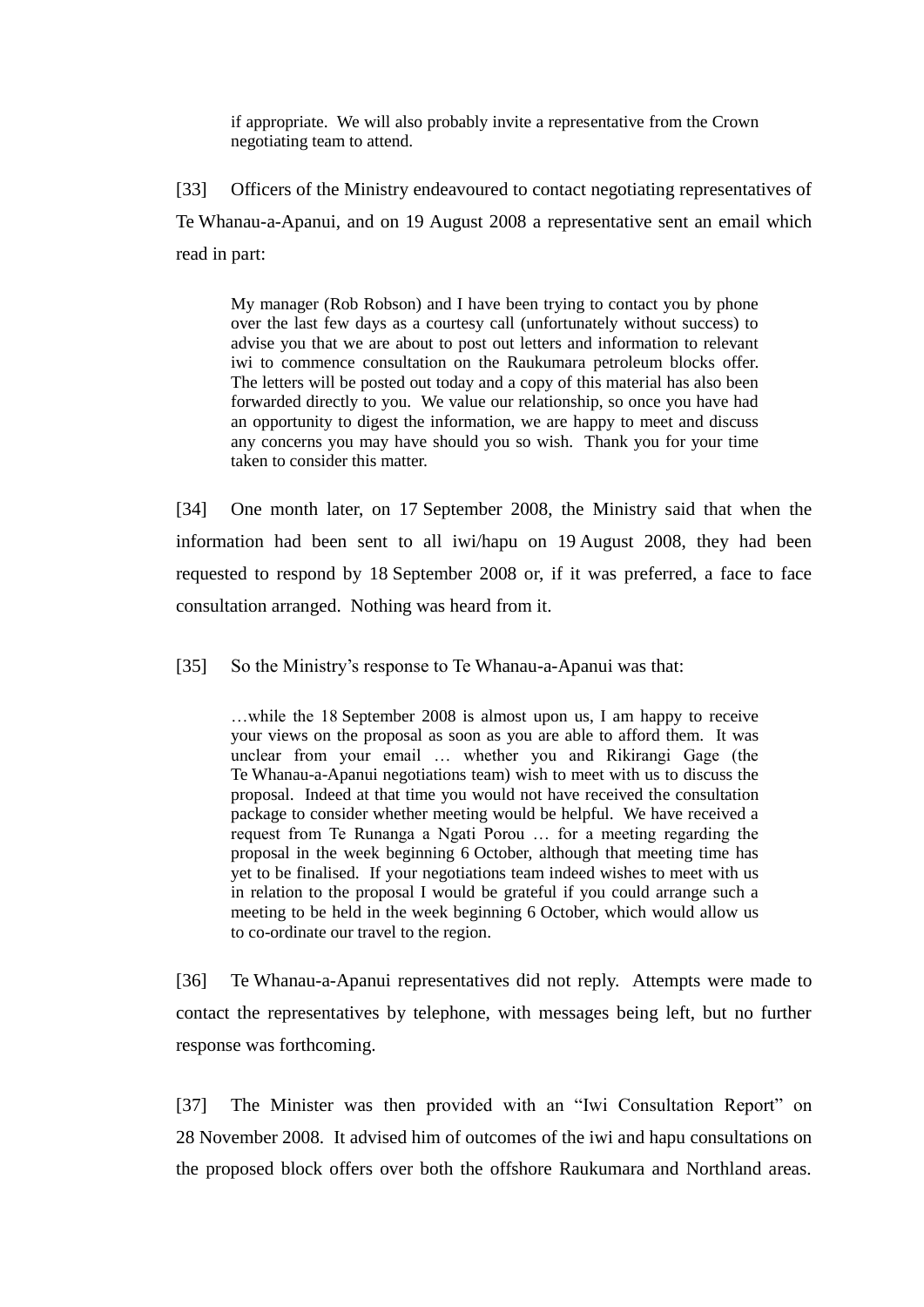He is advised in that report that of 69 relevant iwi and hapu sent details of the block offer proposal, three responded, with Ngati Tuwharetoa (Bay of Plenty) advising officials they were fully supportive of the proposal, noting the potential economic benefits to the region and New Zealand. The report refers to nominal responses from Ngati Porou, which did not take up the offer to be present at a meeting because, essentially, the iwi was very busy with its Treaty negotiations and the foreshore and seabed settlement. The report refers to the initial response of Te Whanau-a-Apanui that no action be taken in the meantime.

[38] The report concludes, at para 31:

Any interests in petroleum in terms of Māori customary property in the foreshore and seabed were extinguished in accordance with s 3 of the Petroleum Act 1937 – *petroleum declared to by property of the Crown.* In addition the granting of a permit does not constitute the creation of an interest in land. Accordingly, the holding of a petroleum permit under the Crown Minerals Act 1991 does not impact the resolution of such foreshore and seabed settlements, ie a petroleum [sic permit] will not impact on the territorial customary rights under the Foreshore and Seabed Act 2004 or be injurious to mechanisms that might give expression to the mana of Te Whanau-a-Apanui in the foreshore and seabed.

[39] The advice was that the block offer should be publicly released and promoted.

[40] As a consequence, the Minister publicly announced the block offer, inviting bids for petroleum exploration permits in the Raukumara Basin on 10 December 2008, the closing date to be 28 January 2010. Its purpose was to invite applicants through competitive bids to apply for the permit.

[41] The block offer notice was a comprehensive document outlining to prospective bidders and the public what was required to be provided, including details of company financial profiles, technical capabilities, work quantities and work programme correlation, together with details of understanding of geological matters and indicated exploration approaches. Applicants had to the comply with the Act and other relevant statutes, and commit to a work programme that could be fulfilled to the satisfaction of the Ministry.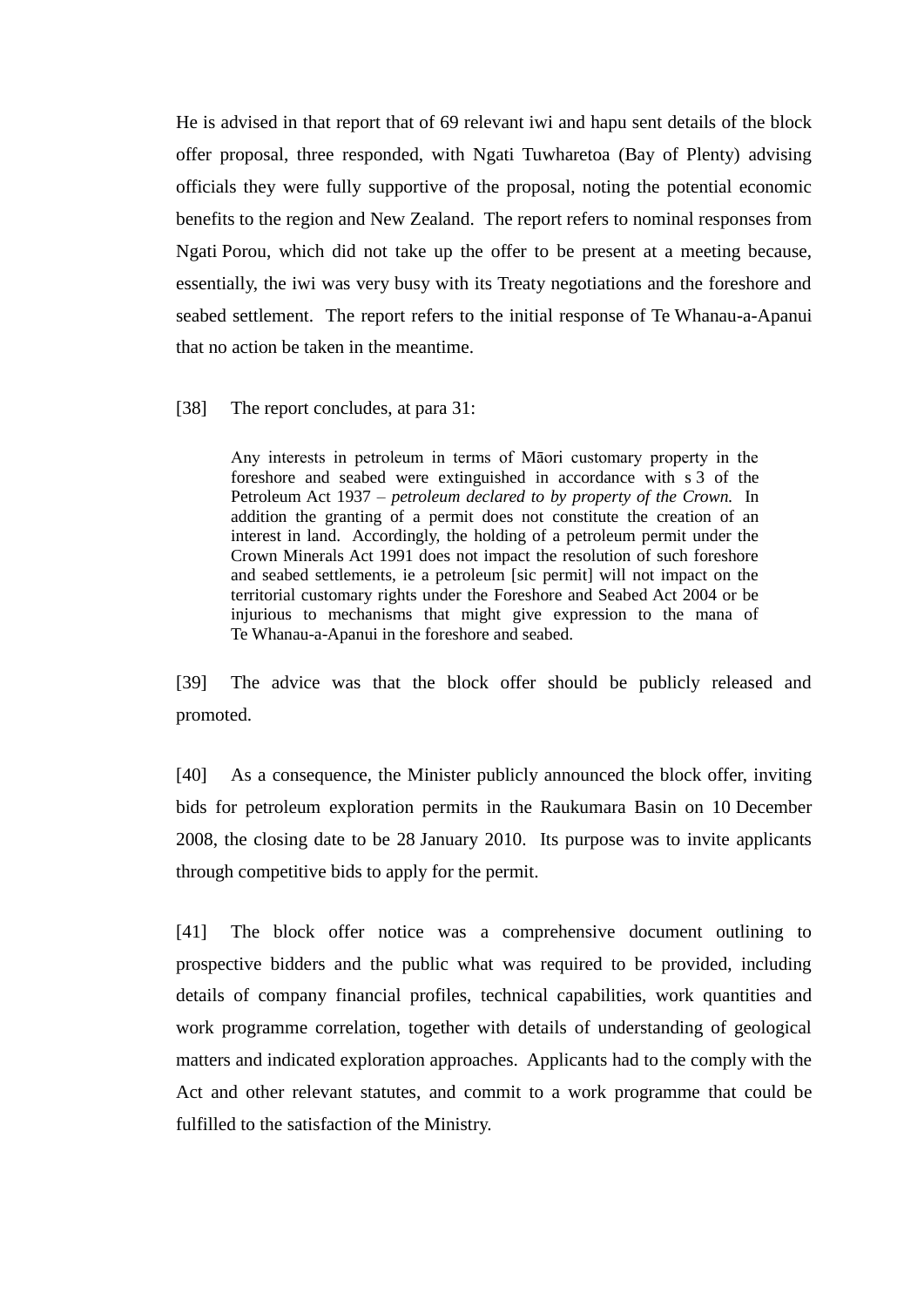[42] It transpired that the only applicant was Petrobras. It had been undertaking oil and gas exploration and production since about 1993 and is one of the world's largest integrated energy companies operating in 28 different countries. It is said to be the fifth largest energy company in the world.

[43] No other bid was received. No person, group or body then sought to challenge the mechanism and methods by which the Crown was seeking bids under the block offer.

[44] Petrobras's bid was submitted on 19 January 2010, having spent six months preparing it. It conducted technical analysis involving advice from geologists, geophysicists, engineers and others, prepared a detailed technical report on the geology of the Raukumara Basin, designed a three-stage work programme for exploration of the Basin and performed a detailed analysis of the oil and gas regulatory framework in New Zealand and other legal, political and economic issues relating to the oil and gas industry, and generally, in New Zealand. It had the benefit of preliminary optimistic seismic survey results already obtained by the Crown.

[45] The bid was analysed and a final recommendation to the Minister to grant to Petrobras an exploration permit was made on 1 June 2010. The recommendation upon which the Minister made his decision included advice that Petrobras was a leading deep water explorer, well-resourced, experienced in the world and contained precisely the international interest in investment and exploration that the government had sought to attract to New Zealand. The Minister was satisfied that Petrobras had all the capabilities, financial and technical, as well as experience, to significantly enhance the New Zealand petroleum industry. The permit was granted accordingly.

<span id="page-17-0"></span>[46] The permit is for five years. A work programme has to be completed within two years or the permit lapses. Before embarking on the work programme under the permit, Petrobras met with various groups. It approached leaders of the Te Whanaua-Apanui and Ngati Porou in November 2010, asking them to meet to discuss the project, and a meeting took place on 7 December 2010. A further meeting was held with Ngati Porou, who were also mandated to attend on behalf of Te Whanau-a-Apanui, on 14 December 2010. Matters discussed included the opportunities and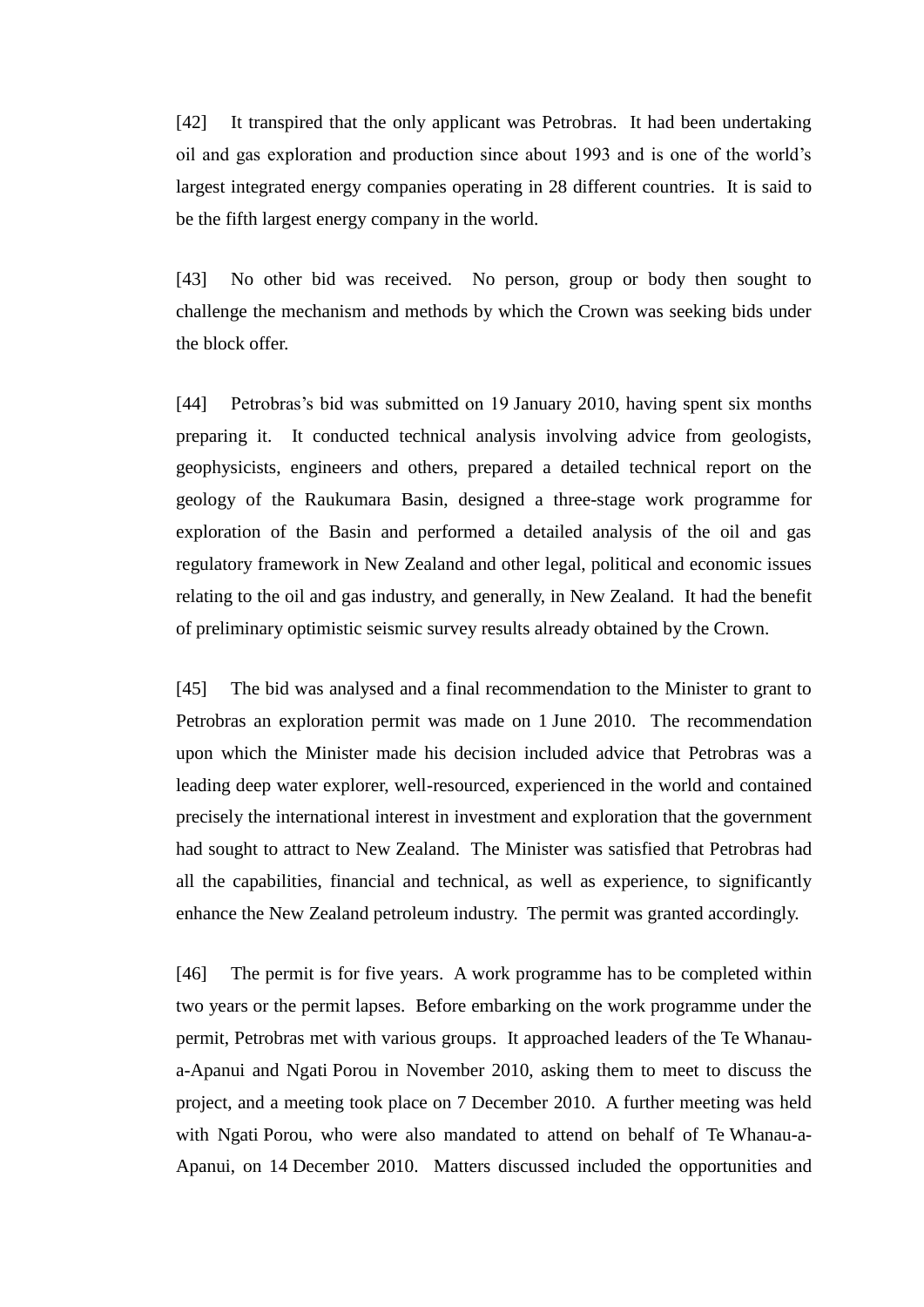risks arising from the Petrobras intended exploration programme, and the parties talked about the importance of fishing to iwi in the region and how they could all work together.

<span id="page-18-0"></span>[47] In February and March 2011, iwi leaders were advised by Petrobras of the commencement date in April for its forthcoming seismic survey in the Basin. It raised the possibility with iwi leaders for a further opportunity to speak with iwi and community groups. A wananga for Ngati Porou was held in Te Araroa on 10 April 2011. There had been attempts made by Petrobras to contact Mr Gage of Te Whanau-a-Apanui, both before and after that Ngati Porou wananga, but the evidence is he did not respond to their emails or messages.

[48] Later, on 11 April 2011, iwi leaders and Petrobras met again and there was encouragement to continue on-going dialogue.

[49] Earlier, in December 2010, Petrobras had met with Maritime New Zealand and the Department of Conservation to discuss the project and the seismic surveys to be performed. It undertook to comply with the Department's "Guidelines for Minimising Acoustic Disturbance to Marine Mammals from Seismic Survey Operations".

[50] Petrobras had meetings with  $NIWA<sup>6</sup>$  relevant to working together in relation to the extent of fishery activities in the area. In April 2011, NIWA produced a report for Petrobras advising that most commercial fishing in the area occurs within 15 nautical miles of the coastline, at depths of less than 600 metres, and the level of recreational fishing was relatively light.

[51] During April and May 2011, Petrobras carried out seismic surveys in the Raukumara Basin. The 10-11 April 2011 Ngati Porou wananga held in Te Araroa was attended by 150 people, including representatives of Te Whanau-a-Apanui. At about that time, Petrobras had obtained a detailed technical report on the seismic survey from a consultant company and a report from a marine environmental

 $\sqrt{6}$ 

National Institute for Water and Atmospheric Research.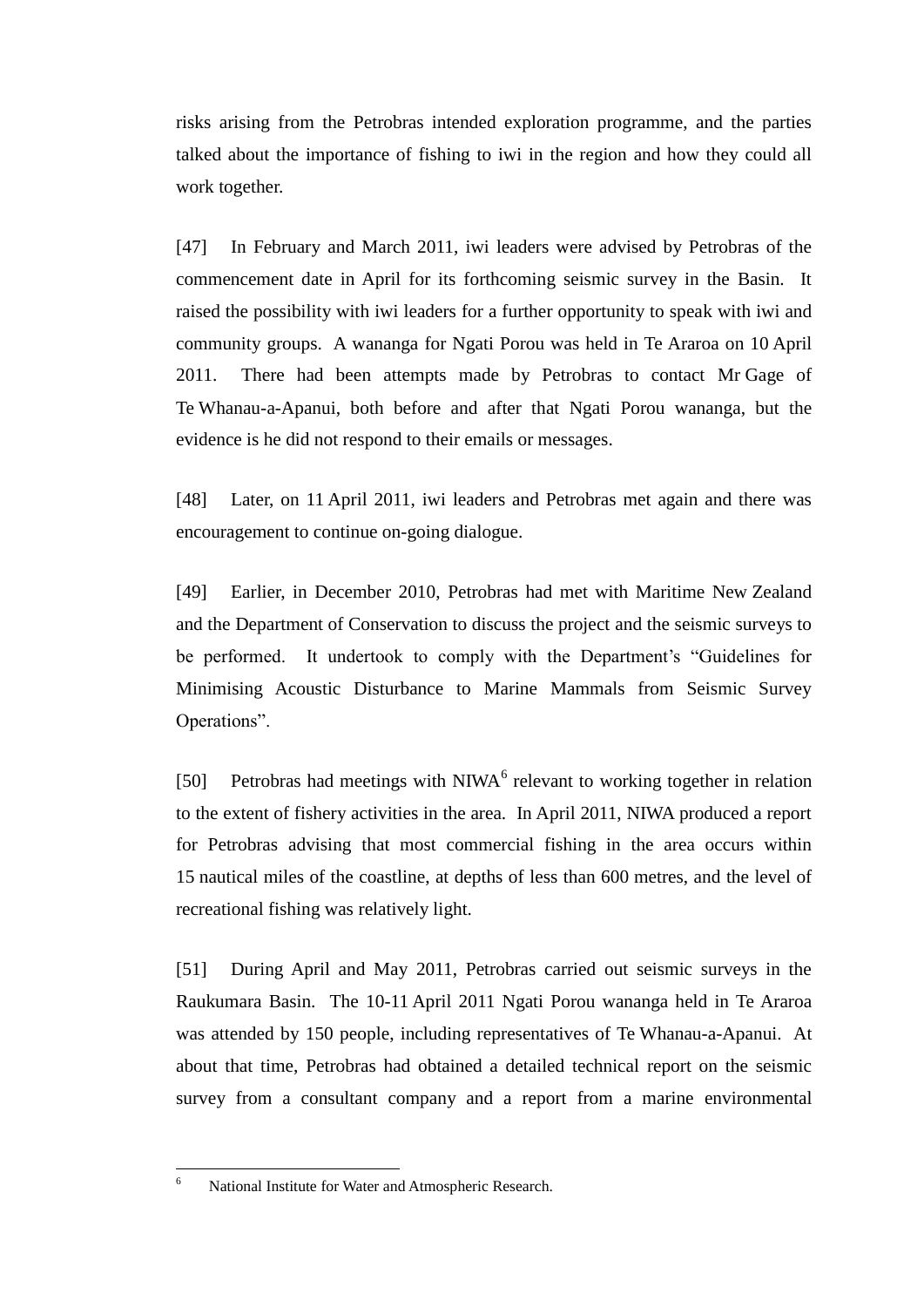research company (Blue Planet Marine), which had been engaged to provide marine mammal impact mitigation and monitoring during the seismic survey.

[52] Later in August 2011, Petrobras engaged a company to process the data that had been obtained from the seismic survey and to reprocess this with the old or original seismic data which had been acquired by the Crown.

[53] Greenpeace and Te Whanau-a-Apanui filed this proceeding in the High Court at Wellington on 19 September 2011.

[54] At this stage, I make it clear that the Minister acted responsibly and honestly, based upon the advice and reports he had received from senior officials in the Ministry upon which he was entitled to rely. In granting the permit, the Minister's intentions and actions are contained in his affidavit. He states that when he announced the block offer in Raukumara in a press release dated 10 December 2008, he made it clear that the previous government's policy of promoting deep water exploration was to continue. His release said:

This is a unique combination of exploration blocks offering a variety of opportunities that will appeal to explorers. ... The current block offers keep up the momentum generated by previous block offer releases such as offshore Taranaki to realise gas reserves for our domestic market and to discover potentially large oil and gas reserves in our deep water basins. At this time of uncertainty in international financial markets, as well as the fall in oil prices, it is important for the government to maintain interest in New Zealand by providing new data to support block offers with attractive terms. The Crown Minerals Group has achieved considerable success with the data acquisition initiative which will continue over the next few years.

[55] In a later press release of 18 November 2009, he referred to the Crown commencing seismic surveys in unexplored basins. He said:

Currently petroleum accounts for around \$3 billion per annum of New Zealand's export revenue. Should the estimated resources in our unexplored basins be developed, this could increase to \$30 billion per annum in export revenue by 2025. Crown receipts alone could increase to more than \$10 billion per annum over the next 40 years. ... In the past week, the MV Bergen Resolution has commenced a seismic survey of New Zealand's frontier basins as an important part of the Government's \$20 million data acquisition programme to improve knowledge of our petroleum resources.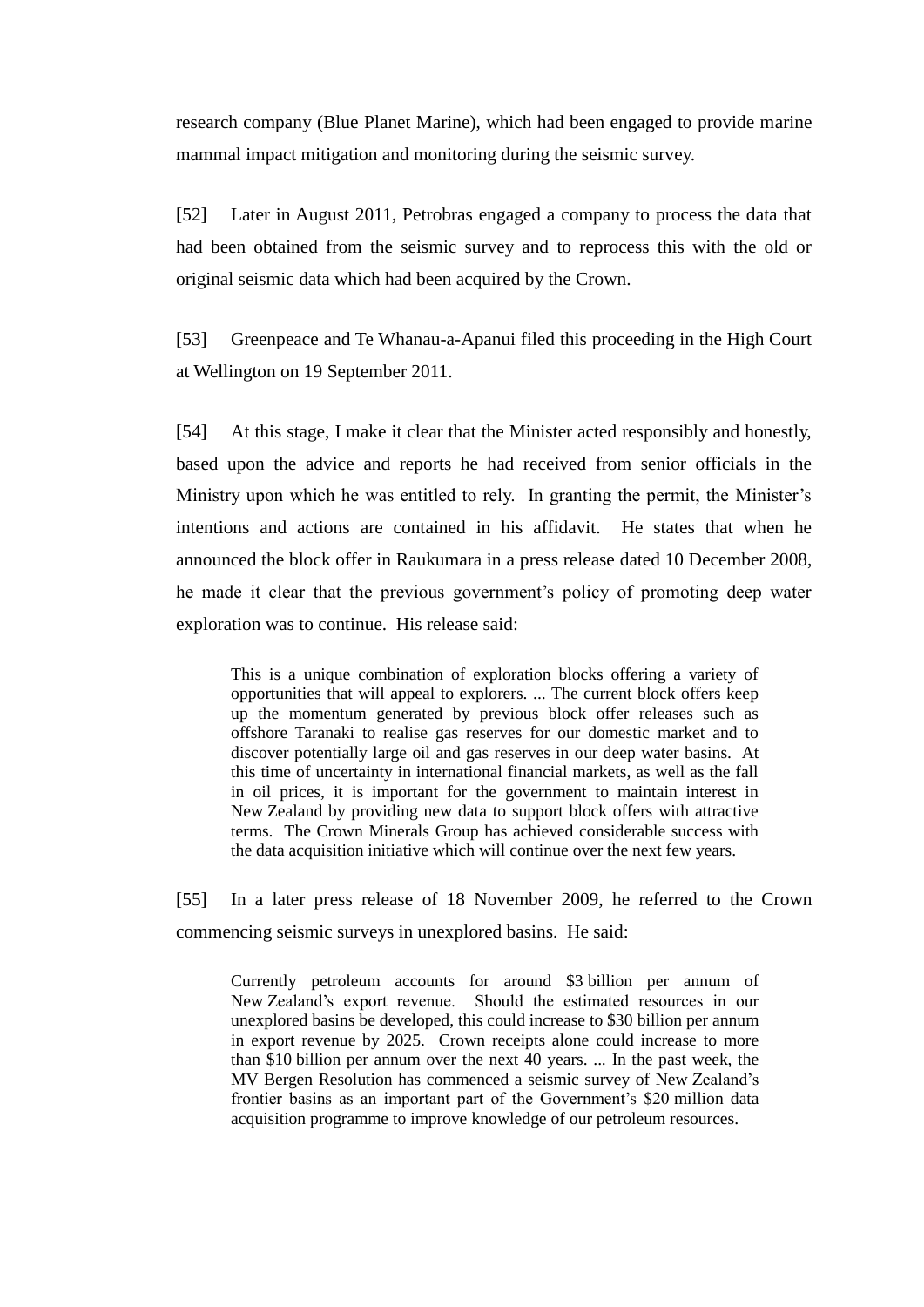[56] Clearly the Minister had been fully briefed as to consultation measures with 69 iwi/hapu before issue of the block offer, and knew that nothing in the proposal would adversely affect Foreshore and Seabed Act negotiations. He states that as required by the MPP, he:

...needed to consider whether this specific decision could impede redress of Treaty claims (which I treated as including foreshore and seabed negotiations).

and that:

I was satisfied, based on the responses to the consultation and the advice given to me that the Block Offer process did not raise any other Treaty principles issues that I was required to consider.

<span id="page-20-1"></span>[57] In later granting the permit, the Minister said:

I did not consider matters relating to the protection of the marine environment, as they were not matters for me to consider, as Minister of Energy and Resources exercising a power under the Act.

I understood that there were no international obligations relevant to the management of, and exploration in respect of, the petroleum resource that I should have taken into account, as required by the Minerals Programme.

The advice paper (**GAB8**) made it clear to me that Petrobras was well resourced, and experienced, and to be precisely the sort of international interest and investment in exploration that the Government wants to attract to New Zealand. I was advised that Petrobras was one of the leading deepwater explorers in the world, comparable in size, resources and experience to ExxonMobil or BP.

My officials had been through the process of assessing the bidder's capacity and capability. The advice lead [sic] me to be satisfied that Petrobras had the financial and technical capability, and the international experience, to be an important addition to the New Zealand petroleum industry, and accordingly I granted it [sic] the exploration permit.

# **The case as pleaded by the applicants**

<span id="page-20-0"></span>[58] In summary form, the applicants claim that the Minister failed to comply with the provisions of the MPP when granting the permit because he:

failed to assess the potential environmental effects arising from operation of the permit;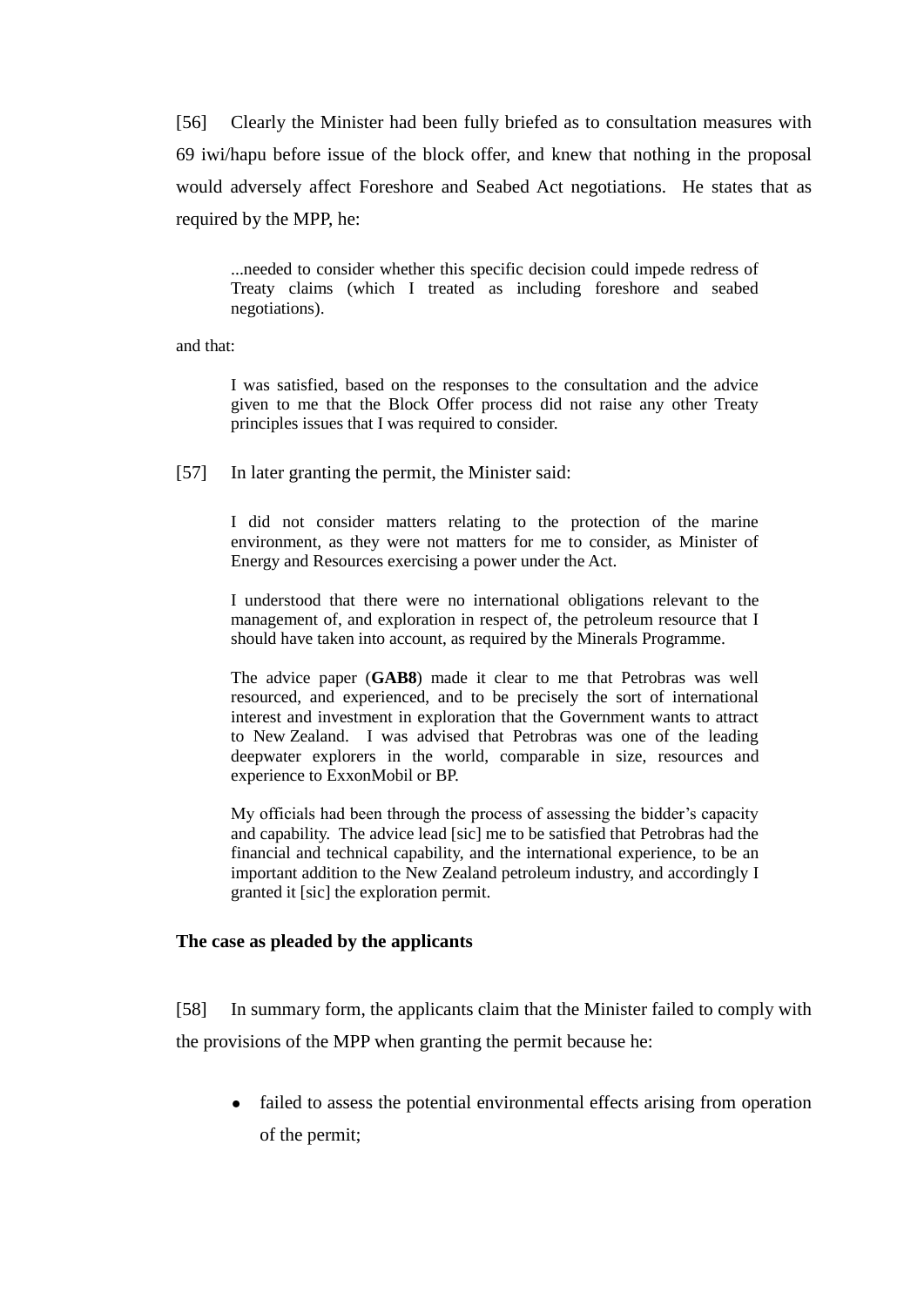- failed to assess potential effect on marine life;
- failed to assess potential effects of escape of petroleum or other substances during drilling;

all of which comprised failures to consider and promote the responsible discovery and development of New Zealand petroleum resources. Further, they plead that the Minister was required to take into account New Zealand's international obligations under UNCLOS, $^7$  the Convention for the Protection of Natural Resources and Environment of the South Pacific Region 1986 (the Noumea Convention) and customary international law obligations, including those embodied in the United Nations Declaration on the Rights of Indigenous People.

[59] Secondly, the applicants plead that the Minister, in granting the permit, failed to consider New Zealand's international treaty obligations, pleaded separately to the allegation of failing to comply with the MPP.

[60] Thirdly, Te Whanau-a-Apanui pleads that the Minister failed to consult with it about the grant of the permit and potential effects upon its taonga, thereby failing to have regard to the principles of the Treaty of Waitangi (the Treaty).

[61] The fourth cause of action alleges that Te Whanau-a-Apanui rights in the area affected by the respondents, namely rights under the Ministry of Fisheries Quota Management System to fish in that area and its claims under Māori customary title and the Treaty to the area affected by the permit, have been or will be affected and were mandatory relevant considerations that the Minister was required to consider when deciding to grant the permit, but failed to do so.

# **Applicants' arguments/submissions**

<span id="page-21-0"></span>[62] The applicants say that the case is narrow and procedural in its scope, the only issue being whether the Minister followed the correct process under the Act when he issued the challenged permit. They acknowledge the case is not about the

 $\overline{\tau}$ <sup>7</sup> United National Convention on the Law of the Sea 1982.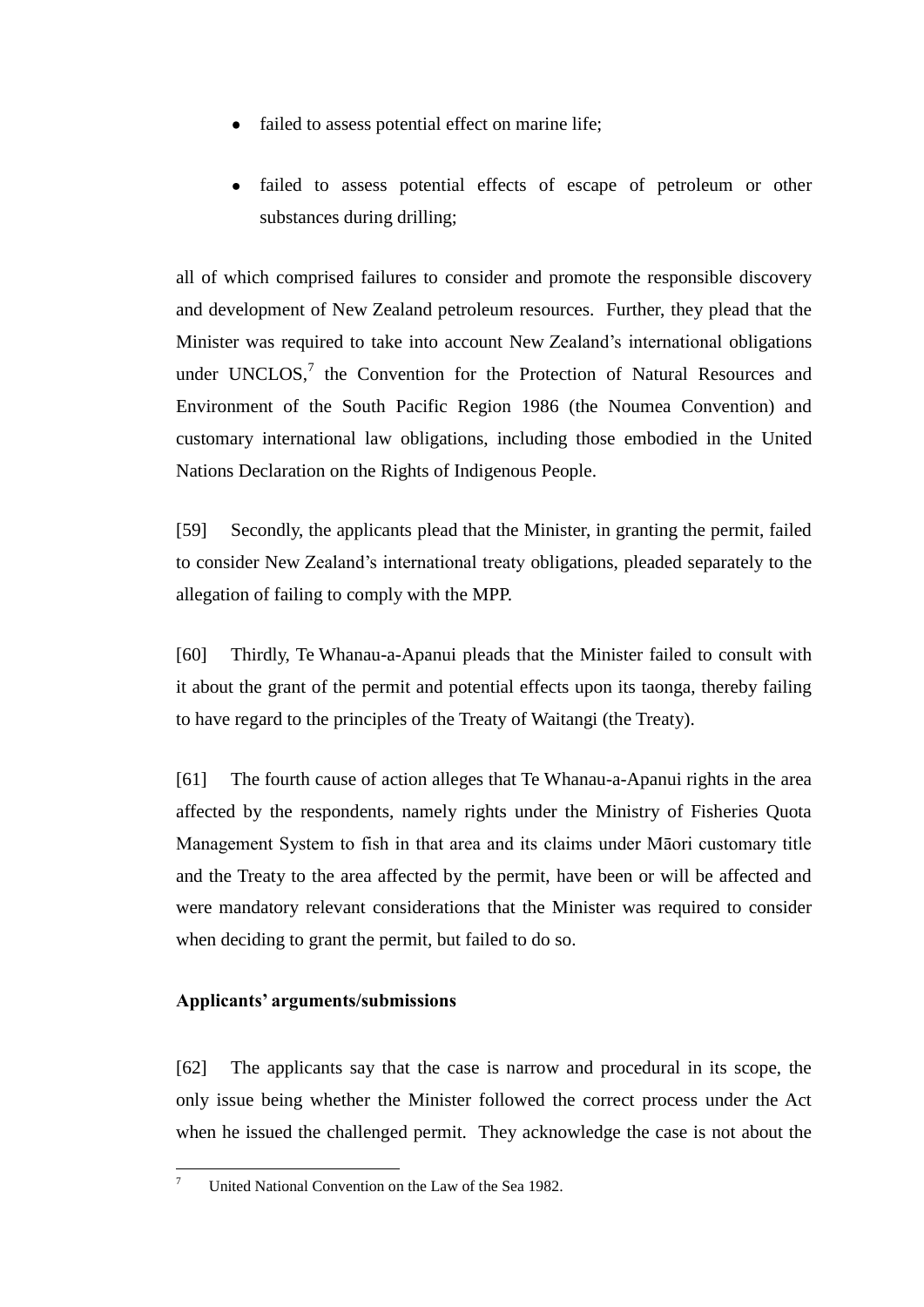merits of offshore petroleum exploration. But a lot of the argument touched upon the merits. The applicants have filed affidavits as to the dangers to marine life and the environment from seismic survey procedures and drilling activities. This evidence was introduced in the form of affidavit evidence from an expert in Spain, and opinion evidence from an American professor as to potential environmental impacts of offshore exploration, potentiality of oil spreads and the type of information necessary to carry out an environmental impact assessment in relation to offshore oil exploration and any differences he observed between legislative regimes in New Zealand and other nations.

[63] The Court has to be careful as to the manner in which it treats the evidence. I simply record at this stage that the respondents do not accept the validity of the opinions expressed in the evidence, and assert that it is not relevant in the Court's consideration of the essential issue in this judicial review application, namely whether the Minister erred in law in the process adopted in the issuing of the permit. The applicants say it is material that the Crown and Minister should have obtained to inform themselves of relevant environmental issues and made available to Te Whanau-a-Apanui to enable an "informed" consultation process to occur. That is, counsel says, Te Whanau-a-Apanui should have been told that "seismic survey kills fish".

[64] New Zealand has sovereignty rights to exploit natural resources in the seabed and sea within the EEZ, and may, by domestic law and without challenge, rule upon activities within the 12 nautical miles of New Zealand territorial waters. The area beyond 200 nautical miles is outside the jurisdiction and sovereignty of any nation. However, overshadowing the individual submissions made by counsel is the proposition that the New Zealand authorities are legally required to have regard to the risk of causing adverse environmental impact to activities carried out in the EEZ beyond territorial limits, which activities may have the impact of travelling beyond that zone into the high seas and potentially (and in this case Te Whanau-a-Apanui says directly relating to it) even within the EEZ and territorial domain of New Zealand. The applicants say the Minister was required to take into account relevant international obligations when granting a permit (para 2.17 MPP, as applicable by s 22(1) of the Act) and he failed to do so, so erred in law.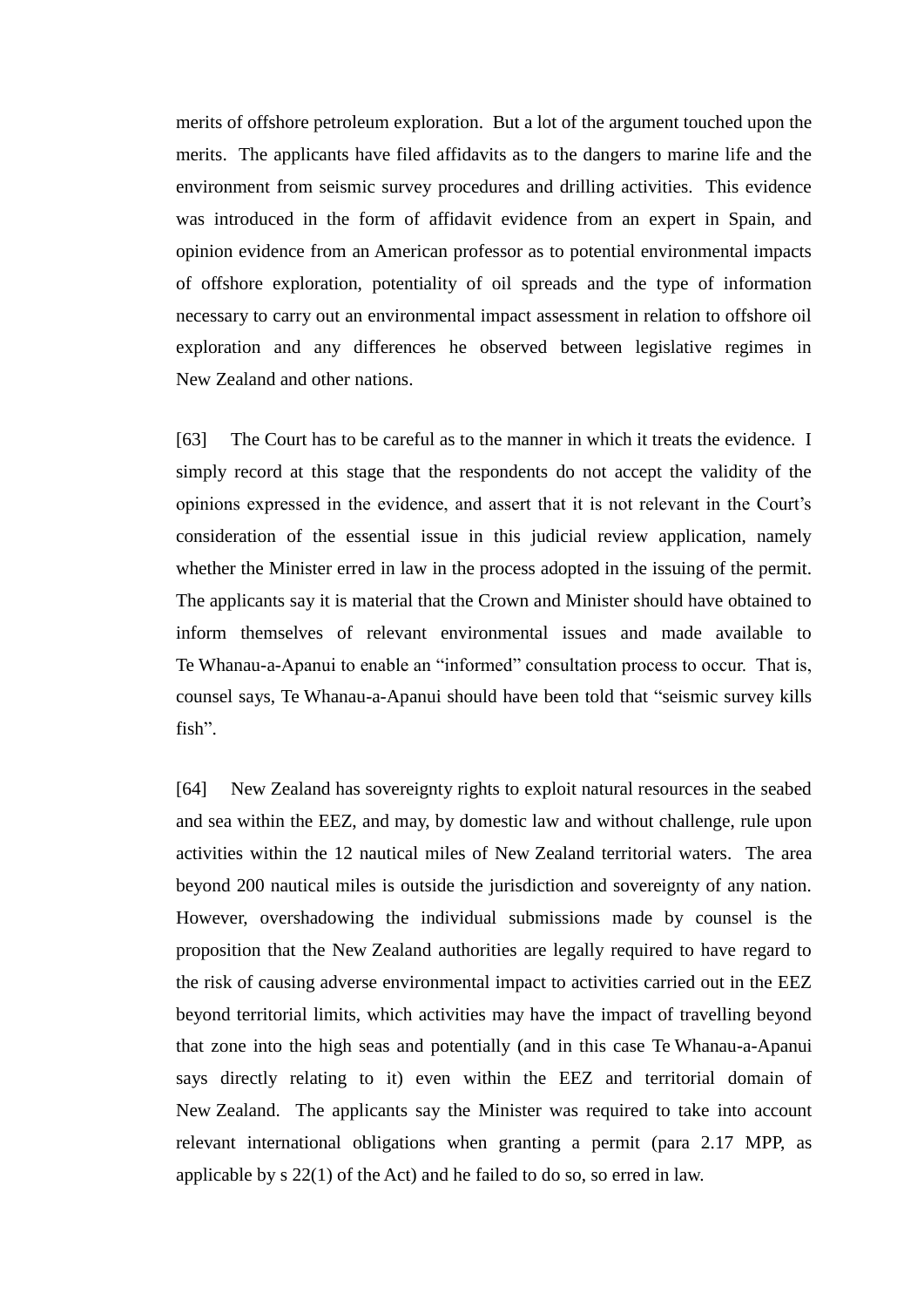[65] The applicants argued that the international obligations arise from treaties signed and ratified by New Zealand, as well as customary international law, requiring general obligations to protect and preserve the marine environment. They say the Minister had to have regard to environmental issues. The right to exploit natural resources must be accompanied by the duty to protect and preserve the marine environment, with a duty on the State to take measures that are necessary to prevent or reduce harm to the marine environment.<sup>8</sup> Apart from those obligations, which the applicants say, on the evidence they have adduced, establish potential harm to the marine environment, the Minister was required, but failed, to take into account:

- the obligation to consider risk of trans-boundary harm arising from activities consequent to the permit;
- the obligation of New Zealand to conduct an environmental impact assessment; and
- the obligation to consider the potential harm to all the environment in relation to the activities allowed by the permit.

[66] Paraphrasing counsel's arguments, he relied upon the proposition that the United Nations Convention on the Law of the Sea (UNCLOS) articles require consideration of environmental effects of activities in particular, and the completion of an environmental impact assessment, before the granting the permit, which has been confirmed by the Seabed Disputes Tribunal of the International Tribunal for the Law of the Sea (ITLOS). $9$ 

[67] The Crown response was that the Minister, in taking into account any international obligations which are relevant in the managing of petroleum resources, and exercising the functions and powers under the Act, was in fact entitled to have regard to the fact that any such international obligations were aimed at being met

 $\overline{a}$ 

<sup>8</sup> United Nations Convention on the Law of the Sea 1833 UNTS 3 (opened for signature 10 December 1982, entered into force 16 November 1994), arts 192, 193 and 194.

<sup>9</sup> Seabed Disputes Chamber of the International Tribunal for the Law of the Sea *Responsibilities and Obligations of States Sponsoring Persons and Entities with Respect to Activities in the Area (Advisory Opinion)* (1 February 2011) at [45].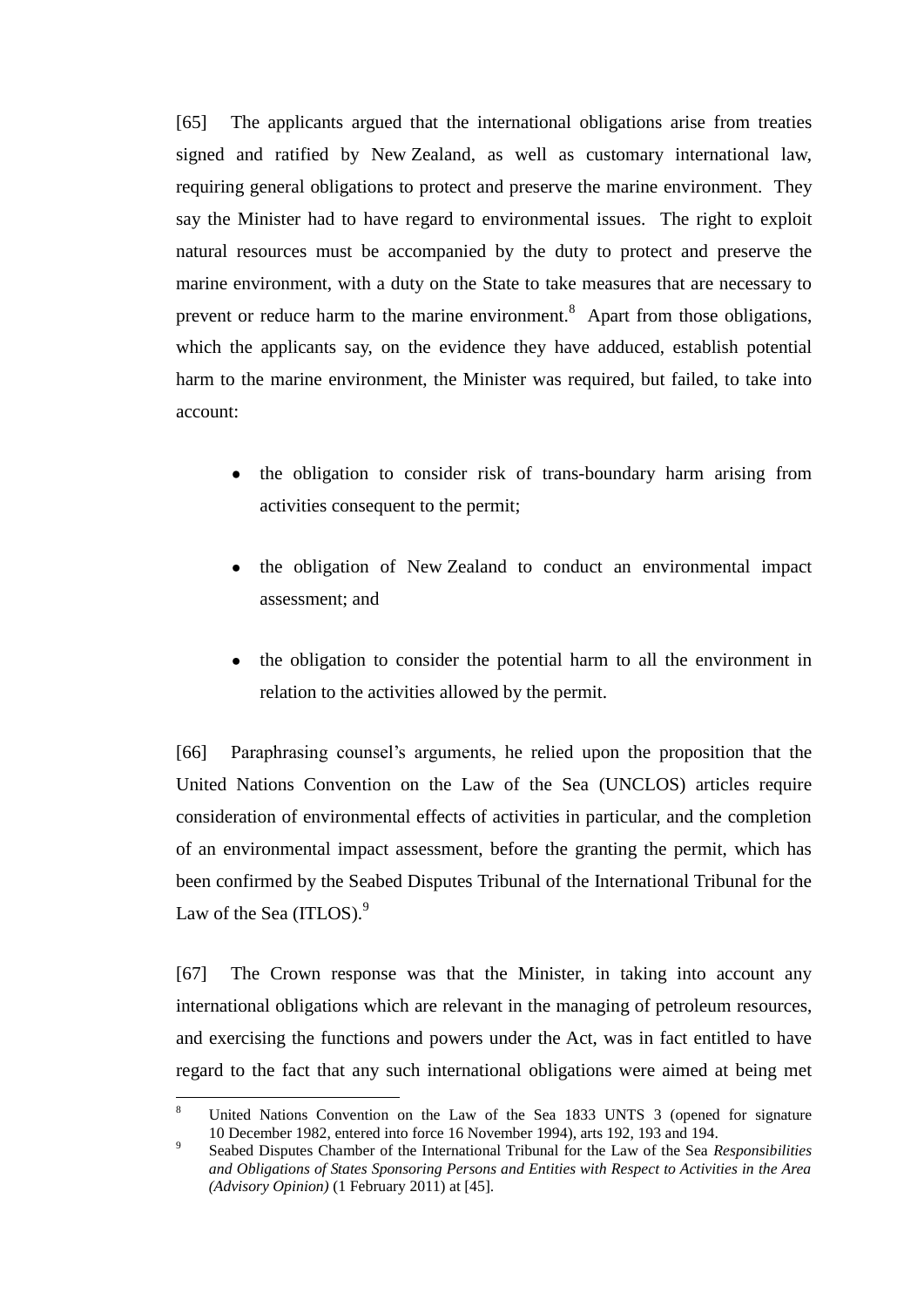through other legislation. So the Minister was not obliged to turn his mind to that area of consideration, and to duplicate what had already been the result of such consideration, as international obligations had already been dealt with and were relevant within other statutory provisions and regimes which applied to the activity. This was whether, under the Resource Management Act (although it could not be the case as it did not extend beyond the 12 nautical mile limit), or the Maritime Transport Act 1994 and the other legislative provisions which relate to protection of the environment for later oil or other environmental spills or disasters. Secondly (and perhaps importantly), protection of the marine environment is governed not just by the Maritime Transport Act (concerning the later remedial measures for maritime problems) but also the Marine Mammals Protection Act 1978 which provides regulation, protection and guidelines in the area of acoustic disturbance to marine mammals from seismic survey operations, and other all-encompassing legislation.<sup>10</sup>

[68] The essential question is whether these existing legislative and regulatory provisions are sufficient to cover the protection of the environment so that their existence meant that the Minister, in granting the permit, did not have to have restrictions or limitations on the exercise of his statutory functions.

[69] In written submissions, Mr Salmon outlined the statutory requirements in the Act, accepting that the Resource Management Act 1990 is not applicable because the permit is primarily for activities outside New Zealand's territorial sea limit, although if they were to be within the limit, resource consent would be required for the activities such as permitted in the permit.

[70] The written submissions cover what counsel says are international law obligations which the Minister failed to take into account, being:

> to consider the risk of trans-boundary harm from the activities allowed by the permit;

 $10<sup>10</sup>$ <sup>10</sup> Wildlife Act 1953, New Zealand Import Health Standard for Ballast Water from all countries under the Biosecurity Act 1993, Biosecurity Act 1993, *Environmental Best Practice Guidelines for the Offshore Petroleum Industry* (Ministry for the Environment/Maritime New Zealand, March 2006) and *Impact Assessment Guidance* (Ministry for the Environment/Environmental Protection Authority (EPA), 2002).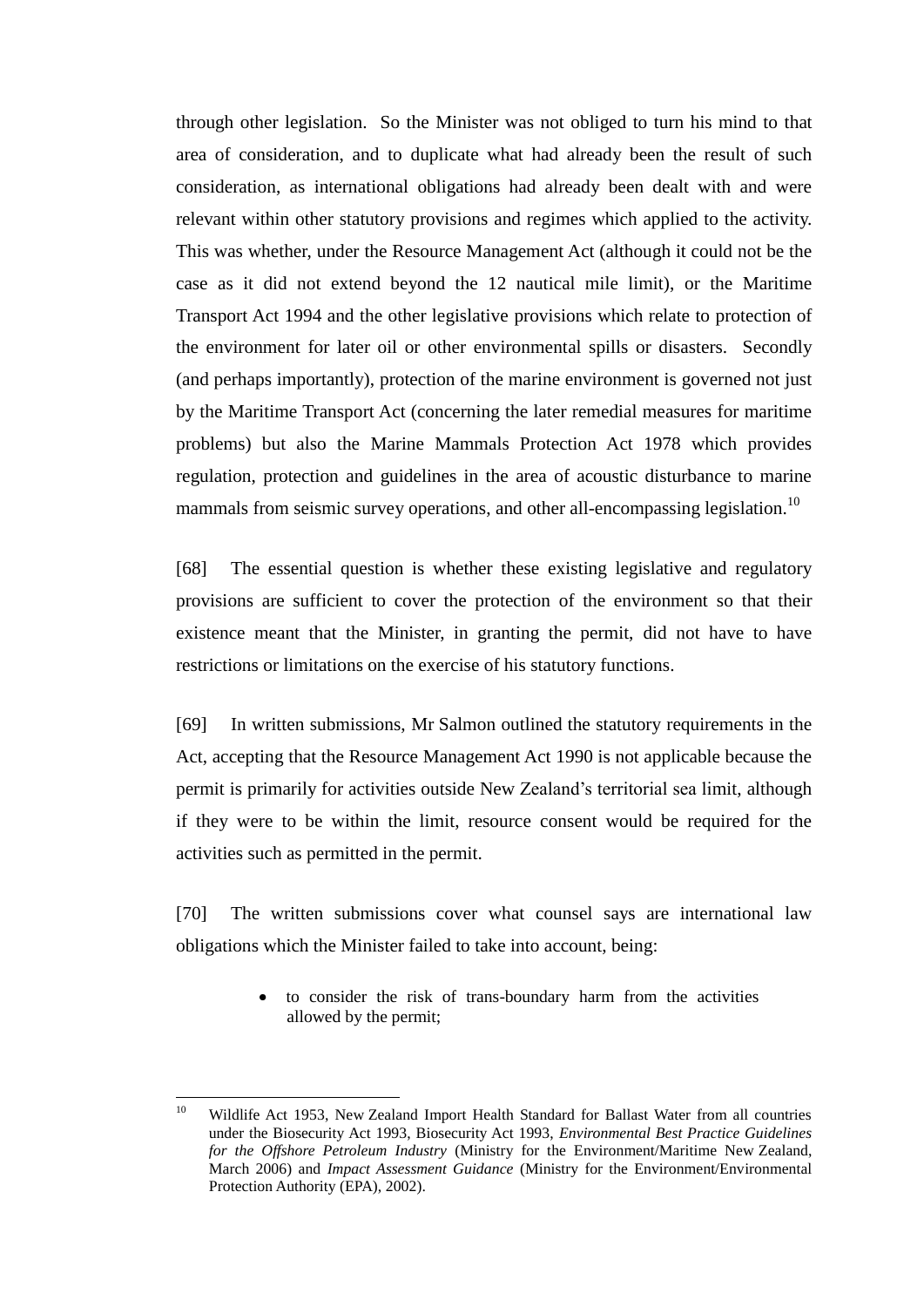- to conduct an environmental impact assessment in relation to the activities allowed by the permit;
- to consider the potential harm to all the environment in relation to the activities allowed by the permit.

[71] Mr Salmon also referred to the Noumea Convention which, counsel says, requires an environmental impact assessment to be carried out in relation to an activity which might harm the marine environment.<sup>11</sup> That obligation to consider the risk of trans-boundary harm is clear from the advisory opinion of International Court of Justice on the *Threat or Use of Nuclear Weapons*: 12

The existence of the general obligation of States to ensure that activities within their jurisdiction and control respect the environment of other States or of areas beyond national control is now part of the corpus of international law relating to the environment.

[72] Mr Salmon had earlier referred to one of the treaties to which New Zealand is bound, namely UNCLOS, which imposes a general obligation on States to protect and preserve the marine environment, and requires that they take measures to prevent, reduce and control pollution and harm to the marine environment. Mr Salmon referred to art 206 which required the completion of an environmental impact assessment before granting any permit, saying that that had been confirmed by ITLOS, $^{13}$  referring to the obligation to conduct an environmental impact assessment as a direct obligation under the law, and general obligation under the customary international law. Mr Salmon accepted that the expert evidence was that there were grounds for believing significant harm to the marine environment and:

Accordingly, the potential effects of the required activity should have been assessed and reported on. They were not. Accordingly, the Minister has erred in law.

[73] At this stage, it is necessary to record that when oral submissions were being made, Mr Salmon appeared to adopt a different stance, submitting that the Minister was not required to obtain an environmental impact assessment.

 $11$ <sup>11</sup> Convention for the Protection of the Natural Resources and Environment of the South Pacific Region 26 ILM 25 (signed 24 November 1986, entered into force 1990), art 16.

<sup>12</sup> *Threat or Use of Nuclear Weapons (Advisory Opinion)* [1996] ICJ Rep 226 at 29.

<sup>13</sup> *Responsibilities and Obligations of States Sponsoring Persons and Entities with Respect to Activities in the Area (Advisory Opinion)*, ITLOS Seabed Dispute Chamber Case No 17 (1 February 2011).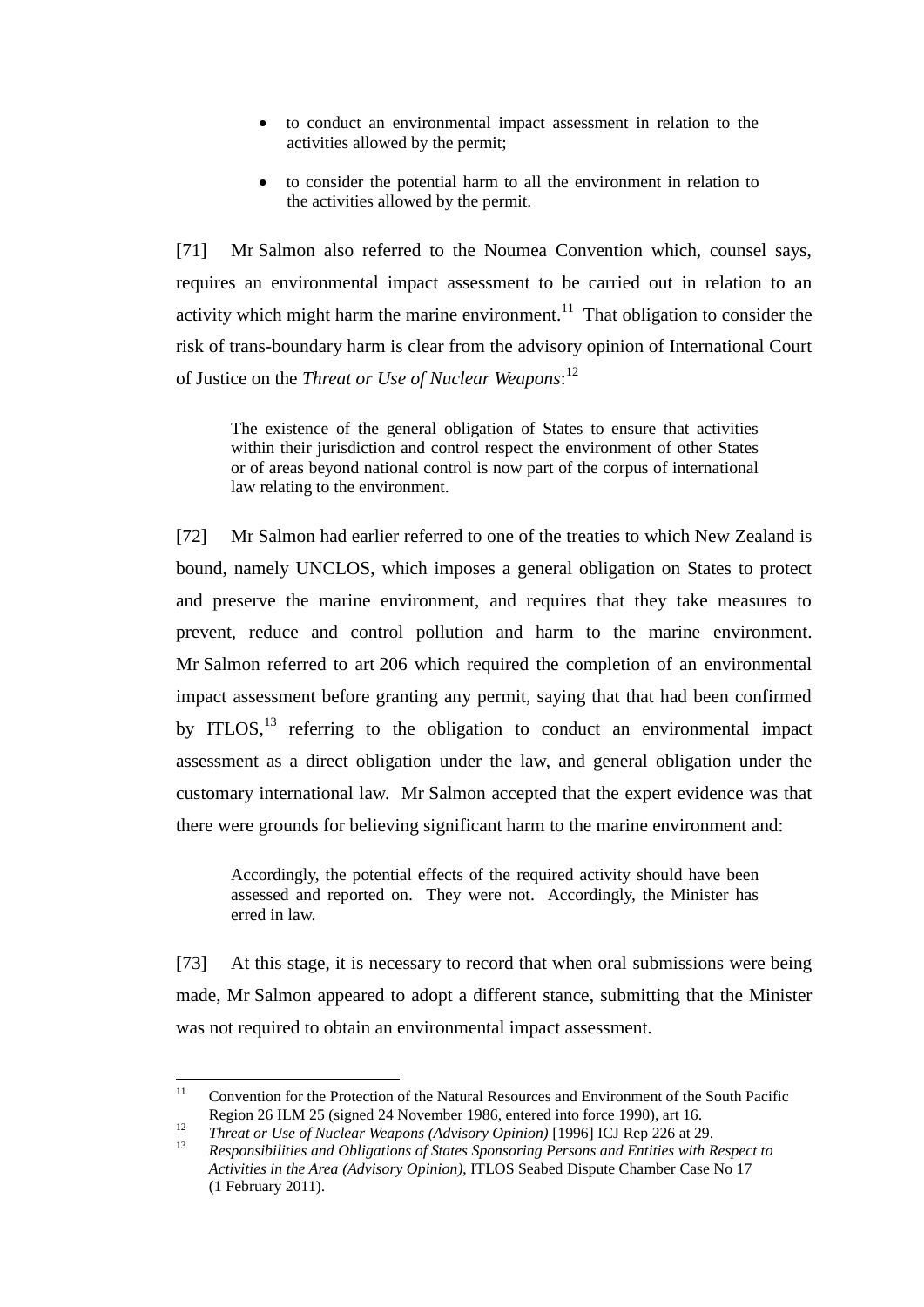[74] There appeared to be a conflict between written and oral submissions, leaving me confused, so I asked counsel to confirm in his reply what the actual position was. Mr Salmon made it clear that:

The applicants do not and never have contended that the Minister was obliged to obtain an environmental impact assessment.

[75] In an endeavour to reconcile what was being said, I think it may be that the submission was that the Minister was not, under domestic law, required to obtain such assessment, but was required to be informed at some basic level as to relevant matters which might have an effect upon the environment. That is, to inform himself of possible risks or harm to the environment. In the end, the difference may not matter because it is accepted by the Crown that no environmental matters were taken into consideration on the basis that the Minister was advised that they were not relevant. The Minister says in his affidavit that when he considered the bid by Petrobras:

I did not consider matters relating to the protection of the marine environment, as they were not matters for me to consider, as Minister of Energy and Resources exercising a power under the Act.

[76] It is the applicants' contention that that advice, and thus the stance adopted by the Minister, was wrong.

[77] I keep in mind, however, that Mr Salmon also pitched his "informed of harm" argument on a separate level as to adequacy of consultation because he argued that risk to taonga of Te Whanau-a-Apanui through seismic testing and (later) drilling had to be communicated to the iwi in order for any consultation to be informed. But there is no evidence filed by Te Whanau-a-Apanui or other iwi as to what Māori interests were told, or not told, as to possible harm from seismic testing. They would have been aware of seismic surveys that had occurred, and were to occur.

[78] Counsel argued that as a matter of customary international law, the obligation stems from the precautionary principle that where there are threats of serious or irreversible damage, lack of full scientific certainty is not a reason for postponing cost-effective measures to prevent environmental degradation. In this case, counsel submits the Minister did not consider those obligations and accordingly erred in law.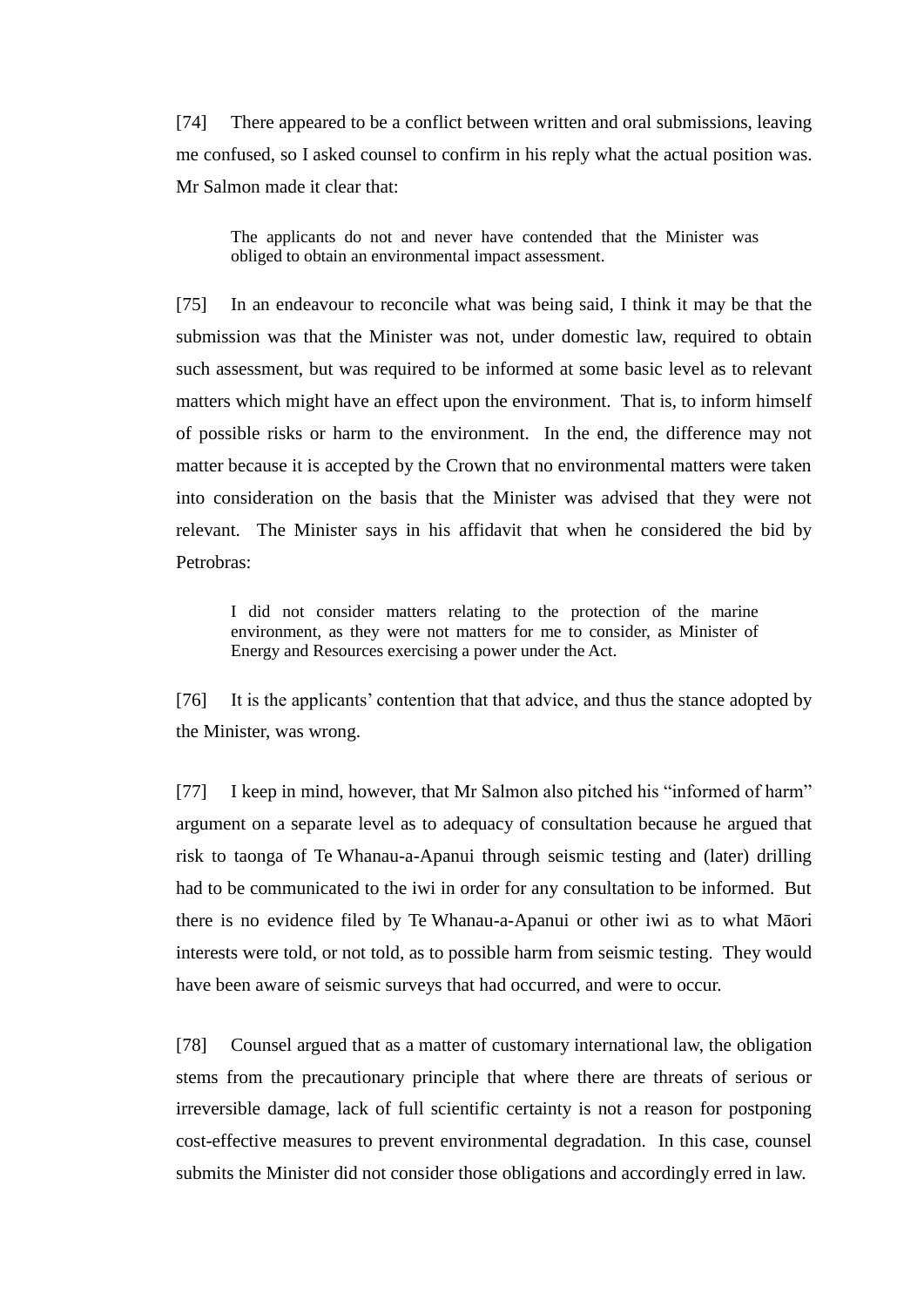[79] Mr Salmon then dealt with what was pleaded namely that the fundamental policy objective of the MPP was to promote "responsible discovery". He argued that the word "responsible" implicitly meant that risks of exploitation and exploration be assessed when considering whether or not to grant a permit. As the Minister ignored them he could not have acted responsibly. Mr Salmon submitted that that part of the MPP's policy objective imposed on the Minister a requirement to have carried out those obligations referred to in [72] above, before he issued the permit.

### **Obligations owed to Māori**

<span id="page-27-0"></span>[80] Counsel submitted the Minister's decision was reviewable because it was made in a manner inconsistent with the provisions of Part 3 of the MPP, that is:

The Minister exercising any function under the Act shall have regard to the principles of the Treaty of Waitangi and that they must be considered and carefully weighed.

[81] Counsel emphasises the Treaty requires the parties to the partnership to act reasonably and with utmost good faith and with duties akin to fiduciary duties. He submitted that active protection is not merely passive, but extends to the active protection of Māori people and the use of their land and water and taonga to the fullest extent practicable.<sup>14</sup> Counsel submits that the Minister therefore had a duty to consult with Māori in a "legally required manner, and to the legally required standard", and further to consider whether the activities under the permit would impact upon rangatiratanga of Māori including impact upon taonga and the use of resources by Māori. The argument is that the Minister failed to do this, so failed to comply with the requirements of s 4 of the Act.

[82] Active protection involves concepts of reasonableness, mutual co-operation and trust. Counsel refers to the protection of rangatiratanga and its role in relation to resources and taonga as discussed in *New Zealand Māori Council v Attorney-General, Attorney-General v Ngati Apa*<sup>15</sup> and in the Privy Council decision in *New Zealand Māori Council v Attorney-General*. 16

 $14$ <sup>14</sup> *New Zealand Māori Council v Attorney-General* [1987] 1 NZLR 641 at 644.

<sup>15</sup> *Ngati Apa* v *Attorney-General* [2003] 3 NZLR 643 at [177].

<sup>16</sup> *New Zealand Māori Council v Attorney-General* [1994] 1 NZLR 513.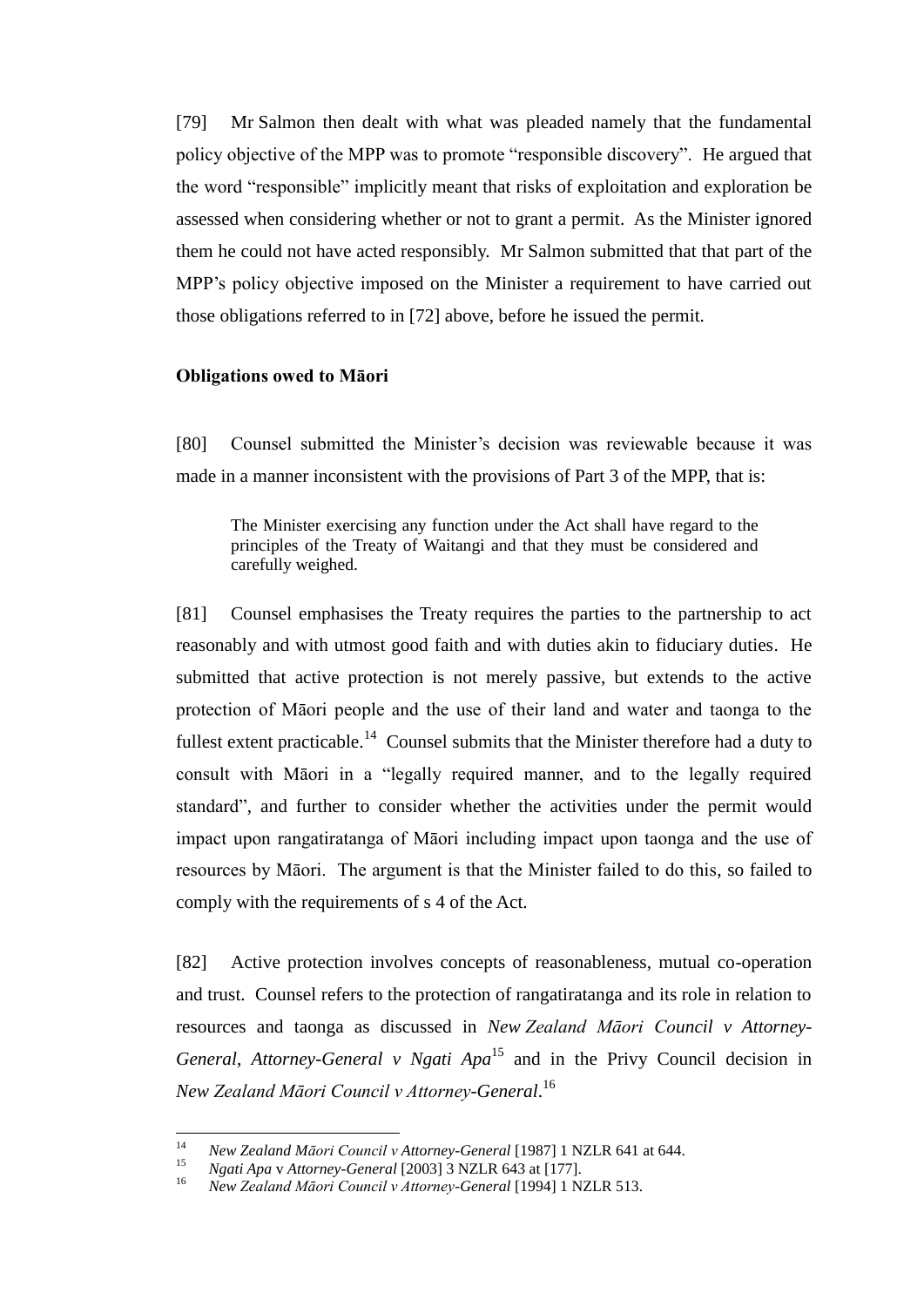[83] The line of reasoning arising out of those cases provides the link, counsel says, to the rights of indigenous people and the environment in the United Nations Declaration on the Rights of Indigenous Peoples.<sup>17</sup> That is, indigenous peoples have the right to the conservation and protection of the environment and the productive capacity of their lands or territories or resources and the State shall consult and co-operate in good faith with them on such issues.

[84] Counsel emphasises the duty of active protection goes well beyond the requirement to simply consult.<sup>18</sup> So, in advancing this argument, counsel referred to the extensive affidavit of Mr Gage filed on behalf of Te Whanau-a-Apanui which, in summary, expresses a concern from that iwi that petroleum exploration and exploitation will impact upon its kaitiakitanga, its rangatiratanga and its mana so as to directly impact upon its taonga, including fish, marine life and marine environment as a whole. It was submitted that the concerns are well-founded and because the Minister failed to consider the potential impacts of the activities on Te Whanau-a-Apanui's rangatiratanga, taonga and duty of kaitiakitanga, he failed to have the required regard to the principles of the Treaty. Counsel says that, in any event, there was no genuine good faith attempts at consultation so as to comply with Treaty requirements to enable Te Whanau-a-Apanui to make an informed decision.

[85] Counsel submits that para 3.2 of the MPP provides an obligation to make informed decisions and ensure active protection, and for the Minister to be sufficiently informed as to the relevant facts and law to be able to show that proper regard was had to the impact of the principles of the Treaty. He says the obligation to consult with iwi and hapu was not geographically limited and sufficient information was not provided to the parties consulted so they could make informed decisions, and an open mind and a willingness to change was necessary. He argues that from the outset environmental impacts were considered irrelevant to the obligations under para 3.2, so the Minister was not sufficiently informed, insufficient iwi and hapu were consulted, insufficient information was provided to Te Whanau-a-

 $17$ <sup>17</sup> *United Nations Declaration on the Rights of Indigenous Peoples* GARes 61/296, A/RES61/296 (2007).

<sup>18</sup> *Ngai Tahu Māori Trust Board v Director-General of Conservation* [1995] 3 NZLR 553 (CA) at 560.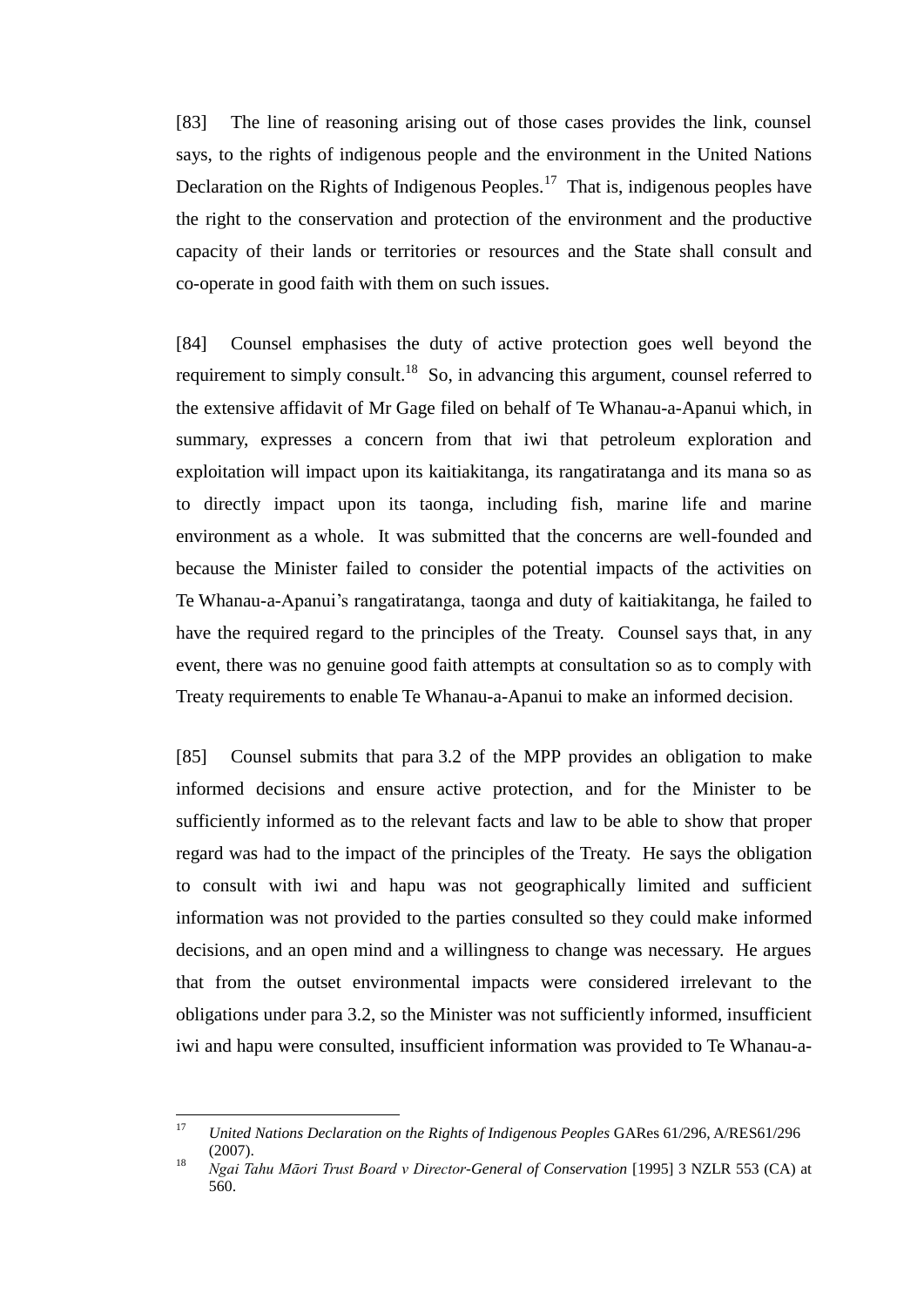Apanui and no information was provided about potential impacts on the environment.

[86] Counsel submitted that environmental impacts were plainly protected under the Treaty so the Crown's duty of active protection required that they be considered and regard be had to these impacts.

[87] Quite separately, counsel submits that attempts to consult with Te Whanau-a-Apanui were not adequate because, whilst the proposal was received by the iwi, they made it clear that they had fundamental concerns about the proposal needing to deal with foreshore and seabed issues generally, and that messages left with the negotiators were not adequate steps to address those issues. Counsel says that the Ministry did not hear the concerns expressed by the iwi and the Ministry was not consulting on these concerns in good faith.

[88] On the issue of relief, counsel has submitted that this should not be declined simply on the basis of delay, that being rare where error of law is established.<sup>19</sup> He says that if the permit is quashed, no prejudice would arise because if it is later granted after reconsideration, resources and work already carried out would not be nullified as data processing and studies will still be available. He said the only way in which Petrobras would be prejudiced is if the decision is quashed and the Minister later declines to re-issue the permit. That would be simply the inevitable consequence that requirements ignored by the Minister the first time around should have been considered and, if they had been, the permit would not have been granted. Counsel said that time calculations, for the purpose of considering delay as relevant to the exercise of the Court's discretion, should only be seen to commence after the solicitors for the applicants received a response to their Official Information Act request might need to outline when they did this in the narrative. That is because, he said from the bar, they only then knew of the manner in which the Minister's decision was made.

<sup>19</sup> <sup>19</sup> *Air Nelson Ltd v Minister of Transport* [2008] NZCA 26.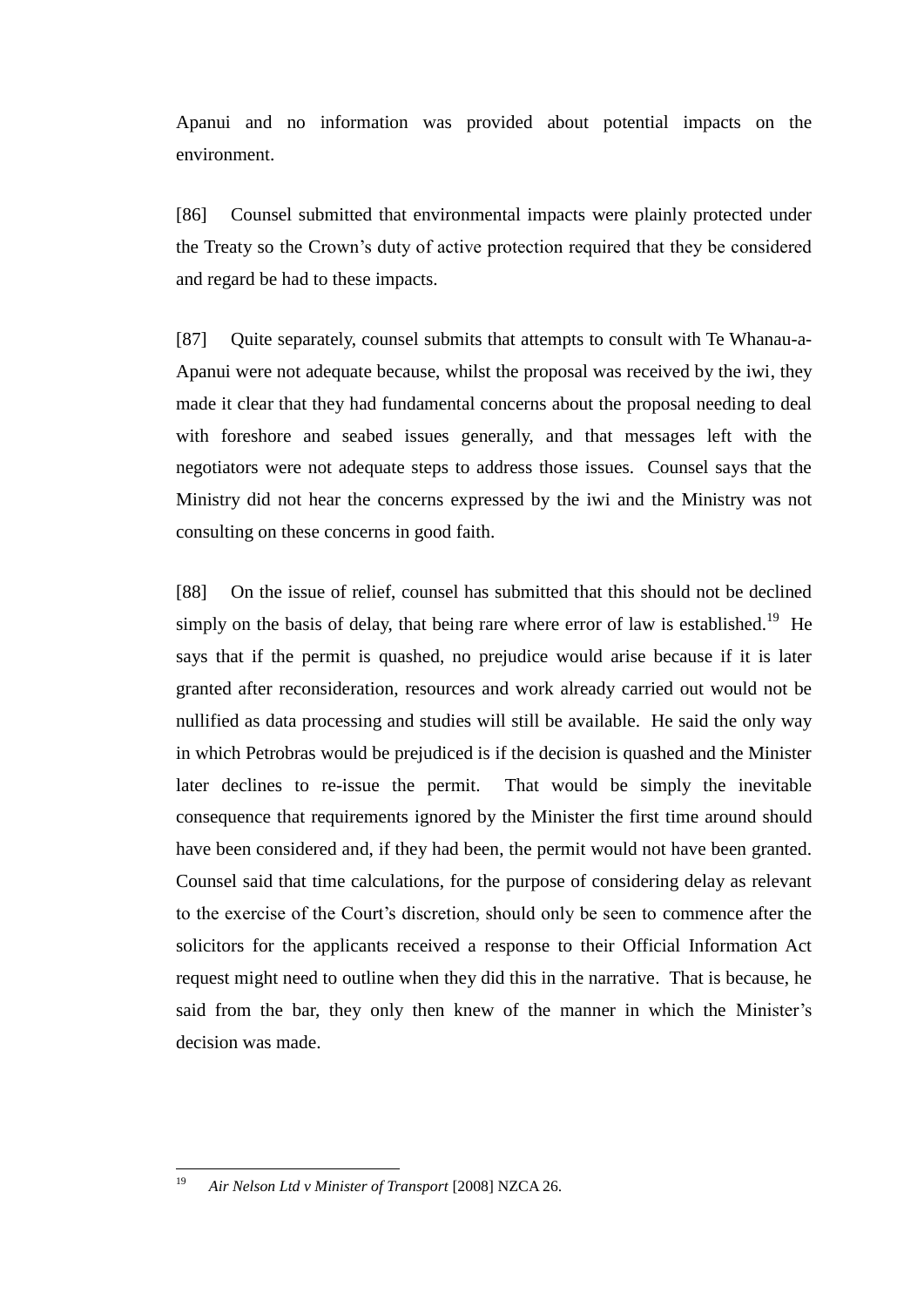### **Discussion**

<span id="page-30-0"></span>[89] In the course of discussion, I will of necessity refer to some of the answering arguments made on behalf of the Minister and Petrobras.

[90] The starting point in any assessment of the legality of the process by which public officials such as the Minister exercise powers and perform functions is this empowering act. That is the Crown Minerals Act 1991 and the Minister's functions are contained in s 5, set out at [\[6\]](#page-2-0) above. In the exercise of those functions, the Minister has the power to grant permits, and must exercise his powers in a manner consistent with the MPP.

[91] A critical question is whether the Minister's actions failed to promote "the responsible discovery and development of petroleum resources" because he was required to take into consideration any international obligations which are relevant in managing the petroleum resource and in the exercise of his powers,<sup>20</sup> and he failed to do so by (as is acknowledged) not assessing potential effects on the environment.

[92] I do not think that it is proper to analyse the application or performance of the Minister's functions and powers within the empowering legislation in isolation from the total statutory regime relevant to the exercise of those powers within the subject matter of the legislation. A Minister cannot purport to act under a delegated authority of one statute which would lead him to making decisions which are invalid or open to question when viewed against other statutes. The decision-making process of a Minister under delegated legislation ought not be compartmentalised so as to ignore a wider statutory framework in which the particular activity is designed to be governed. Text, purpose and context are crucial.

[93] In determining the scope of the Minister's functions and his obligations under the Act, and interpreting the true import and meaning of those words, it is wellestablished that: $^{21}$ 

<sup>20</sup>  $^{20}$  MPP at para 2.17.

<sup>21</sup> *Commerce Commission v Fonterra Co-operative Group Ltd* [2007] NZSC 36, [2007] 3 NZLR 767.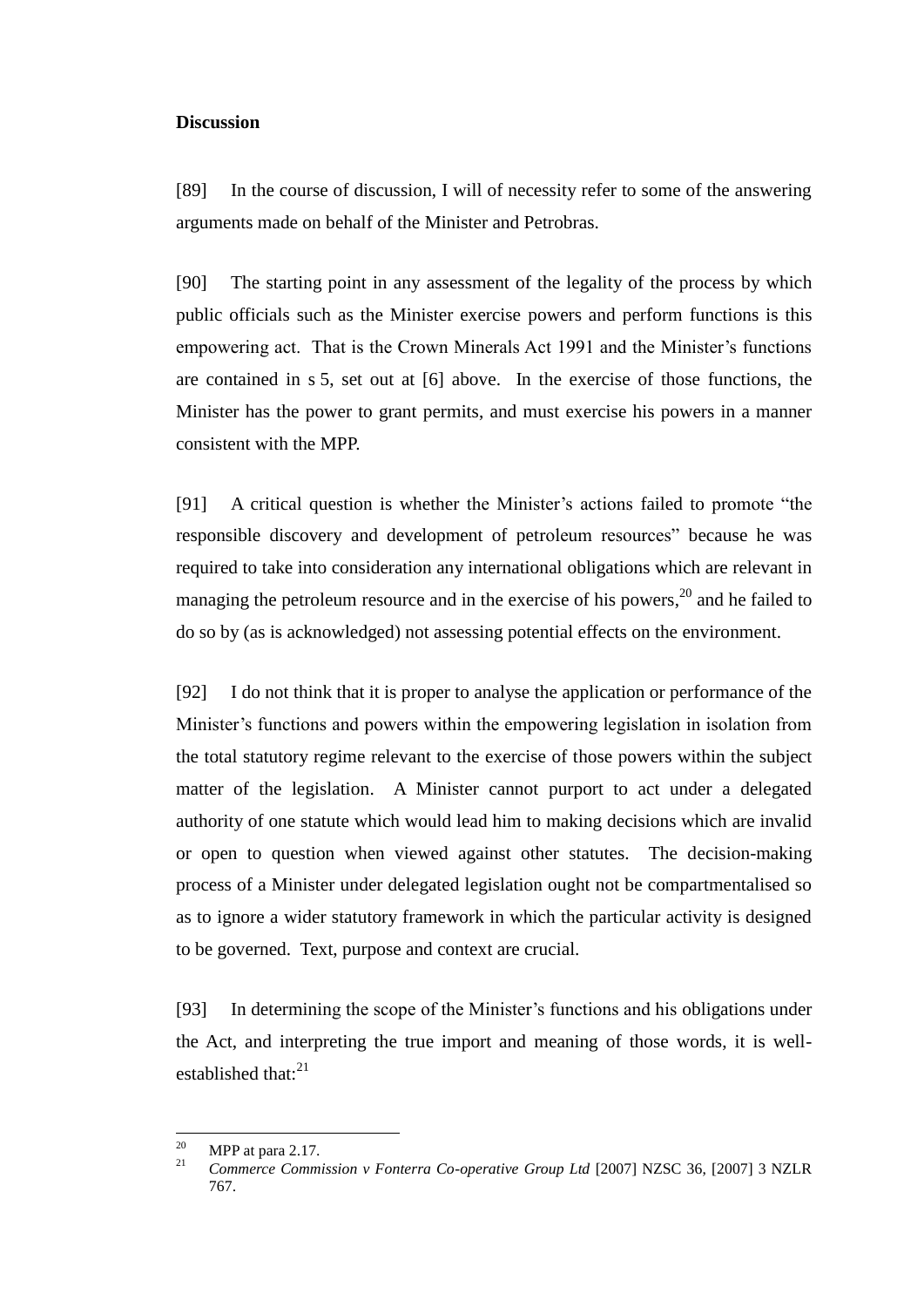… text and purpose [are] the key drivers of statutory interpretation. The meaning of an enactment must be ascertained from the text and in light of its purpose. Even if the meaning of the text may appear plain in isolation of purpose, that meaning should always be cross-checked against the purpose in order to observe the dual requirements of s 5 [Interpretation Act]. In determining the purpose the Court must obviously have regard to both the immediate and general legislative context. Of relevance too may be the social, commercial or other objective of the enactment.

### **Text**

<span id="page-31-0"></span>[94] The words "responsible discovery and development" and "international obligations which are relevant to managing the petroleum resource" are general and framed broadly. Their meaning may be limited by reference to other parts of the text of the Act and MPP. For example, s 61 of the Act limits the powers or functions of the Minister in relation to access arrangements to Crown land, or common marine and coastal area, that being the function of the Minister of Conservation. A further example is contained in s 108 relating to the powers of consent authorities under the Resource Management Act and of an inspector under the Health and Safety in Employment Act 1992.

[95] The preamble to the MPP, set out at [\[11\]](#page-4-0) above, states that the Act and MPP do not address environmental and health and safety matters relating to petroleum prospecting, exploration and mining.

[96] I repeat that because this permit related to an area in the EEZ but outside New Zealand territorial waters, the Resource Management Act 1991 does not apply and it is acknowledged by the Crown that a gap apparently exists in the legislative framework. The Court is told that it is intended that this be remedied by a bill which is presently before Parliament. But the Crown asserts that at the time for exploration drilling (which may never occur) within the EEZ it will be governed by guidelines promulgated by the Ministry for the Environment and the Environmental Protection Authority. The Crown said that the Marine Protection Rules, especially r 200.4, provide the final "gateway" requiring a Discharge Management Plan approved by another Minister.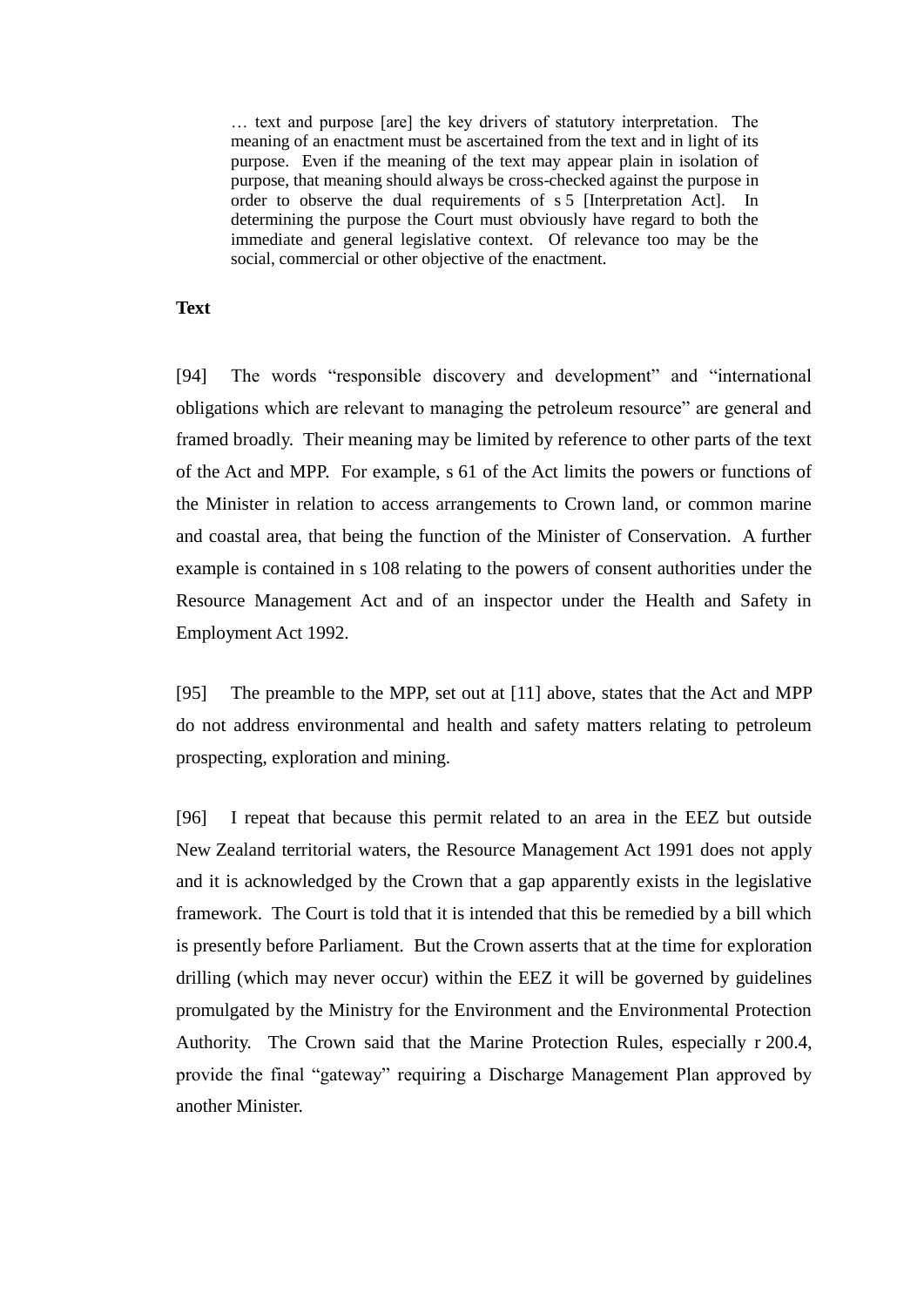[97] Paragraph 2.9 of the MPP is part of the "text". It refers to "responsible discovery and development", and states:

The discovery and development of petroleum is not at any cost. The Crown Minerals Act land access provisions, Resource Management Act and the Health and Safety in Employment Act ensure that prospecting, exploration and mining are undertaken in a responsible manner with due regard to the interests of land owners, the community and wider environment.

[98] The reference to international obligations within policy objectives in the  $MPP<sup>22</sup>$  is qualified in the text "which are relevant in managing the petroleum resource and in exercising the functions and powers" of the Minister. The Crown has pointed to some international obligations which are clearly relevant in managing a petroleum resource, including art 82 of UNCLOS concerning payments that New Zealand may be required to make to the International Seabed Authority.<sup>23</sup> There is a further reference in the MPP to international obligations at para 5.4.38, which provides grounds for declining a permit application:

… An application may also be declined taking into consideration the Government's international obligations, if they are relevant to the particular permit in question.

[99] This relates to an international obligation that is of significance to a particular permit. This may be different to what the applicants have argued, namely that the international obligations relevant to deep sea oil exploration permits generally require that consideration.

[100] But it seems obvious that minimising risk or harm to the environment falls within international obligations. The issue is whether the Minister is bound to himself consider the likely risk, if the international obligation is met through other legislative or regulatory measures with the mandate of different Ministers, and whether this Minister was aware of that.

 $22$  $\frac{22}{23}$  MPP, para 2.17.

As recognised in the Continental Shelf Act 1964.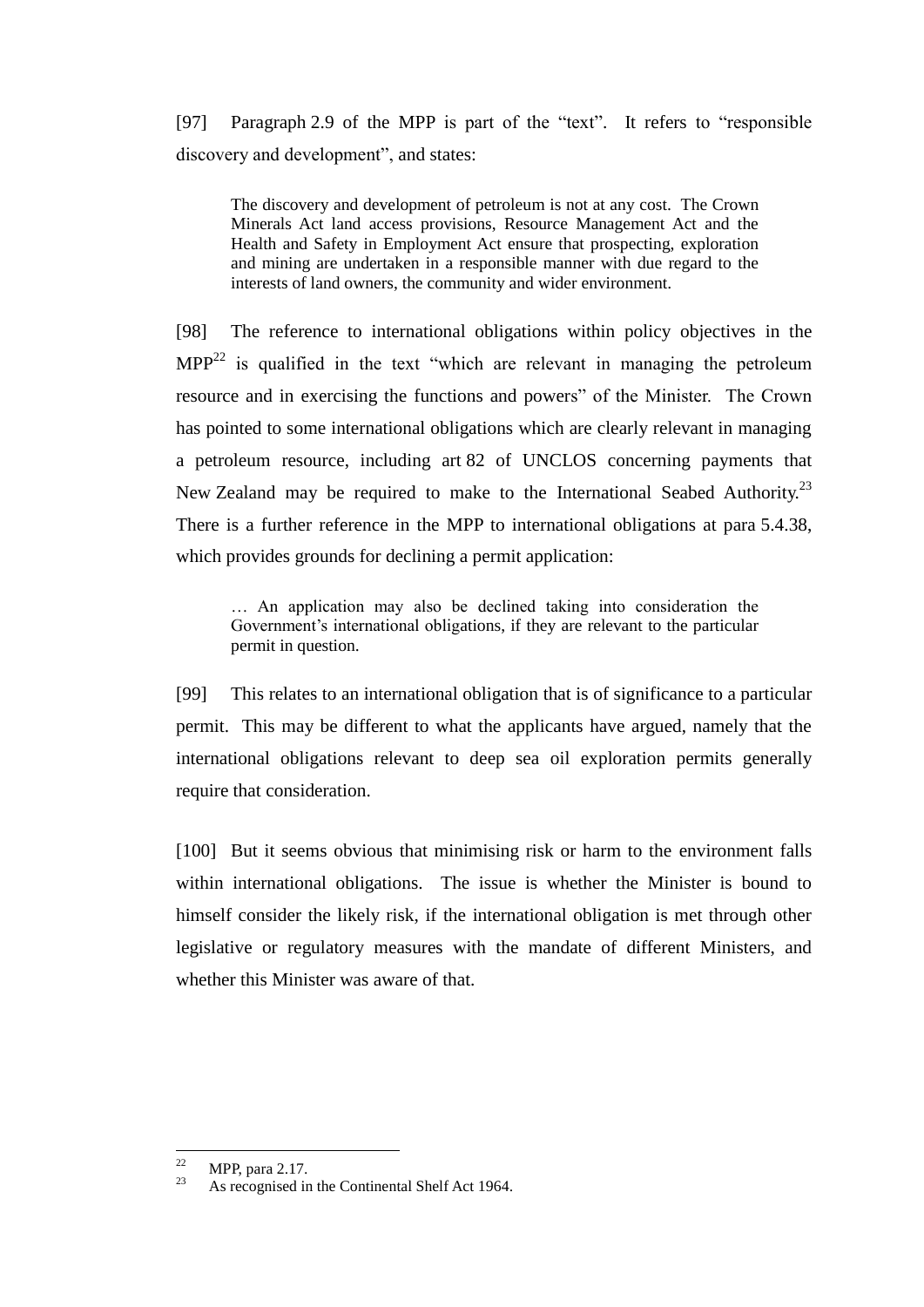# **Purpose**

…

<span id="page-33-0"></span>[101] The Crown says there is a package of legislation which is called the "Crown" Minerals Regime", which includes the Act, the MPP and the Crown Minerals (Petroleum) Regulations. From an early stage in February 1991, a review group, when advising the government on the then Resource Management Bill, emphasised that there was a need for separation of regulatory and allocation functions. In its report it said: $^{24}$ 

The review group has stressed that regulatory and allocation functions should be carefully segregated unless there are compelling reasons to keep them together. There appear to be no such reasons in this case. On the other hand, the mixing of regulatory and allocation regimes in respect of Crown owned minerals creates the following adverse effects:

(1) The Minister of Energy is given a multiple-objective mandate, including the conflicting roles of, on the one hand, acting as regulator on behalf of the community in respect of the community's interests in sustainable management of minerals and, on the other hand, acting as agent for the Crown's commercial interest in obtaining a fair financial return on its mineral estate. Such dualobjective management arrangements provide a formula for loss of accountability. This is because one of the objectives tends to provide an excuse for failure to perform the other, and vice versa. Such arrangements therefore lead to deterioration of management performance. In this case, the dangers are, first, that the responsibility of safeguarding the sustainable management of minerals may be poorly performed because of a pre-occupation with obtaining financial results, and second, the sustainable management objective provides an excuse for delivering poor financial performance. Separating such conflicting roles and giving them to different people has been a fundamental part of the recent reform in the State sector;

[102] As a consequence, sections relating to Crown-owned minerals were removed from the Resource Management Bill and proposed as separate legislation. The Crown Minerals legislation was passed simultaneously with the Resource Management legislation in July 1991.

<sup>24</sup> <sup>24</sup> *Report of the Review Group on the Resource Management Bill* (11 February 1991) at 56.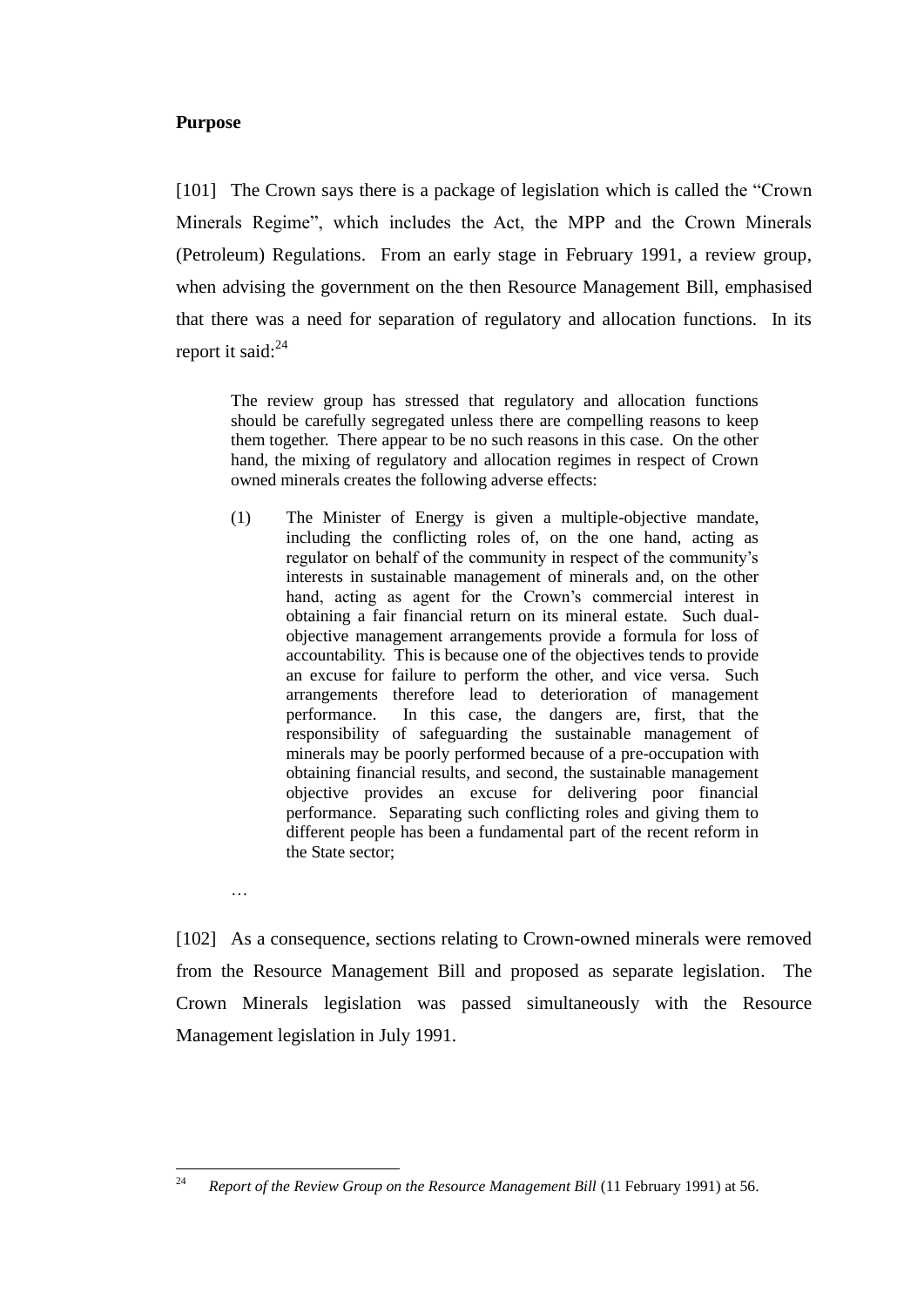[103] Hansard reports on the Crown Minerals Bill record the then Minister of Energy stating:<sup>25</sup>

The intention of this Bill is to separate Part IX and Part XIV of the Resource Management Bill to form a separate Crown Minerals Bill. The separation is achieved with very little change to the substance or the effect of either piece of legislation. It does reinforce the separation of the Crown's regulatory and commercial functions in respect of the mining industry – an issue that was of great concern recently in relation to the Ngaere and Waihapa oil fields.

…

… We now need to look at the issue of the sustainable approach to resource use, because this is something that has been changed with the separation of this Bill. Sustainable management is more likely to be achieved through ensuring that there are as few barriers as possible to invest in exploration. It is also more likely to be achieved with as few Government interventions as possible, consistent with the Crown's role as the owner of the resources in achieving their efficient development.

[104] Further, the Minister for the Environment is recorded as saying:  $^{26}$ 

The Crown Minerals Bill has been split off from the Resource Management Bill to emphasise the clear distinction that exists between controlling the environmental impacts of mining and dealing with the Crown's ownership interest in those minerals that it happens to own. The environmental impacts of extracting and using minerals are controlled under the Resource Management Bill in the same way as all other activities are controlled.

[105] The Resource Management Act does not apply to activities outside the territorial waters. If questions arise as to the extent to which New Zealand – as a State – met its international obligations that must be a matter upon which Parliament might choose to legislate. It is not a matter upon which the Court can direct Parliament. Nor could it be for the Minister to "plug any gap" because, in the end, the regulatory and statutory functions designed to deal with risks of harm, general to the environment, have by deliberate policy been entrusted to fall within the ambit of powers vested in other authorities.

[106] The Maritime Transport Act 1994 provides that the functions of the Minister of Maritime Transport include not only to promote safety of maritime transport, but under s 5A:

 $25$ <sup>25</sup> (4 July 1991) 516 NZPD 3040-3041.

At 3048.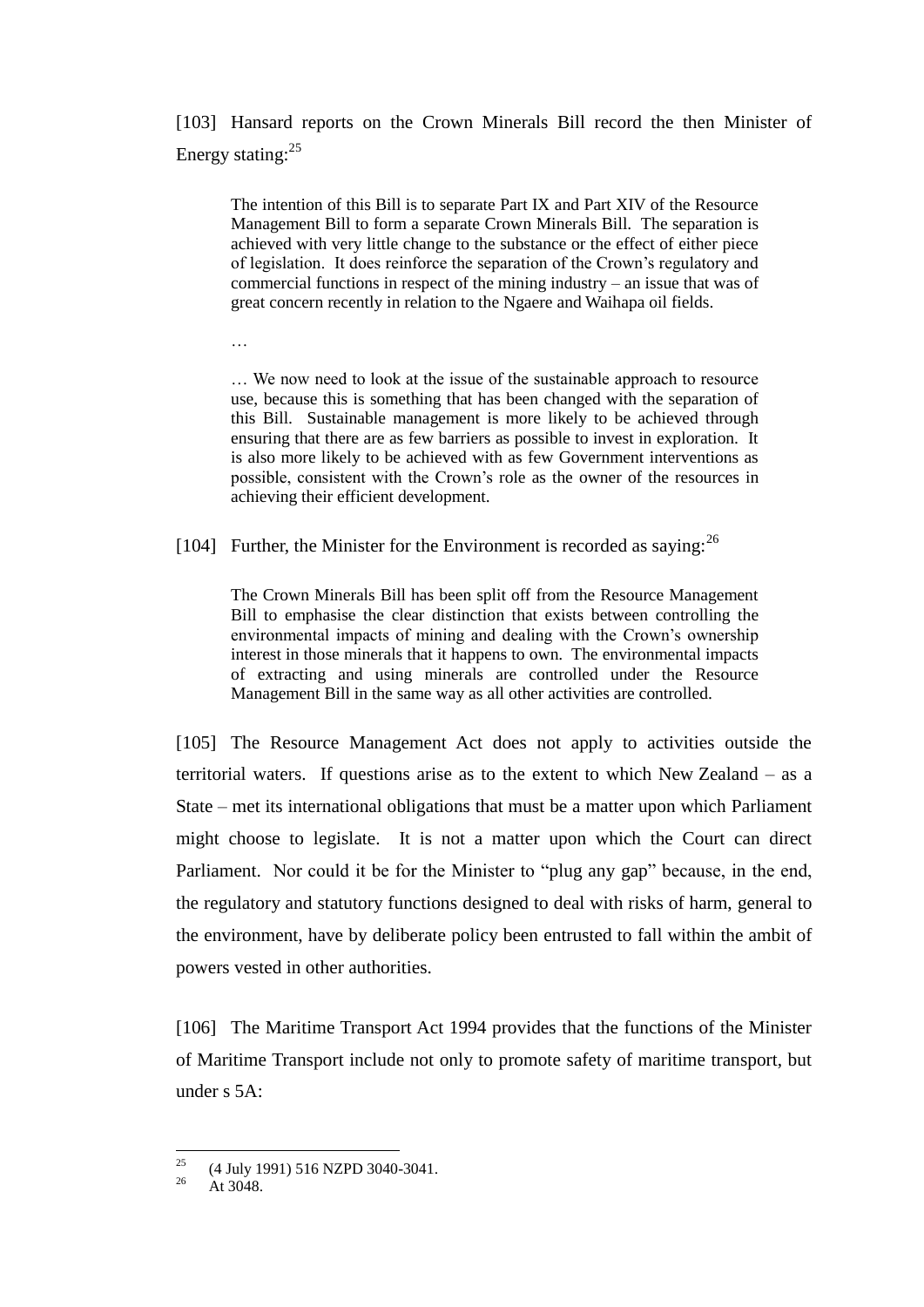- (b) to promote protection of the marine environment:
- (c) to administer New Zealand's participation in the conventions and any other international maritime or marine protection convention, agreement, or understanding to which the Government of New Zealand is a party:
- (d) to ensure New Zealand's preparedness for, and ability to respond to, marine oil pollution spills:

…

[107] Under Part 27, the Minister may make marine protection rules and regulations and take other measures to protect the marine environment, including:

### **386 Marine protection rules to implement international standards**

…

- (a) to implement New Zealand's obligations under any marine protection convention:
- (b) to make such rules as may be necessary to enable New Zealand to become a party to any international convention, protocol, or agreement relating to the protection of the marine environment:
- (c) to implement such international practices or standards relating to the protection of the marine environment as may from time to time be recommended by the International Maritime Organisation.

…

[108] Matters to be taken into account by that Minister in making marine protection rules in terms of s 392 include the need to:

…

- (i) protect the marine environment:
- (ii) maintain and improve maritime safety:

[109] Parliament has entrusted the Minister of Maritime Transport with the power and task of promulgating such rules. The Marine Protection Rules (Part 200 relating to offshore installations) referred to at [\[18\]](#page-11-0) and [\[19\]](#page-11-1) above have the objective to prevent pollution of the marine environment. There is the mandatory requirement of

…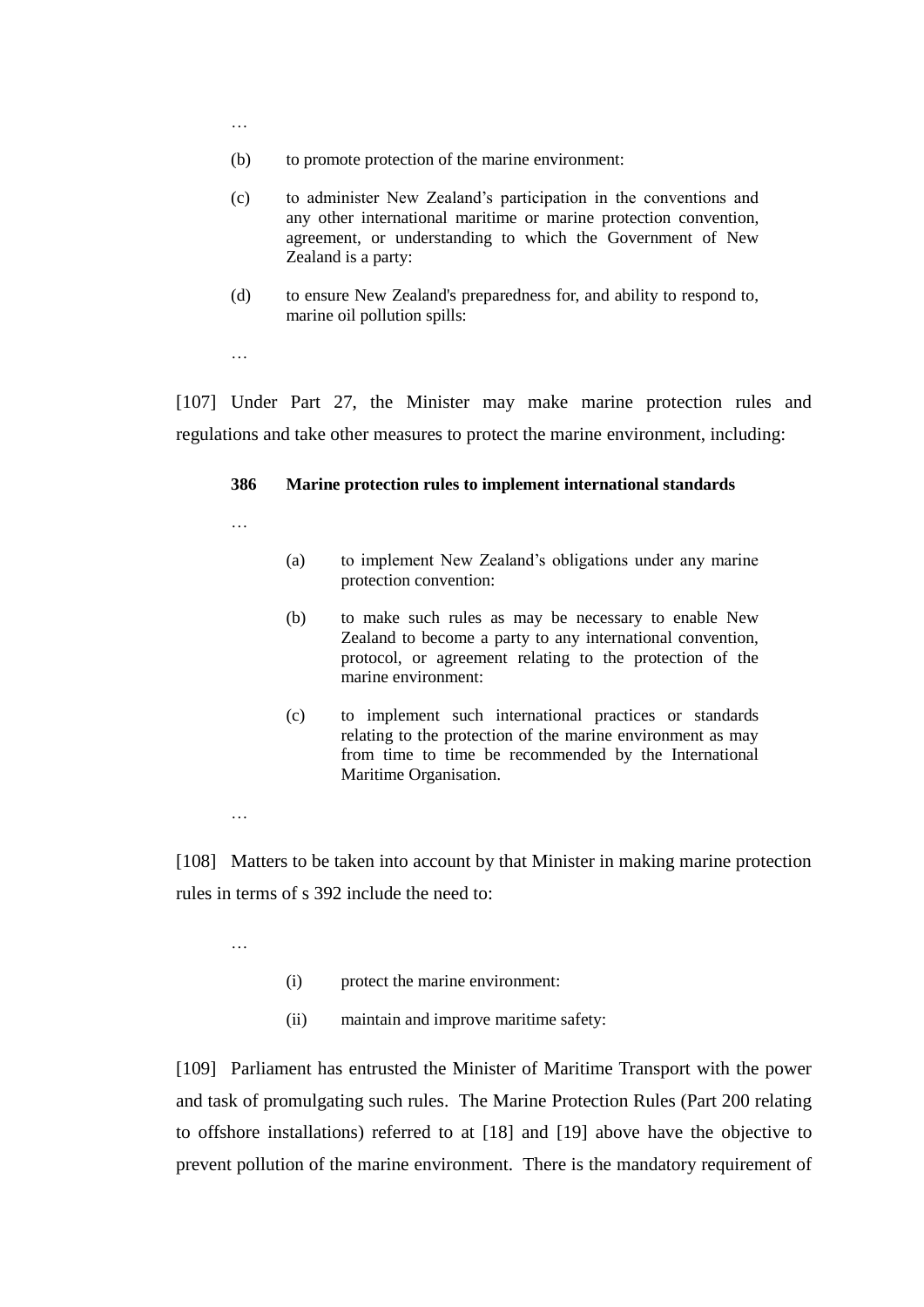an operator providing a Discharge Management Plan in advance in order to obtain approval of the Director. Although Mr Salmon argues that those rules are "responsive" in the sense of dealing with untoward events after they happen, I do not accept that is the purpose. The whole point of the rules is to prevent oil spills. The rules require consultation, a plan which provides for risk identification, assessment and prevention, and an advisory circular from Maritime New Zealand with guidance as to how the rules would work in practice at an operational level.

[110] The Crown says that this legislation is the response of the New Zealand Government to international requirements for environment impact assessment reports. The Crown points also to the Health and Safety in Employment (Petroleum Exploration and Extraction) Regulations 1999 which require operation and maintenance of standards, duties on employers to provide a "safety case" before the commencement of operation of any installation (with installation including a fixed or mobile structure or vessel used or intended to be used in an offshore petroleum operation). These are requirements administered by the Department of Labour and none are part of the mandate of the Minister of Energy. The Crown also referred to a raft of other legislation which illustrates the wider public policy, namely:

- the Marine Mammals Protection Act 1978;
- the Wildlife Act 1953;
- the New Zealand Import Health Standard for Ballast Water from All Countries under the Biosecurity Act 1993;
- $\bullet$  the Biosecurity Act 1993;
- Guidelines for Minimising Acoustic Disturbance to Marine Mammals from Seismic Survey Operations (Department of Conservation, Wellington 2006);
- the Installation and Protection of Subsea Pipelines under the Submarine Cables and Pipelines Protection Act 1996;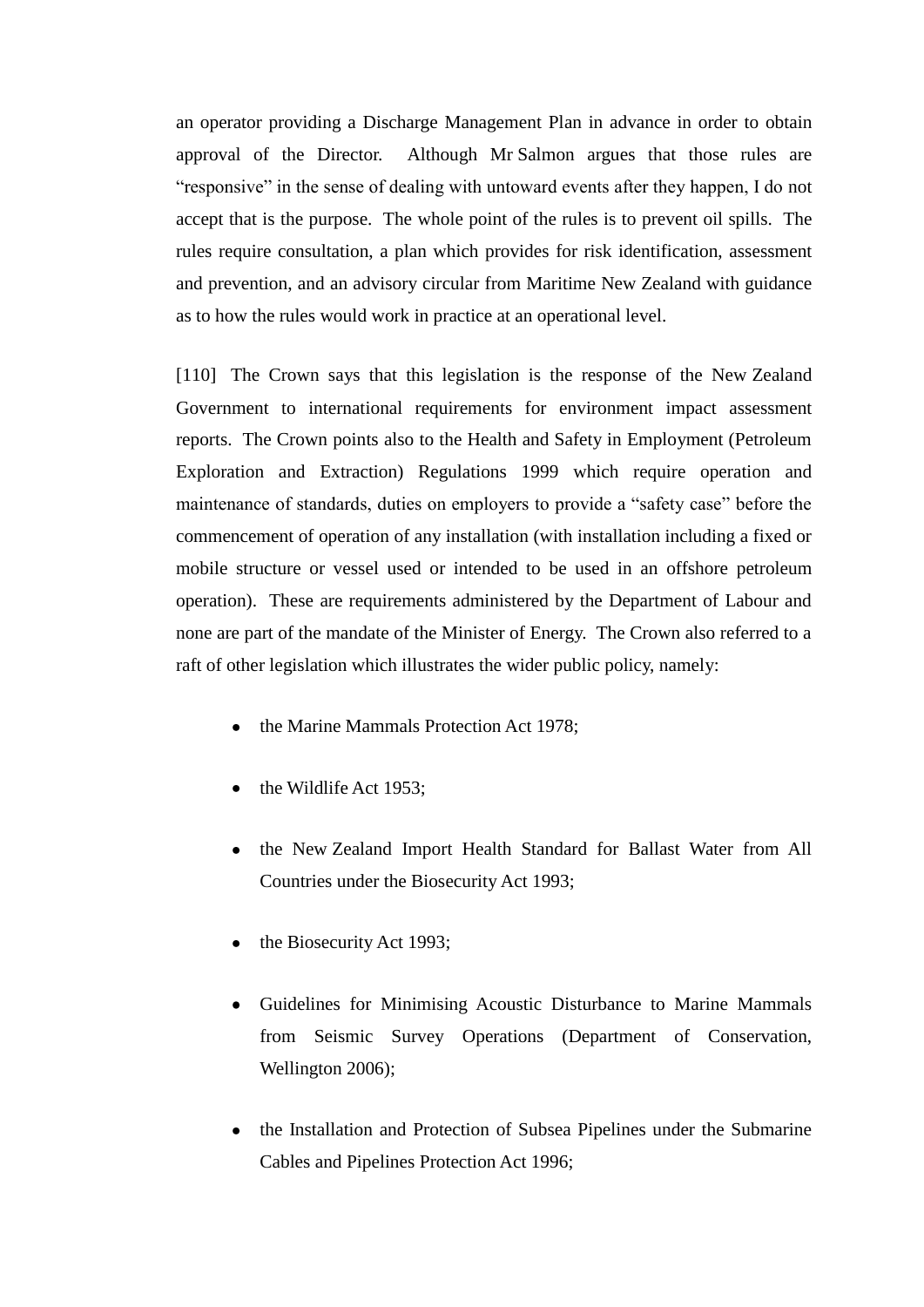- the Environmental Best Practice Guidelines for the Offshore Petroleum Industry: $27$  and
- the Impact Assessment Guidance, prepared by the Ministry for the Environment and the Environmental Protection Authority (EPA). $^{28}$

[111] The short point advanced by the Crown in this regard is that all of these legislative provisions and guidelines illustrate that environmental protection measures, and provisions designed to meet New Zealand's international obligations, are to be dealt with by Ministers and authorities *other* than the Minister of Energy. They are not powers conferred upon him or functions envisaged that he would undertake under the Act, and the evidence is that he was aware of that.

[112] Mr Salmon argued that at the time of enactment of the Act in 1991, the Maritime Transport Act 1994, Part 200 of the Maritime Protection Rules and the Health and Safety in Employment (Petroleum Exploration and Extraction) Regulations 1999 had not been promulgated, so he said that Parliament could not have been able to predict what might come. Therefore, he submitted, consideration of those legislative provisions cannot be used in the interpretation of the Act and the MPP. I do not accept that submission. Where legislative provisions form part of a comprehensive statutory scheme, they may, in some instances, be considered together.

[113] Commencing at para 5.4.21, the MPP sets out the provisions which guide the Minister in evaluating applications for permits. Paragraph 5.4.32 provides that once the Minister has determined the application:

… containing the best staged work programme is acceptable following a technical evaluation, then the Minister must also be satisfied that the applicant will comply with the conditions of, and give proper effect to, the permit (section 27 of the Act). In this respect, the matters that the Minister will take into consideration as relevant include, but are not limited to, the following:

(a) The applicant's financial capability to carry out the proposed work programme and to pay prescribed fees;

<sup>27</sup>  $\frac{27}{28}$  Above n 10.

Ibid.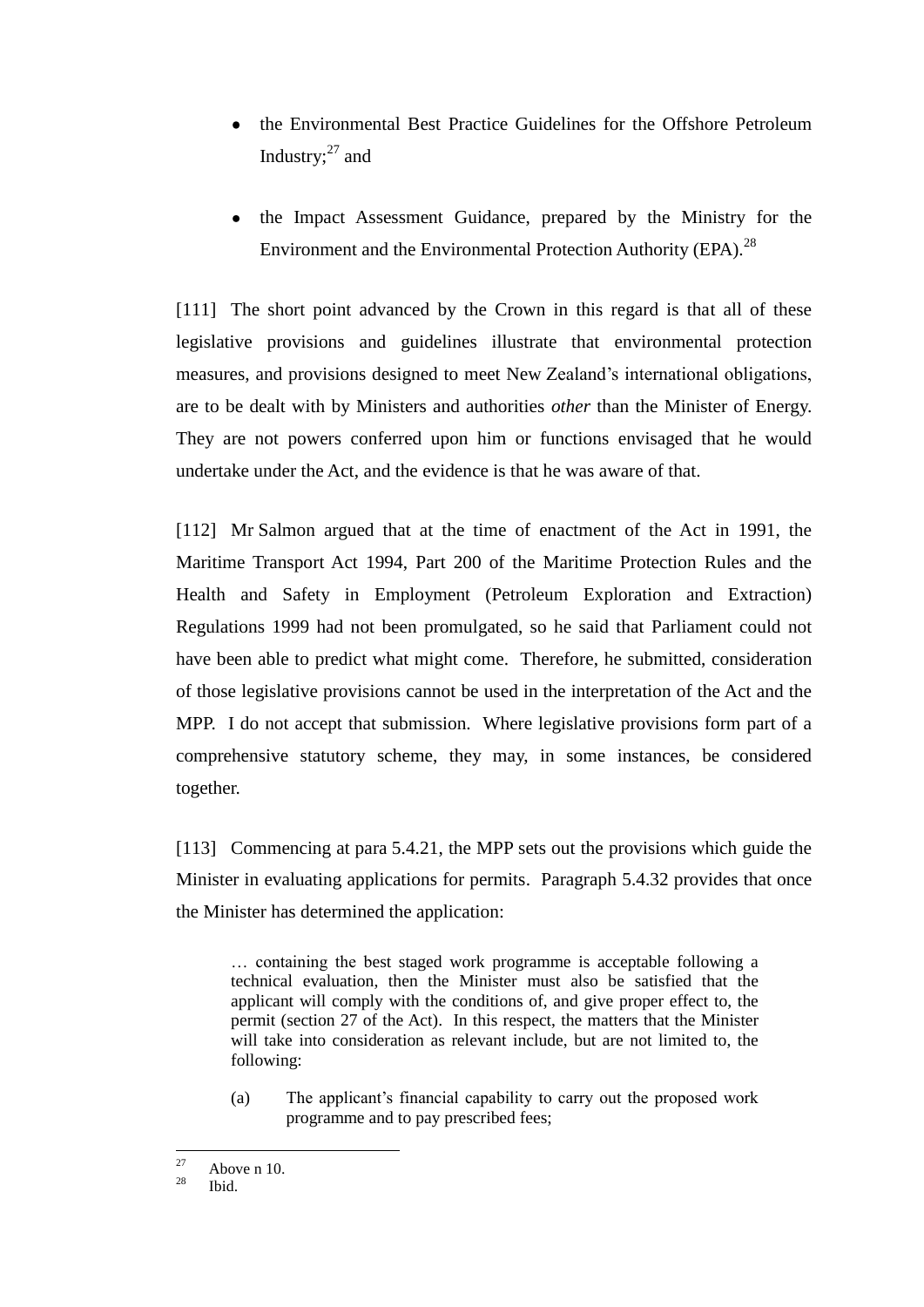- (b) The applicant's technical capability, which may include proposed use of technical experts; and
- (c) Other prospecting, exploration or mining activities both in New Zealand and internationally that the applicant (or any related company) has been involved with, to the extent that these activities impact on the applicant's ability to comply with the conditions of the proposed permit.

[114] In terms of para 5.438, an application may be declined, taking into account the government's international obligations "if they are *relevant* to the particular permit in question" (emphasis mine), which is confined to the specific case and not generally.

[115] The Minister would have known of the possibility that offshore oil exploration and drilling might have an impact on the environment. He was entitled to conclude that those were not matters for him to consider in the exercise of his mandated function and powers. He knew they fell within the province of others. Further, there existed a clear statutory scheme and regime, which provided functional separation. I accept the argument of the Crown that cl 2.17 of the MPP, viewed in the context of the preamble (set out at  $[11]$  above) and r 2.9 of the Maritime Protection Rules, does not impose a mandatory requirement upon the Minister to take into consideration environmental issues arising from international obligations. Provided, as here, he turned his mind to the fact that those issues were within the mandate of others, he did not err. His function was limited to considering other international obligations relevant to the management of the petroleum resource owned by the Crown.

[116] The Minister cannot be required to re-examine the environmental issues that may apply generally to all deep water exploration and drilling, given that successive governments have enacted the legislation and MPP on the basis that, as matters of policy, there will be permits issue under the regime. Paragraphs 2.16, 2.17 and 5.4.36, read in the context of the Crown Minerals Regime as a whole, and other regulatory provisions, cannot require the Minister to either call for an environmental impact assessment (now not claimed by the applicants to be the case) or to undertake inquiry into and give consideration to international environmental obligations. They are dealt with elsewhere, and fall outside his powers. Indeed, if he chose to do so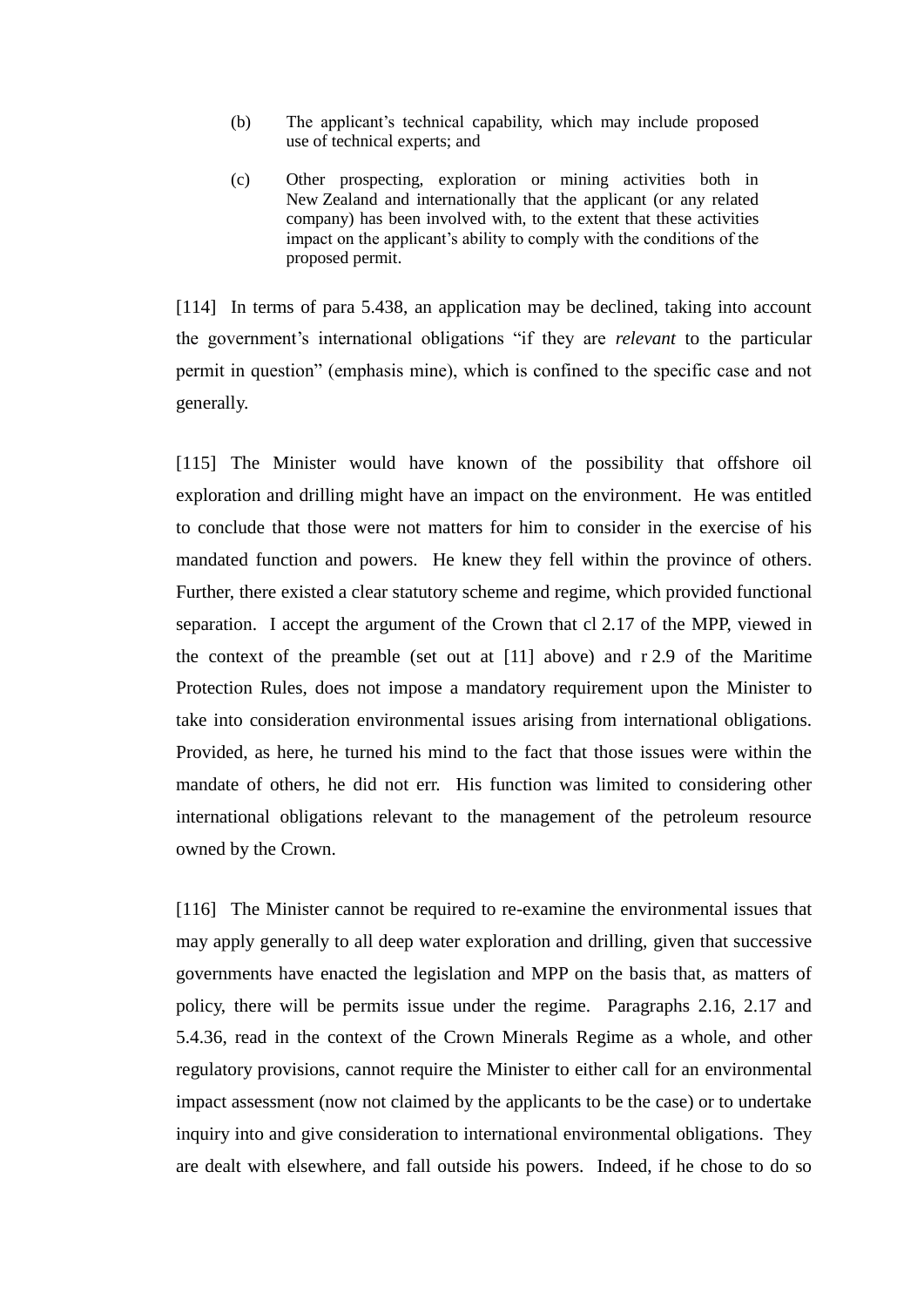and made a decision adverse to, for example, a competitive bidder, he might well be challenged on the basis of acting outside his powers.

[117] The applicants fail on their first cause of action that the Minister failed to comply with the MPP.

[118] Although separately pleaded to the alleged failure to comply with the MPP, the cause of action pleading failure to consider international treaty obligations, as it relates to environmental matters, must also fail. The manner in which the Minister is required to evaluate applications for permits (and they may be competitive, although that was not the case here) is set out in cl 5.4.32 of the MPP. An example of how international obligations that may be relevant to management of the Crown resource are dealt with in the Continental Shelf Act 1964 and the United Nations Convention of Law of the Sea. Mr Salmon's oral argument was that "the only reason we contend that New Zealand owed international obligations which were relevant was because cl 2.17 says they were, and they were mandatory considerations". But as already discussed, the proper interpretation and application of cl 2.17, in the total context, is that it does not impose a mandatory obligation upon the Minister to take account of environmental obligations, as these are dealt with elsewhere.

### **Treaty of Waitangi principles**

<span id="page-39-0"></span>[119] These are well known and are essentially recorded in para 3 of the MPP.<sup>29</sup> The Treaty is a partnership between the government and Māori, requiring each to act towards the other reasonably and with utmost good faith, with the partners having responsibilities analogous to fiduciary duties. The duty of the Crown is not simply passive, but extends to active protection of Māori in the use of their land and water to the fullest extent practicable. There is a duty to act in the utmost good faith and that must depend upon the circumstances of the particular case, and further: $30$ 

There is, too, the further question as to the form and content of the consultation. In truth the notion of an absolute open-ended and formless duty to consult is incapable of practical fulfilment and cannot be regarded as

<sup>29</sup> <sup>29</sup> Set out at [\[16\]](#page-8-0) above.

<sup>30</sup> *New Zealand Māori Council v Attorney-General* [1987] 1 NZLR 641 (CA) at 682–683, per Richardson J.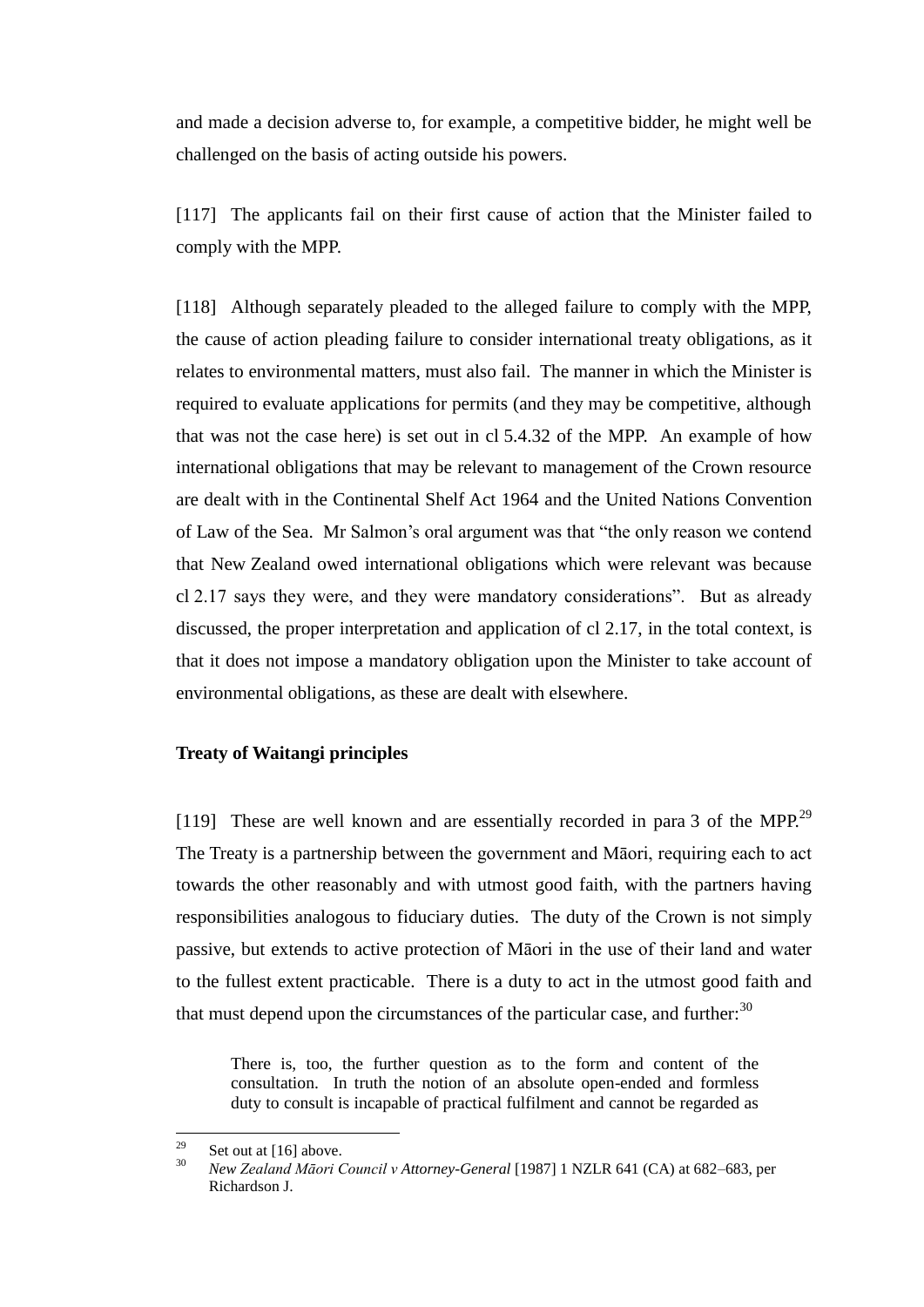implicit in the Treaty. I think the better view is that the responsibility of one Treaty partner to act in good faith fairly and reasonably towards the other puts the onus on a partner, here the Crown, when acting within its sphere to make an informed decision, that is a decision where it is sufficiently informed as to the relevant facts and law to be able to say it has had proper regard to the impact of the principles of the Treaty. In that situation it will have discharged the obligation to act reasonably and in good faith. In many cases where it seems there may be Treaty implications that responsibility to make informed decisions will require some consultation. In some extensive consultation and co-operation will be necessary. In others where there are Treaty implications the partner may have sufficient information in its possession for it to act consistently with the principles of the Treaty without any specific consultation.

[120] In the later *New Zealand Māori Council v Attorney-General*, Cooke P, in delivering the judgment of the Court of Appeal, said:<sup>31</sup>

We think it right to say that the good faith owned [sic] to each other by the parties to the Treaty must extend to consultation on truly major issues.

[121] And Lord Woolf, in delivering the judgment of the Privy Council in *New Zealand Māori Council v Attorney-General*: 32

Foremost among those "principles" are the obligations which the Crown undertook of protecting and preserving Maori property, including the Maori language as part of taonga, in return for being recognised as the legitimate government of the whole nation by Maori. The Treaty refers to this obligation in the English text as amounting to a guarantee by the Crown. This emphasises the solemn nature of the Crown's obligation. It does not however mean that the obligation is absolute and unqualified. This would be inconsistent with the Crown's other responsibilities as the government of New Zealand and the relationship between Maori and the Crown. This relationship the Treaty envisages should be founded on reasonableness, mutual cooperation and trust. It is therefore accepted by both parties that the Crown in carrying out its obligations is not required in protecting taonga to go beyond taking such action as is reasonable in the prevailing circumstances. While the obligation of the Crown is constant, the protective steps which it is reasonable for the Crown to take change depending on the situation which exists at any particular time.

[122] "Consultation" in order to be meaningful requires that there must be made available to the other party sufficient information to enable it to be adequately informed so as to be able to make intelligent and useful responses.<sup>33</sup> Whether or not

 $31$ <sup>31</sup> *New Zealand Māori Council v Attorney-General* [1989] 2 NZLR 142 (CA) at 152. (Forestry Assets)

<sup>32</sup> *New Zealand Māori Council v Attorney-General* [1994] 1 NZLR 513 (PC) at 517. (Broadcasting)

<sup>33</sup> *Wellington International Airport Ltd v Air New Zealand* [1993] 1 NZLR 671 (CA) at 676.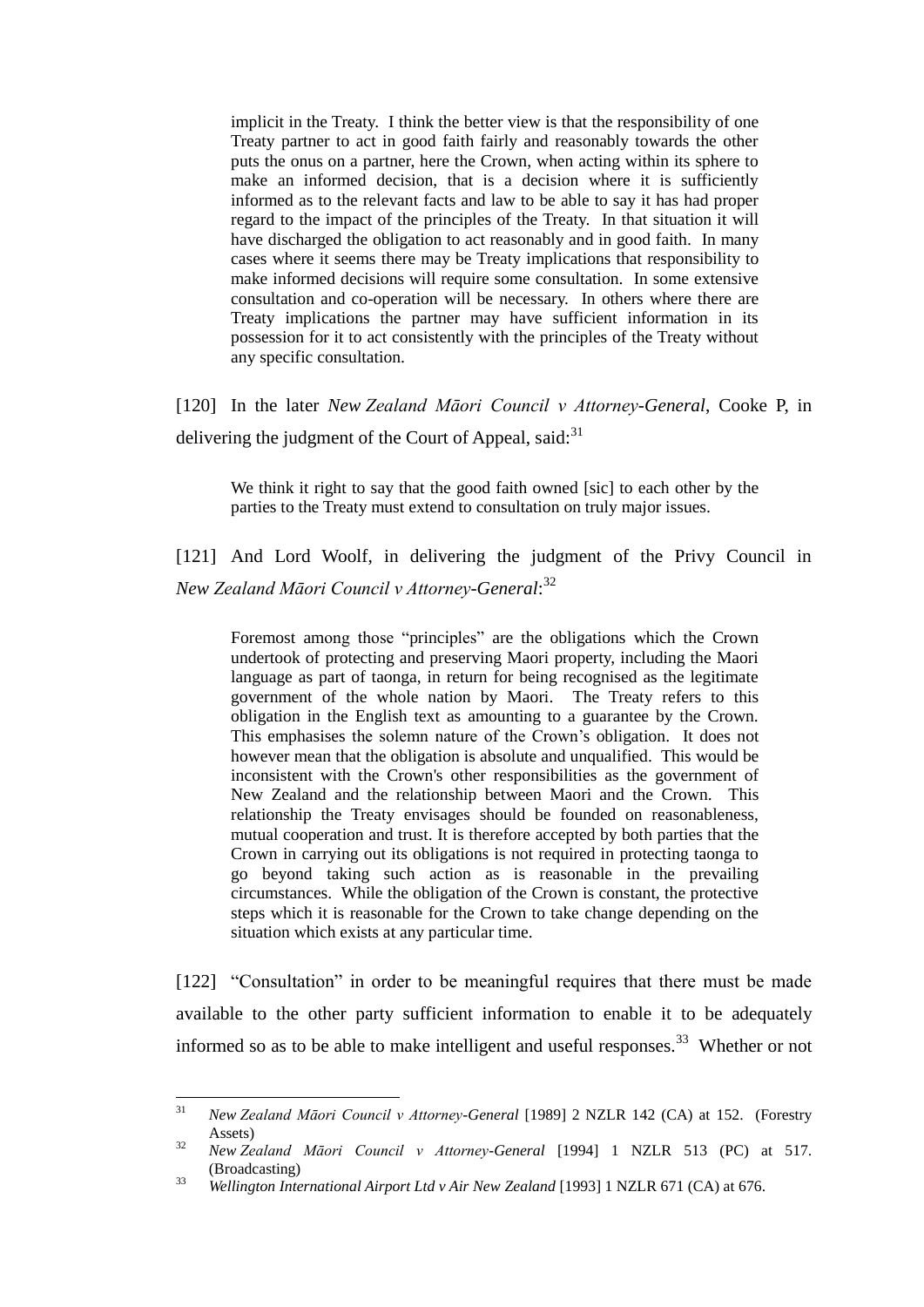there has been consultation is to be judged on an objective basis. McKay J, in delivering the judgment of the Court of Appeal in that case said:  $34$ 

If the party having the power to make a decision after consultation holds meetings with the parties it is required to consult, provides those parties with relevant information and with such further information as they request, enters the meetings with an open mind, takes due notice of what is said, and waits until they have had their say before making a decision, then the decision is properly described as having been made after consultation. It is immaterial that those parties may have had other concerns which for their own reasons they chose not to put forward.

[123] In the present case, it is accepted there was no consultation before the decision challenged in the application for judicial review (the decision to grant the permit) was made. The applicants' case is that such consultation should have occurred. At a different level, Te Whanau-a-Apanui says that any consultation at the earlier block offer stage was inadequate because it was not given the opportunity of being heard and expressing its views, and it was not informed in good faith by the Ministry of matters that were relevant to the issue of the block offer, such as interference with marine environment so as to effect its taonga as now advanced.

[124] A third possibly relevant level of consultation may be that which was undertaken at the stage of the Ministry formulating the MPP.

[125] In assessing whether the Minister complied with the Treaty obligations, I do not consider the Court can simply look at the permit granting stage in isolation. The entire history has to be taken into account in determining whether, objectively speaking, sufficient consultation occurred.

[126] The Crown agrees that consultation did not occur at the permit stage, but contends that there was full consultation, or the opportunity for Te Whanau-a-Apanui to engage in this, at both earlier stages:

- first, when the MPP was formulated in 1995, and the later revised version;
- second, at the block offer stage.

 $34$ At 683-684.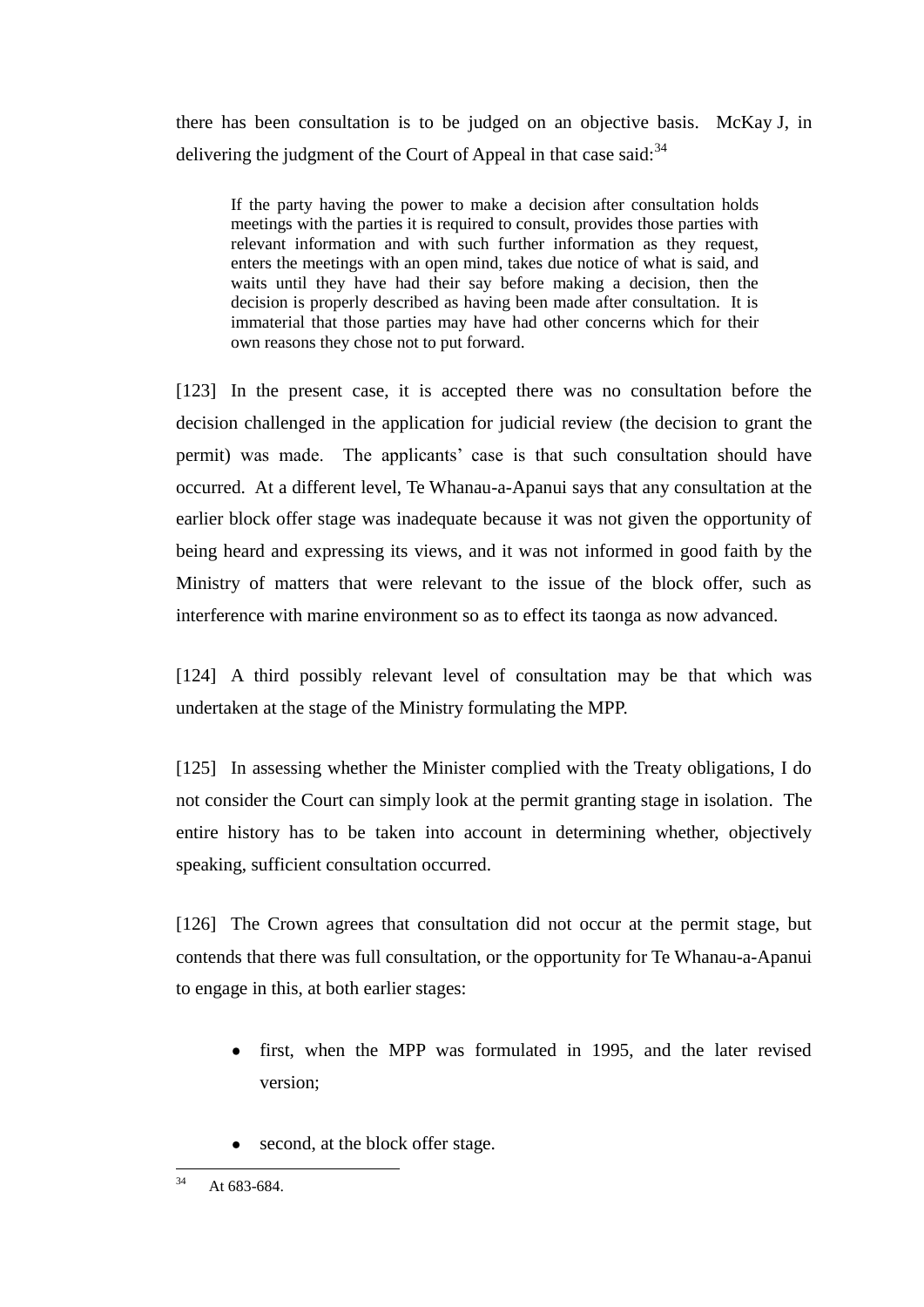[127] If there had been no proper consultation at the block offer stage, the Crown, in my view, could not point to the first consultation as being sufficient. But it does not do so. Rather, it contends that, as part of the historical narrative, it is quite clear that the Crown, acting under its obligations under s 4 of the Act, consulted with iwi and hapu and, recognising those obligations, later consulted at the block offer stage.

[128] What is in issue is the contention by Mr Salmon that:

- this was insufficient to meet the Crown's responsibilities;
- meaningful consultation and active protection of iwi interests did not occur then, or at the permit application stage.

[129] The contention of Te Whanau-a-Apanui is that no consultation occurred at the granting of the permit stage. But consultation then presupposes, first, a right to that, and secondly, that issues relevant to the specific permit were required to be consulted upon. It seems to me that the true complaint of Te Whanau-a-Apanui is to the general issue of offshore exploration for, and production of, petroleum. That is, concern for its taonga as related to marine life and waters, is general to **all** such activity, and not simply to the grant of this permit.

[130] It is necessary to look, therefore, at what actually happened and when, to determine whether, assessed on an objective basis, there has been meaningful good faith consultation and compliance by the Crown with Treaty obligations.

[131] The only evidence before the Court is that in developing the MPP in 1995, and later in 2005, extensive consultation with iwi and hapu occurred. Even before then, some iwi raised taonga issues specific to them during consultation, so areas of land were excluded from being made available for permits. Public and iwi submissions were made as to the draft MPP in 2005. Te Whanau-a-Apanui could have, but did not, make any submission as to concern for its taonga. Before the decision was made to release the Raukumara block offer, Te Whanau-a-Apanui and Ngati Porou were given advance notice and there was clear communication and an offer of face-to-face meeting and discussion with 69 iwi/hapu. Three iwi responded.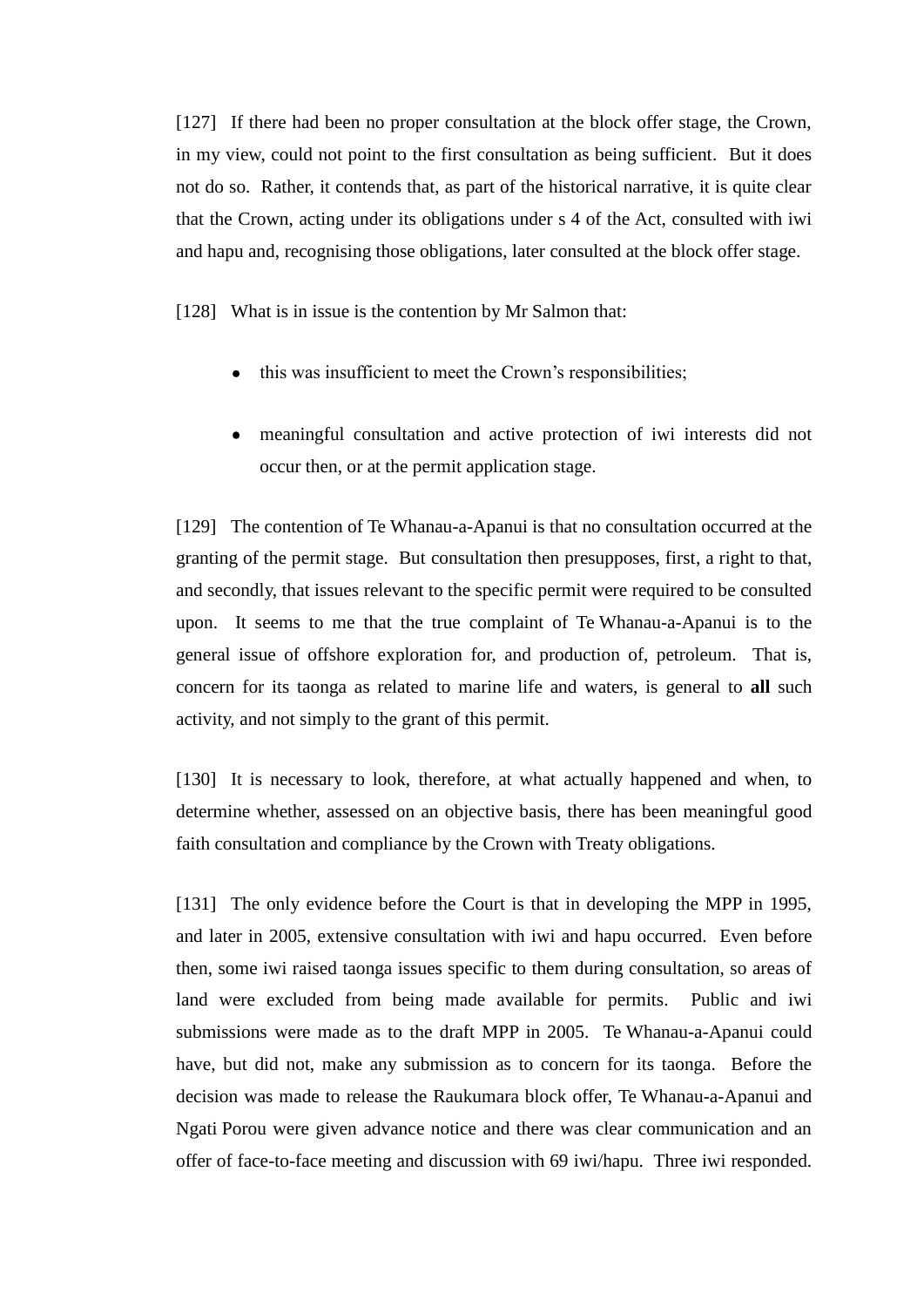Te Whanau-a-Apanui did not actively engage with the Ministry. I have already recorded the factual circumstances.<sup>35</sup> Te Whanau-a-Apanui did not then, or after the block offer was announced, raise the taonga concern it now advances. It could, if aggrieved, have challenged that decision.

[132] Mr Salmon said that iwi were not told that "seismic testing kills fish", but there is no evidence from Te Whanau-a-Apanui or other iwi as to that.

[133] Consultation, and good faith listening to concerns, are a two-way street, with obligations on Māori interests and the Crown. Each have obligations to the other. Mr Salmon argued that good faith on, and active protection by, the Crown required it to:

- fairly inform itself and obtain basic information as to how offshore exploratory and drilling activities might affect taonga of an iwi; and
- convey this to the iwi so that it (and the Crown) could make informed decisions as to protection of taonga.

[134] Mr Salmon said without the Crown doing so, there could not be meaningful consultation.

[135] Yet from the other perspective, an iwi might be expected to raise with the Ministry taonga concerns unique to it. As mentioned, Taranaki iwi raised with the Crown taonga issues relating to areas of land, which resulted in some being removed from exploration. Likewise, Ngati Tuwharetoa raised concerns for its taonga. So the Ministry has listened and responded to concerns.

[136] No other iwi/hapu has raised the argument that it should have been consulted and heard over this aspect of its taonga. Te Whanau-a-Apanui, if it wanted to be heard on it, was afforded ample opportunity. There was some obligation on it to point to its concerns over taonga. The Crown, of course, must actively participate in good faith, but it cannot be expected to always know what particular taonga may be

 $35$ At [\[20\]](#page-12-0)[-\[57\]](#page-20-1) above.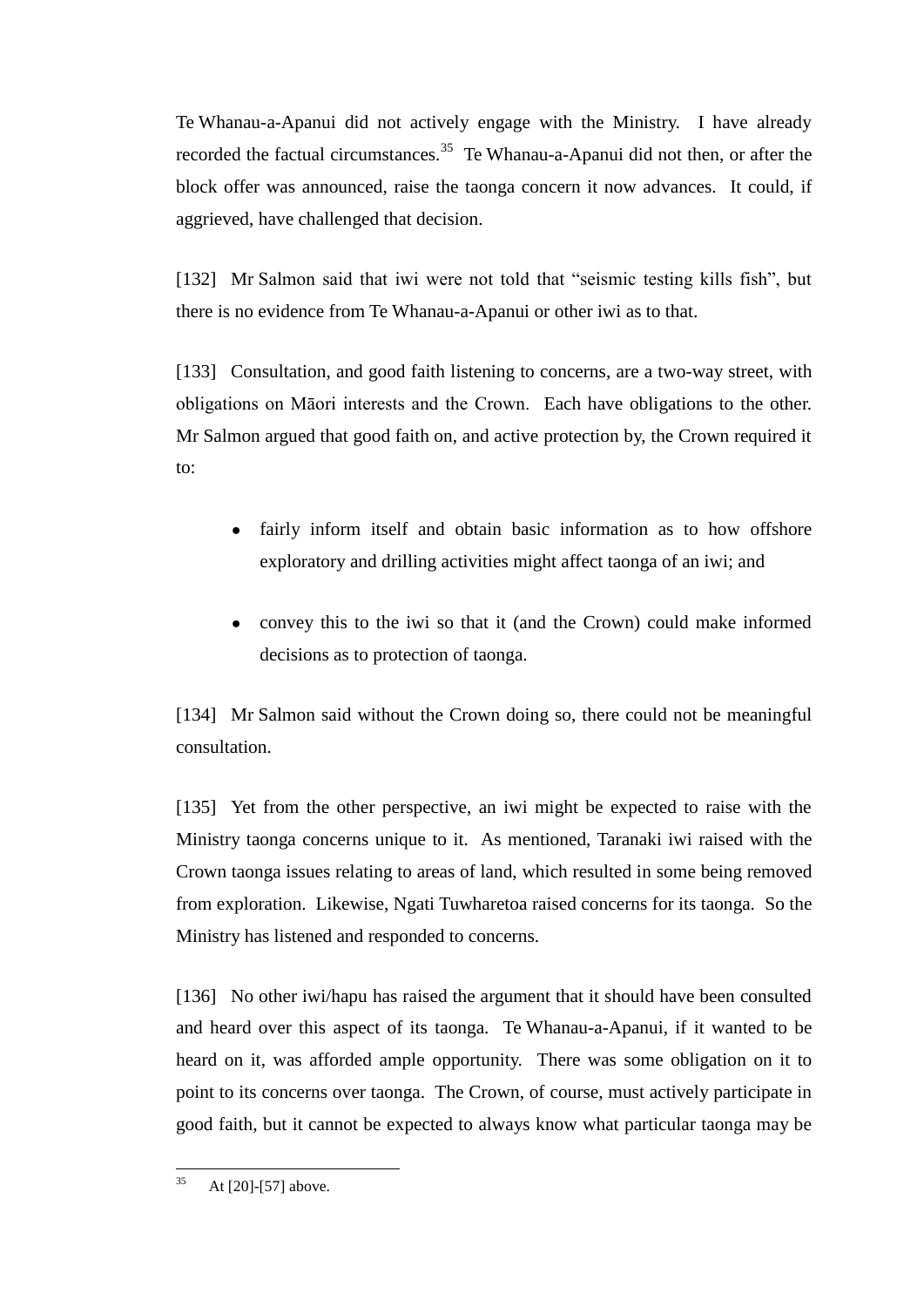important to any iwi/hapu. And here, there is no evidence that any one of the 69 iwi/hapu consulted – as well as Te Whanau-a-Apanui – raised the concerns now argued in this case.

[137] I do not accept counsel's argument that the Crown did not act in good faith or responsibly. I reject his argument that the attempts by the Ministry to contact Te Whanau-a-Apanui by "perfunctory" phone messages were insufficient. The evidence is clear that it went much further than that.

[138] It is perhaps significant that even after the permit was granted to Petrobras, that company met with Te Whanau-a-Apanui and Ngati Porou leaders on 7 December 2010 and 14 December 2010, and later. This is referred to earlier in [\[46\]](#page-17-0) and [\[47\].](#page-18-0) Of course, this did not replace the Crown's obligations, but there is no evidence that Te Whanau-a-Apanui raised the taonga then, or if it did, why it did not then seek to challenge the permit decision. Just as Te Whanau-a-Apanui and the first applicant had the ability to secure the expert opinion evidence it now tenders, it would have had the same ability then.

[139] The argument that active participation required the Crown to inform itself of environmental issues cannot be looked at in isolation. Counsel now says an environmental impact assessment was not required. Without being told by an individual iwi/hapu – or by a number of them – of a particular taonga concern, it is unrealistic to expect the Crown to make informed decisions relevant to that concern. As the MPP says:  $36$ 

The Minister and Secretary are ... committed to a process of consultation with iwi and hapu on the management of the petroleum resources so that they are informed of the Maori perspective, including tikanga Maori. Decisions will be made taking into account *the considerations raised in the course of that consultation*. (emphasis mine)

[140] I am satisfied on all the evidence that the Crown did not breach any of its obligations to Te Whanau-a-Apanui. Viewed objectively, it acted reasonably. It also acted in good faith, hoping to engage with Te Whanau-a-Apanui – and with other iwi – to fulfil its responsibilities. It had discussions at the earlier stage when the MPP

 $36$ MPP, cl 3.3.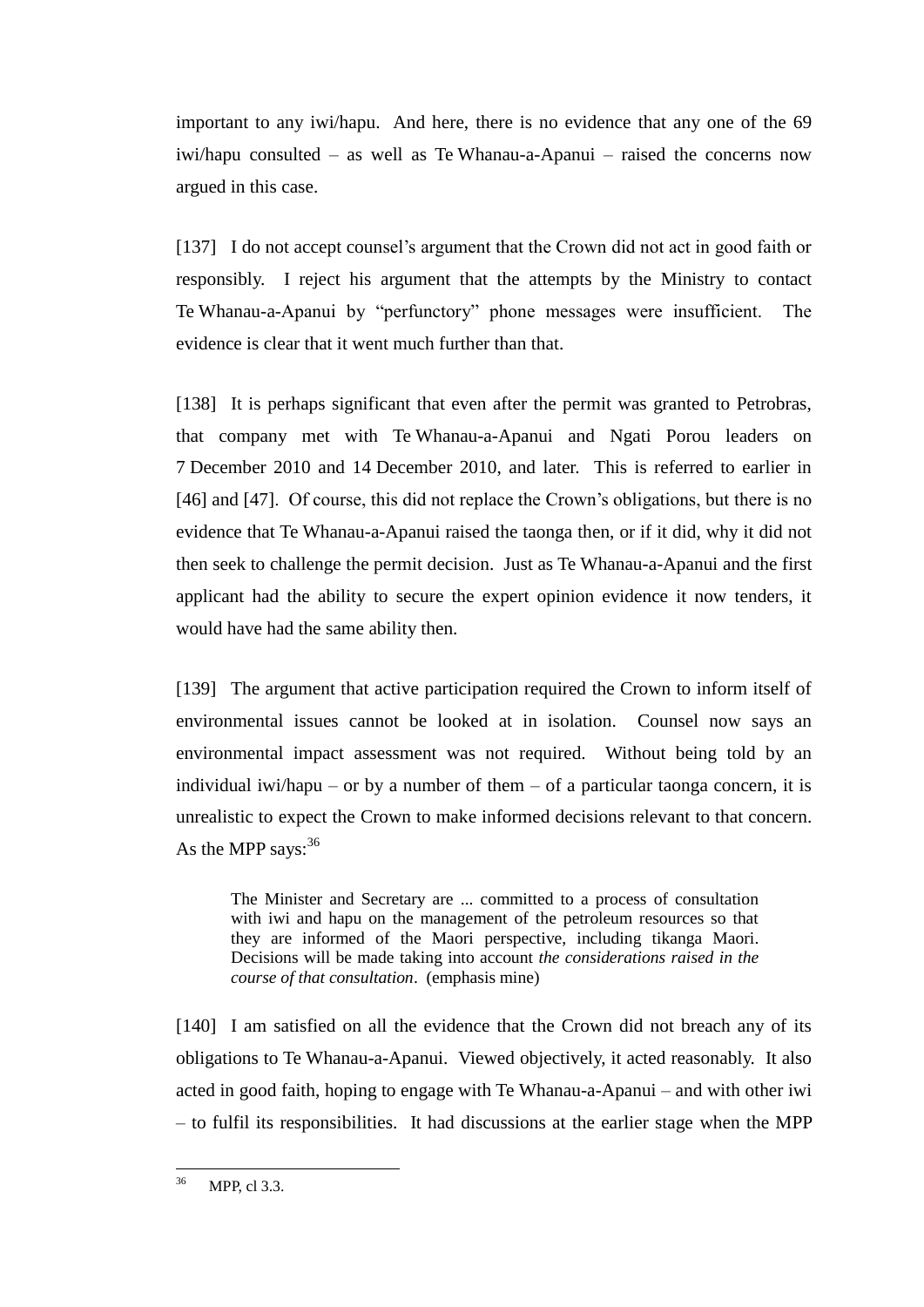was promulgated, and it did as much as could reasonably be expected of it at the block offer stage. If Te Whanau-a-Apanui had the concerns it now puts forward, on the basis of later opinion advice, it would have raised them then. In choosing not to actively participate substantively or respond to the request to consult, it cannot complain now.

# **Declaration of United Nations as to the Rights of Indigenous People**

<span id="page-45-0"></span>[141] I do not accept counsel's argument that this requires the Crown to have regard to the impact of its activities on taonga without it being informed of Māori concerns during a consultation process or otherwise. The Crown does not contend that it has no duty to protect taonga. But the declaration does not create binding legal obligations, although the New Zealand Government supports it as an affirmation of international human rights. Yet it cannot impinge upon the exercise by the Minister of his obligations and powers under the Act, when viewed in the broad statutory context.

# **Fourth cause of action – customary title or Treaty claims to permit area**

<span id="page-45-1"></span>[142] Counsel contended that Te Whanau-a-Apanui rights under its Māori customary title or Treaty of Waitangi claims to the permit area and resources were mandatory relevant considerations which the Minister failed to take into account.

[143] Petroleum resources are vested in the Crown up to the limits of the territorial sea, and at the time of the granting of the permit all the foreshore and seabed (within the territorial sea) vested in the Crown.<sup>37</sup> No common law or customary title could be recognised through the available statutory provision of the Foreshore and Seabed Act 2004.

[144] But the Minister still turned his mind to this as he was aware of Te Whanaua-Apanui's claims, whether through foreshore and seabed negotiations, or Treaty of Waitangi claims. He knew of previous government decisions rejecting recommendations of the Waitangi Tribunal regarding petroleum.

<sup>37</sup> <sup>37</sup> Crown Minerals Act 1991, s 10.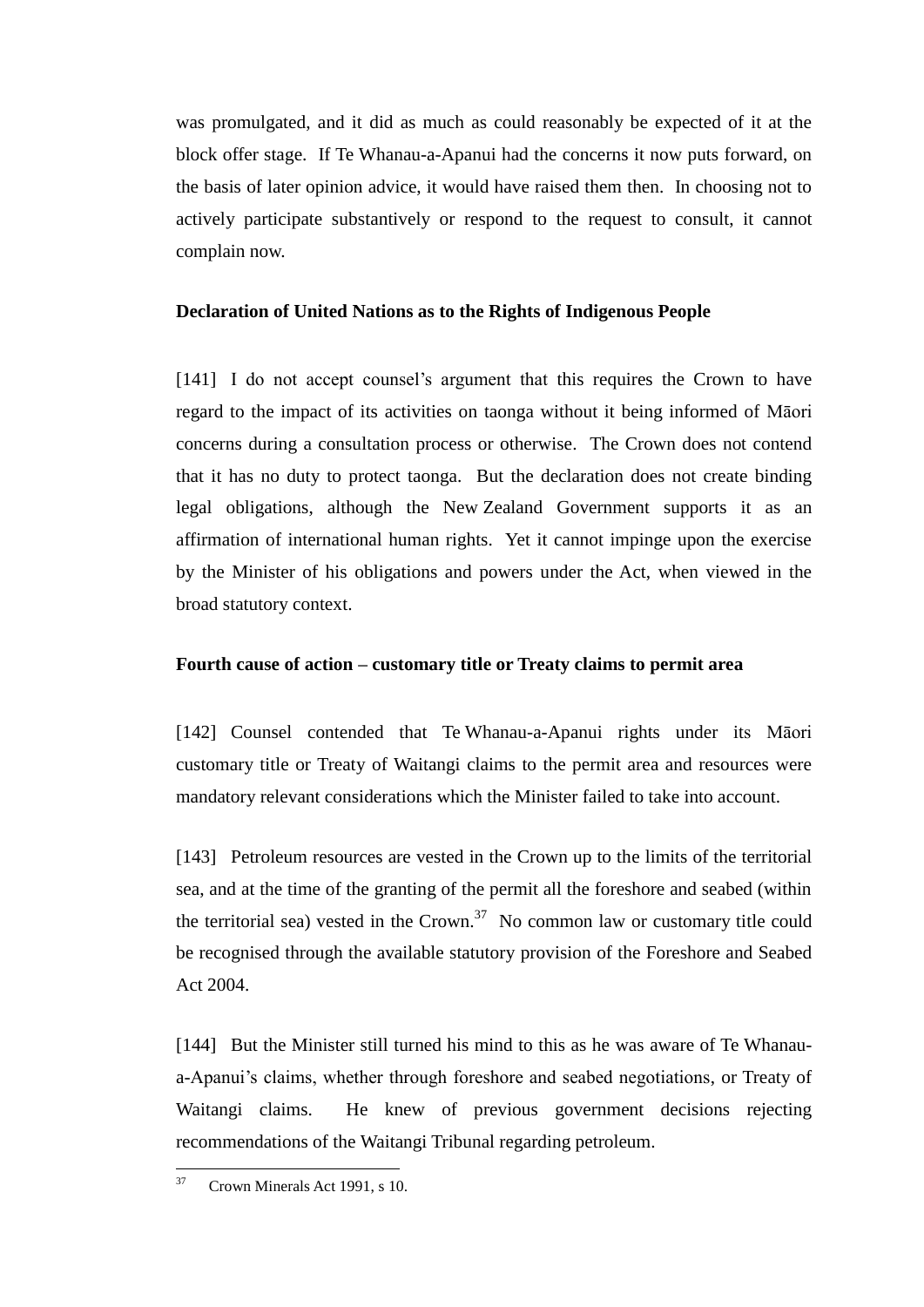[145] Furthermore, the Minister's evidence is that he was satisfied that the grant of this permit would not affect any foreshore and seabed, or Treaty claims settlements, of Te Whanau-a-Apanui.

### *Fishing rights of Te Whanau-a-Apanui*

<span id="page-46-0"></span>[146] Counsel argued that the Minister failed to turn his mind to, as a mandatory relevant consideration, Te Whanau-a-Apanui's rights to fish in the permit area. But fishing quota, under the Quota Management System, is not made a mandatory relevant consideration in the Crown Minerals Regime. Customary fishing rights:

- have been settled by s 9 Treaty of Waitangi (Fisheries Settlement) Act 1992 for commercial customary fishing claims;
- that are non-commercial have no legal effect except if given effect through regulations under the Fisheries Act  $1983$ ;<sup>38</sup> and
- $\bullet$  that are non-commercial cannot be relied upon in this proceeding.<sup>39</sup>

[147] The fourth cause of action of Te Whanau-a-Apanui cannot succeed.

# **Conclusion**

<span id="page-46-1"></span>[148] It follows from the foregoing reasons that I do not find for either applicant under any of their pleaded causes of action. There was no reviewable error of law on the part of the Minister in making his decision to grant Petrobras the permit.

### **Obiter – Delay**

<span id="page-46-2"></span>[149] It is not necessary for me to deal with issues of "delay" as a basis for the exercise of a discretion to refuse relief. But I add that if it had been necessary to do so, the delay relevant in this case might well be from 10 December 2008 when the

<sup>38</sup> <sup>38</sup> *Samuels v Ministry of Fisheries* [2003] 1 NZLR 552.

Treaty of Waitangi (Fisheries Settlement) Act 1992, s 10(d).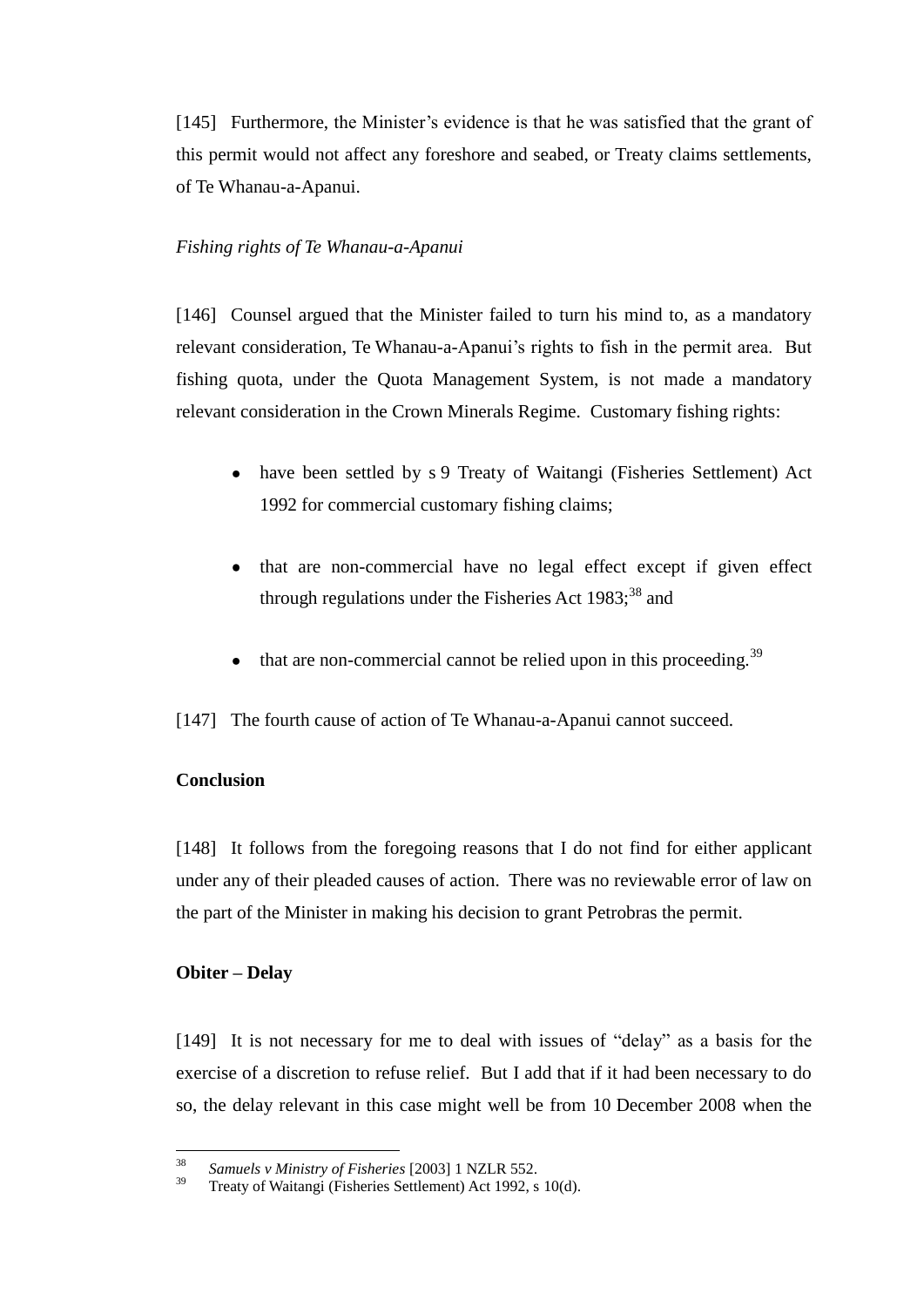block offer was notified. Because it is really from then that the applicants actually knew, or would have known, all the facts about which they complain – although they frame this challenge only to the later operative decision to grant a permit.

[150] The MPP makes it clear, in para 11 of the preamble, that environmental matters are not addressed in the Act or programme. The applicants must have known of that provision – and especially Māori interests which were involved in consultations at the time of the review of the MPP in  $2005$ .<sup>40</sup>

[151] At the very least, the delay is since the permit was granted. Counsel says (although there is no evidence given by the parties as to reasons for delay) it was not until counsel received a response to his Official Information Act request that it was known that the Minister did not consider environmental factors. But the applicants must have known that the permit was going to enable the activities, that they now challenge to occur.

[152] Because of meetings and discussions between Petrobras and iwi groups between 7 December 2010 and 10 April 2010, they knew of the expected seismic survey. Discussions included the importance of fishing to iwi in the region. Te Whanau-a-Apanui were represented at these, apart from the last wananga because it did not respond to emails or messages sent to it by Petrobras.

[153] The time from notification of the block offer until issue of proceedings is two years 9 months; from issue of the permit is fifteen months.

[154] Even giving weight to counsel's submission, the delay from the time of granting the permit to his making an Official Information Act request was 10 months, over which time Petrobras had the meetings with iwi groups and has spent up to \$8 million on its exploratory programme which it has to complete within two years. In my view, prejudice to it over the delay is significant. I acknowledge that it is rare to exercise the discretion to refuse relief, if reviewable error exists.<sup>41</sup>

 $40$  $^{40}$  Se[e \[11\]](#page-4-0) above.

<sup>41</sup> *Air Nelson Ltd v Minister of Transport* [2008] NZCA 26, [2008] NZAR 139 at [59]–[61].